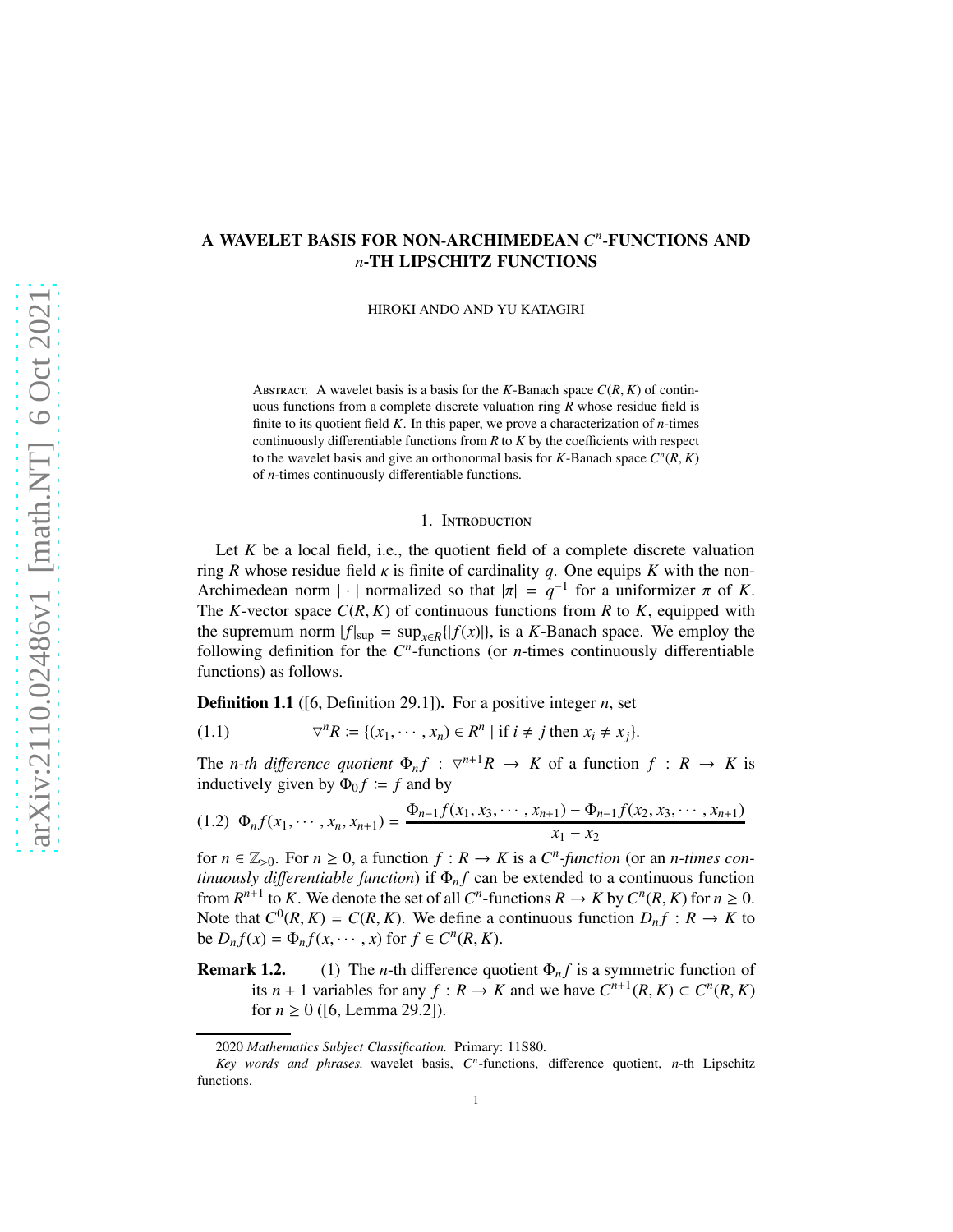(2) Let *n* ≥ 1 and *f* ∈ *C*(*R*, *K*). Then, *f* ∈ *C*<sup>*n*</sup>(*R*, *K*) if and only if the limit

$$
\lim_{\substack{(x_1,\dots,x_n,x_{n+1})\to(a,\dots,a)\\(x_1,\dots,x_n,x_{n+1})\in\mathbb{V}^{n+1}R}} \Phi_n f(x_1,\dots,x_n,x_{n+1})
$$

exists for each  $a \in R$ .

(3) For  $f \in C(R, K)$ , we say that *f* is (1-times) differentiable and write  $f^{(1)} =$  $f'$ :  $R \to K$  if the limit

$$
f'(a) := \lim_{x \to a} \frac{f(x) - f(a)}{x - a}
$$

exists for any  $a \in R$ . We define *n*-times differentiable functions inductively as follows. For  $n \geq 1$  and an *n*-times differentiable function  $f: R \to K$ , we say *f* is  $(n + 1)$ -times differentiable and write  $f^{(n+1)} = (f^{(n)})' : R \to K$ if the limit

$$
f^{(n+1)}(a) := \lim_{x \to a} \frac{f^{(n)}(x) - f^{(n)}(a)}{x - a}
$$

exists for any  $a \in R$ .

(4) Let  $n \ge 1$ . If  $f \in C^n(R, K)$ , then  $f$  is *n*-times differentiable and

$$
(1.3) \t\t j!D_jf = f^{(j)}
$$

- for any  $1 \le j \le n$  ([6, Theorem 29.5]).
- (5) Let  $n \ge 1$  and  $f \in C^n(R, K)$ . For any  $0 \le j \le n$ , we have  $D_{n-j} f \in C^j(R, K)$ and

$$
(1.4) \t\t D_j D_{n-j} f = {n \choose j} D_n f
$$

([6, Theorem 78.2]).

- (6) Contrary to the Archimedean case, an *n*-times differentiable function *f* :  $R \to K$  whose *n*-th derivative  $f^{(n)}$  is continuous is not  $C^n$  in general. For example, the function defined in [6, Example 26.6] is not  $C^1$ . See also [6, Section 29].
- (7) There is another notion of  $C<sup>n</sup>$ -function (see e.g. [1], [2] and [5]), which we will not discuss in the present paper.

It is known that  $C^n(R, K)$  is also a *K*-Banach space for each  $n \geq 0$ , with respect to the norm  $|\cdot|_{C^n}$ , where

(1.5) 
$$
|f|_{C^n} = \max_{0 \le j \le n} \{ |\Phi_j f|_{\sup} \}
$$

for  $f \in C^n(R, K)$  and  $|\Phi_j f|_{\sup} = \sup_{x \in R^{j+1}}{|\Phi_j f(x)|}$  for  $0 \le j \le n$  ([6, Exercise 29.C]).

We employ the following definition for the orthonormal basis for a *K*-Banach space as follows.

**Definition 1.3** ([6, Section 50]). Let *B* be a *K*-Banach space whose norm is  $|| \cdot ||$ .

(1) For  $x, y \in B$ , we write  $x \perp y$  if  $||x|| \le ||x - \lambda y||$  for any  $\lambda \in K$ . The orthogonality relation  $\perp$  is symmetric.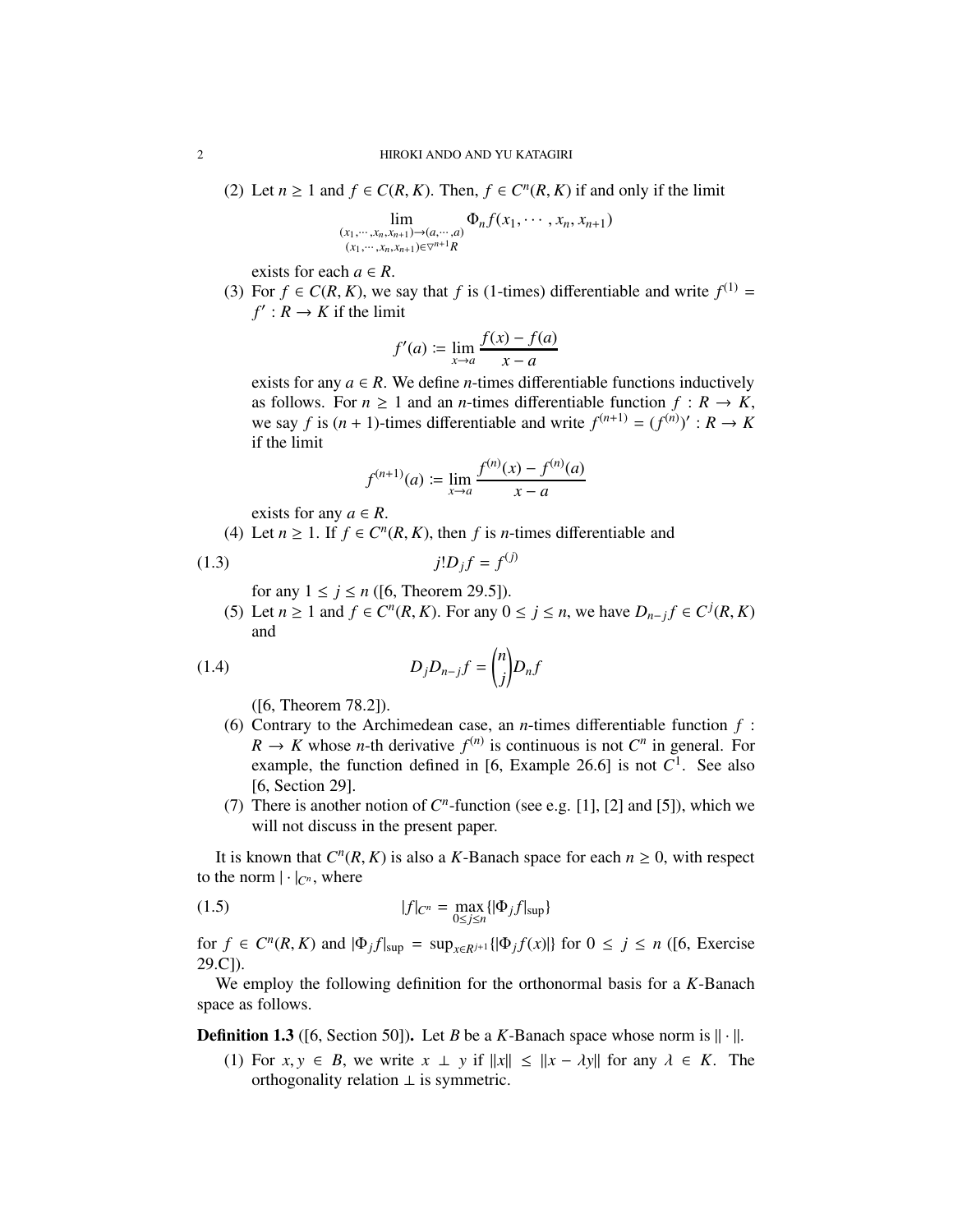- (2) A subset  $\{x_1, x_2, \dots\} \subset B$  is called *orthogonal* if  $x_i \perp y$  for any  $i \ge 1$ and any  $y \in \bigoplus_{j \neq i} Kx_j$ . In addition, we say that a subset  $\{x_1, x_2, \dots \} \subset B$  is *orthonormal* if  $||x_i|| = 1$  for each  $i \ge 1$ .
- (3) A subset  $\{x_1, x_2, \dots\} \subset B$  whose elements are nonzero is called an *orthogonal* (resp. *orthonormal*) *basis* of *B* if  $\{x_1, x_2, \dots\}$  is orthogonal (resp. orthonormal) set in *B* and every element  $x \in B$  can be expressed as a convergent sum  $x = \sum_{n=1}^{\infty} c_n x_n$  for some sequence  $\{c_n\}_{n \geq 1}$  in  $\tilde{K}$ .

**Remark 1.4.** Let *B* be a *K*-Banach space whose norm is  $\|\cdot\|$  and  $\{x_1, x_2, \dots\} \subset B$ .

- (1) If  $\{x_1, x_2, \dots\}$  is an orthonormal basis of *B*, then  $x \in B$  has a unique representation as a convergent sum  $x = \sum_{n=1}^{\infty} c_n x_n$ , where  $c_n \in K$  and  $c_n \to 0$ ([6, Proposition 50.6]).
- (2) Suppose that  $||x_i|| = 1$  for all  $i \ge 1$ . Then  $\{x_1, x_2, \dots\}$  is orthonormal in *B* if and only if  $\|\sum_{n=1}^{\infty} c_n x_n\| = \sup_{n\geq 1} \{|c_n|\}$  for each sequence  $\{c_n\}_{n\geq 1}$  in *K* with  $c_n \rightarrow 0$ . This follows from [6, Proposition 50.4].

Fix a uniformizer  $\pi$  of K and let  $\mathcal T$  be a set of representatives, containing  $0 \in \mathbb R$ , of  $\kappa$  in  $\mathbb{R}$ . Set

$$
\mathcal{R}_m = \begin{cases} \{0\} & m = 0 \\ \left\{ \sum_{i=0}^{m-1} a_i \pi^i \mid a_i \in \mathcal{T} \right\} & m \ge 1, \end{cases}
$$

 $\mathcal{R} \coloneqq \bigcup_{m \geq 0} \mathcal{R}_m$  and  $\mathcal{R}_+ \coloneqq \bigcup_{m \geq 1} \mathcal{R}_m$ . For  $x \in \mathcal{R}$ , we call the expansion  $x = \sum_{i=0}^{\infty} a_i p^i$ with  $a_i \in \mathcal{T}$  "the  $\pi$ -adic expansion of x" in this paper. In [3], the following orthonormal basis of *C*(*R*, *K*), which is called the *wavelet basis*, was introduced.

**Definition 1.5** ([3, Section 2]). Define the *length* of  $r \in \mathcal{R}$  by

$$
l(r) = m
$$

where *m* is such that  $r \in \mathcal{R}_m \setminus \mathcal{R}_{m-1}$ . The *wavelet basis* is defined to be the set of functions  $\{\chi_r \mid r \in \mathcal{R}\}$ , where  $\chi_r$  is the characteristic function of the disk  $D_r := \{\chi \in R \mid |x - r| < |\pi|^{l(r)}\}$ .  $x \in R \mid |x - r| \leq |\pi|^{l(r)}$ .

- **Remark 1.6.** (1) For a sequence  $\{c_r\}_{r \in \mathcal{R}}$  in *K*, the infinite sum  $\sum_{r \in \mathcal{R}} c_r \chi_r$  converges (in  $C(R, K)$  with respect to the supremum norm on  $R$ ) if and only if for any  $\varepsilon > 0$  there exists a finite set  $S_{\varepsilon} \subset \mathcal{R}_+$  such that  $|c_r| < \varepsilon$  for any  $r \in \mathcal{R}_+ \setminus S_{\varepsilon}$ .
	- (2) By the same argument as the proof of [6, Theorem 62.2], if  $f \in C(R, K)$ has the expansion  $f = \sum_{r \in \mathcal{R}} b_r(f) \chi_r$ , we see that

$$
b_r(f) = \begin{cases} f(0) & r = 0\\ f(r) - f(r_{-}) & r \in \mathcal{R}_+. \end{cases}
$$

Here,

(1.7) 
$$
r_{-} = \sum_{i=0}^{m-1} a_i \pi^i
$$

if *r* has the *π*-adic expansion  $r = \sum_{i=0}^{m} a_i p^i$  with  $a_m \neq 0$ .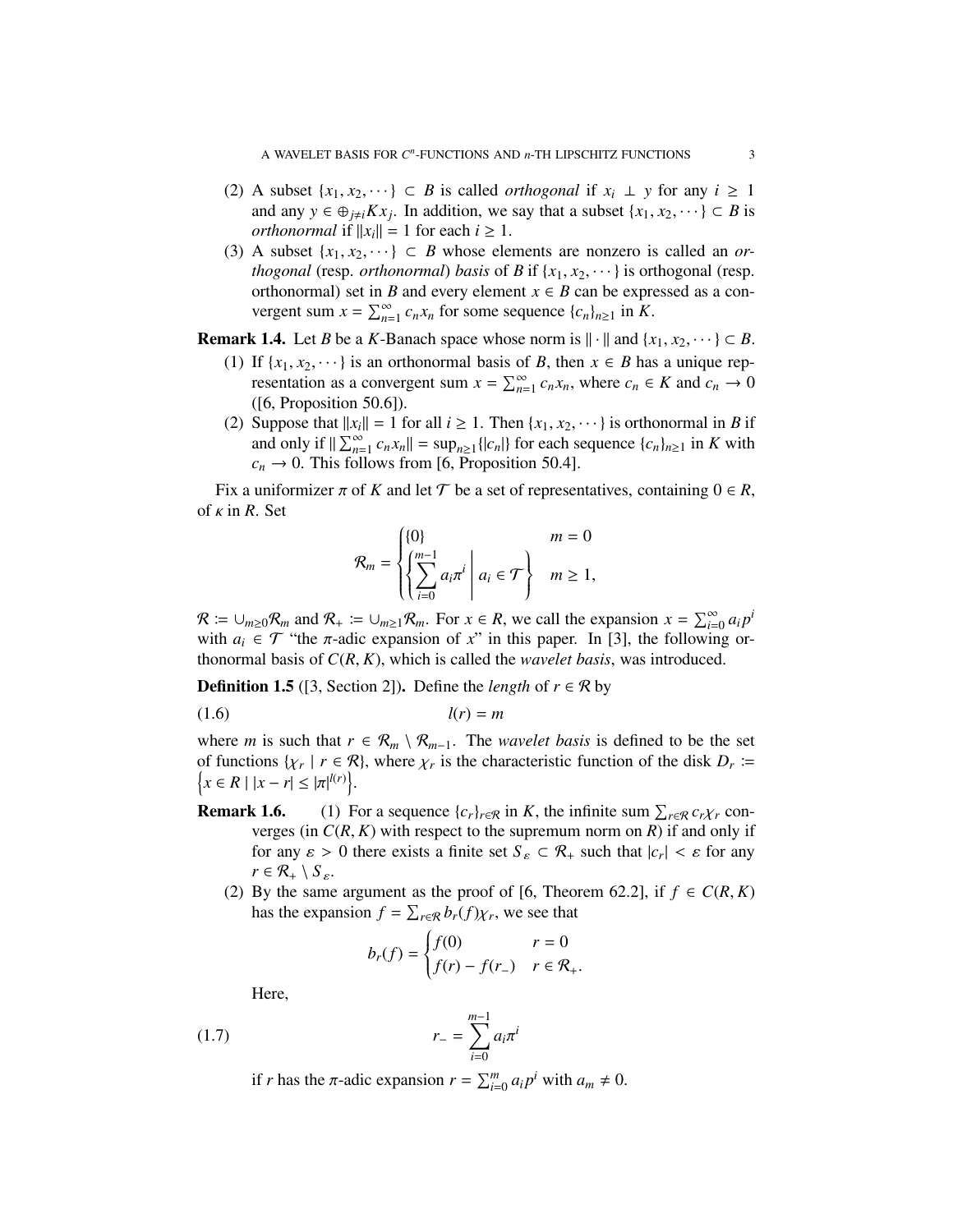To describe our main results, we introduce some notation. Let

(1.8) 
$$
\gamma_r = \begin{cases} 1 & \text{if } r = 0 \\ r - r_- & \text{if } r \in \mathcal{R}_+ . \end{cases}
$$

For  $f \in C^n(R, K)$  and  $j = 0, \dots, n$ , define the continuous function  $\psi_j f : \nabla^2 R \to K$ inductively by  $\psi_0 f(x, y) \coloneqq \Phi_1 f(x, y)$  and

(1.9) 
$$
\psi_j f(x, y) := \frac{f(x) - f(y) - \sum_{l=1}^j (x - y)^l D_l f(y)}{(x - y)^{j+1}}
$$

(1.10) 
$$
= \frac{\psi_{j-1}f(x,y) - D_jf(y)}{x-y}
$$

for  $j \ge 1$ . Note that  $\psi_n f(x, y) = \Phi_{n+1} f(x, y, \dots, y)$ . One of our main results in this paper is the following.

**Theorem 1.7.** *Let*  $n \ge 0$ *. If* char( $K$ ) =  $p > 0$ *, we also assume that*  $n \le p - 1$ *.* 

- (1) *The set*  $\{\gamma_r^n \chi_r(x), \gamma_r^{n-1}(x-r)\chi_r(x), \cdots, (x-r)^n \chi_r(x) \mid r \in \mathcal{R}\}\)$  *is an orthonormal basis for C<sup>n</sup>* (*R*, *K*)*. Here, C<sup>n</sup>* (*R*, *K*) *is equipped with the supremum norm on R if n* = 0 *and the norm*  $|\cdot|_n$  *given by* (1.11) *if n*  $\geq$  1 *(in other words, the norm*  $|\cdot|_n$  *is inductively defined by using the assertion* (4) for *n* − 1).
- (2) If  $f \in C^n(R, K)$  has the representation  $f(x) = \sum_{r \in \mathcal{R}} \sum_{j=0}^n b_r^{n,j} (f) \gamma_r^{n-j} (x$  $r$ <sup>*j*</sup> $\chi$ <sub>*r*</sub>(*x*)*,* then we have

$$
b_r^{n,j}(f) = \begin{cases} D_j f(0) & \text{if } r = 0\\ \gamma_r \psi_{n-j} D_j f(r, r_-) & \text{if } r \neq 0 \end{cases}
$$

*for each*  $0 \le j \le n$ *.* 

(3) Let  $f = \sum_{r \in \mathcal{R}} \sum_{j=0}^n b_r^{n,j} (f) \gamma_r^{n-j} (x-r)^j \chi_r \in C^n(R, K)$ . Then  $f \in C^{n+1}(R, K)$  if *and only if the limits*  $\lim_{\substack{r\to a\\a\neq r\in\mathcal{R}_+}} b_r^{n,j}(f) \gamma_r^{-1}$  *exist for all a*  $\in R$  *and*  $0 \le j \le n$ *and satisfy*

$$
\lim_{\substack{r\to a\\ a\neq r\in\mathcal{R}_+}} b_r^{n,j}(f)\gamma_r^{-1} = \binom{n+1}{j}\lim_{\substack{r\to a\\ a\neq r\in\mathcal{R}_+}} b_r^{n,0}(f)\gamma_r^{-1}.
$$

(4) Let 
$$
f = \sum_{r \in \mathcal{R}} \sum_{j=0}^{n} b_r^{n,j}(f) \gamma_r^{n-j}(x-r)^j \chi_r \in C^{n+1}(R, K)
$$
. Then

$$
(1.11) \t |f|_{n+1} := \sup_{r \in \mathcal{R}} \{ |b_r^{n,0}(f)\gamma_r^{-1}|, \cdots, |b_r^{n,n}(f)\gamma_r^{-1}| \} < \infty
$$

*is a norm on Cn*+<sup>1</sup> (*R*, *K*)*. Moreover, Cn*+<sup>1</sup> (*R*, *K*) *is a Banach space over K with respect to the norm*  $|\cdot|_{n+1}$ *.* 

When  $K = \mathbb{Q}_p$ ,  $\pi = p$  and  $\mathcal{T} = \{0, 1, \dots, p - 1\}$  for a prime p, Theorem 1.7 for  $n = 0, 1$  coincide with [6, Exercise 63.A, Theorem 68.1, Corollary 68.2] and [4, Theorem 6, Theorem 8, Corollary 9]. Note that the assertions (1) and (2) for  $n = 0$  already proved in [3, Section 2]. In addition, we will prove the following theorem in Section 4.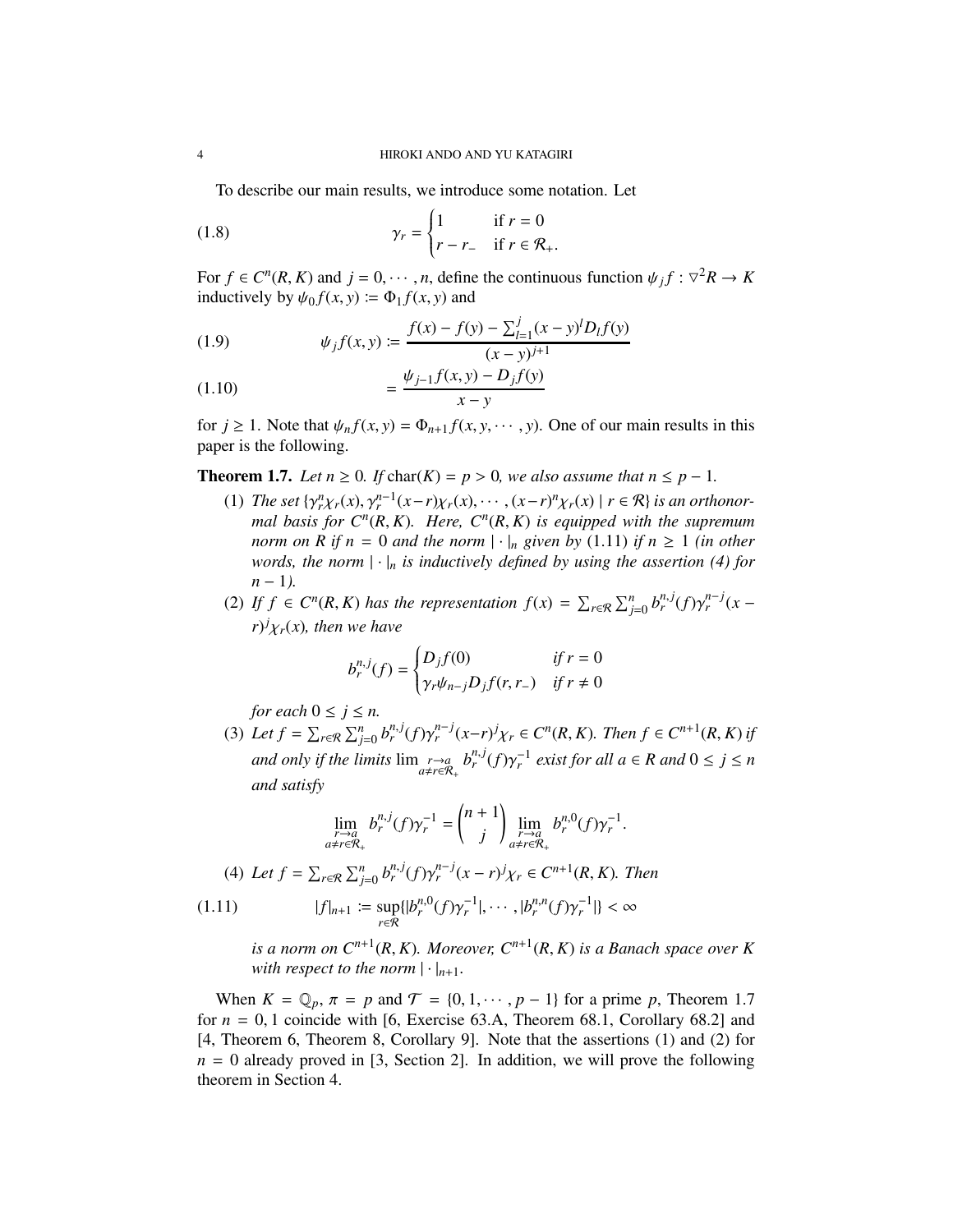**Theorem 1.8.** *Let*  $n \ge 1$ *. If* char( $K$ ) =  $p > 0$ *, we also assume that*  $n \le p - 1$ *. Then*  $|f|_n = |f|_{C^n}$  *holds for all*  $f \in C^n(R, K)$ *. (See (1.5) and (1.11) for the definition of*  $|f|_n$  *and*  $|f|_{C^n}$ .)

To prove this theorem, we introduce the *n*-th Lipschitz functions.

**Definition 1.9.** Let  $n \geq 1$ . A function  $f \in C(R, K)$  is called an *n-th Lipschitz function* if

$$
(1.12) \t\t\t sup\{\left|\Phi_n f(x_1,\cdots,x_{n+1})\right| \mid (x_1,\cdots,x_{n+1}) \in \nabla^{n+1} R\} < \infty.
$$

(See (1.1) for the definition of  $\nabla^{n+1}R$ .) We call the value of the left hand side of  $(1.12)$  the *Lipschitz constant of f* and denote it by  $A_f$ . We denote the subspace of *n*-th Lipschitz functions by  $Lip_n(R, K)$ .

**Remark 1.10.** We define  $\Delta_n \subset R^n$  to be

$$
(1.13) \qquad \qquad \Delta_n := \{ (x, \cdots, x) \in R^n \}.
$$

Let *n*  $\geq 1$  and  $f \in C^{n-1}(R, K)$ . Then  $\Phi_n f$  can be extended to  $R^{n+1} \setminus \Delta_{n+1}$  and

$$
\sup\{|\Phi_n f(x)| \mid x \in \nabla^{n+1} R\} = \sup\{|\Phi_n f(x)| \mid x \in R^{n+1} \setminus \Delta_{n+1}\}.
$$

In addition, if  $f \in C^n(R, K)$ ,  $\Phi_n f$  can be extended to  $R^{n+1}$  and

$$
\sup\{|\Phi_n f(x)| \mid x \in \nabla^{n+1} R\} = \sup\{|\Phi_n f(x)| \mid x \in R^{n+1}\}.
$$

These follow from the fact that  $R^{n+1} \setminus \Delta_{n+1}$  and  $\nabla^{n+1}R$  are dense in  $R^{n+1}$ . In the following, we denote the common value by  $|\Phi_n f|_{\text{sun}}$ .

In fact, an *n*-th Lipschitz function is a  $C^{n-1}$ -function (see Lemma 4.1), hence *f* has the representation

(1.14) 
$$
f = \sum_{r \in \mathcal{R}} \sum_{j=0}^{n-1} b_r^{n-1,j} (f) \gamma_r^{n-1-j} (x - r)^j \chi_r
$$

by Theorem 1.7. The following theorem plays an important role in our proof of Theorem 1.8. We note that [3, Corollary 3.2] and [6, Theorem 63.2] follow as special cases from Theorem 1.11.

**Theorem 1.11.** *Let*  $n \ge 1$  *and*  $f \in C(R, K)$ *. The following conditions are equivalent.*

- (1) *The function f is an n-th Lipschitz function.*
- (2) *The function f is a Cn*−<sup>1</sup> *-function and has the expansion* (1.14) *with*

$$
\sup_{\substack{r \in \mathcal{R}_+ \\ 0 \le j \le n-1}} \left\{ \left| b_r^{n-1,j}(f) \gamma_r^{-1} \right| \right\} < \infty.
$$

*Moreover, if these conditions hold, then we have*

$$
A_f = \sup_{\substack{r \in \mathcal{R}_+ \\ 0 \le j \le n-1}} \left\{ \left| b_r^{n-1,j}(f) \gamma_r^{-1} \right| \right\}.
$$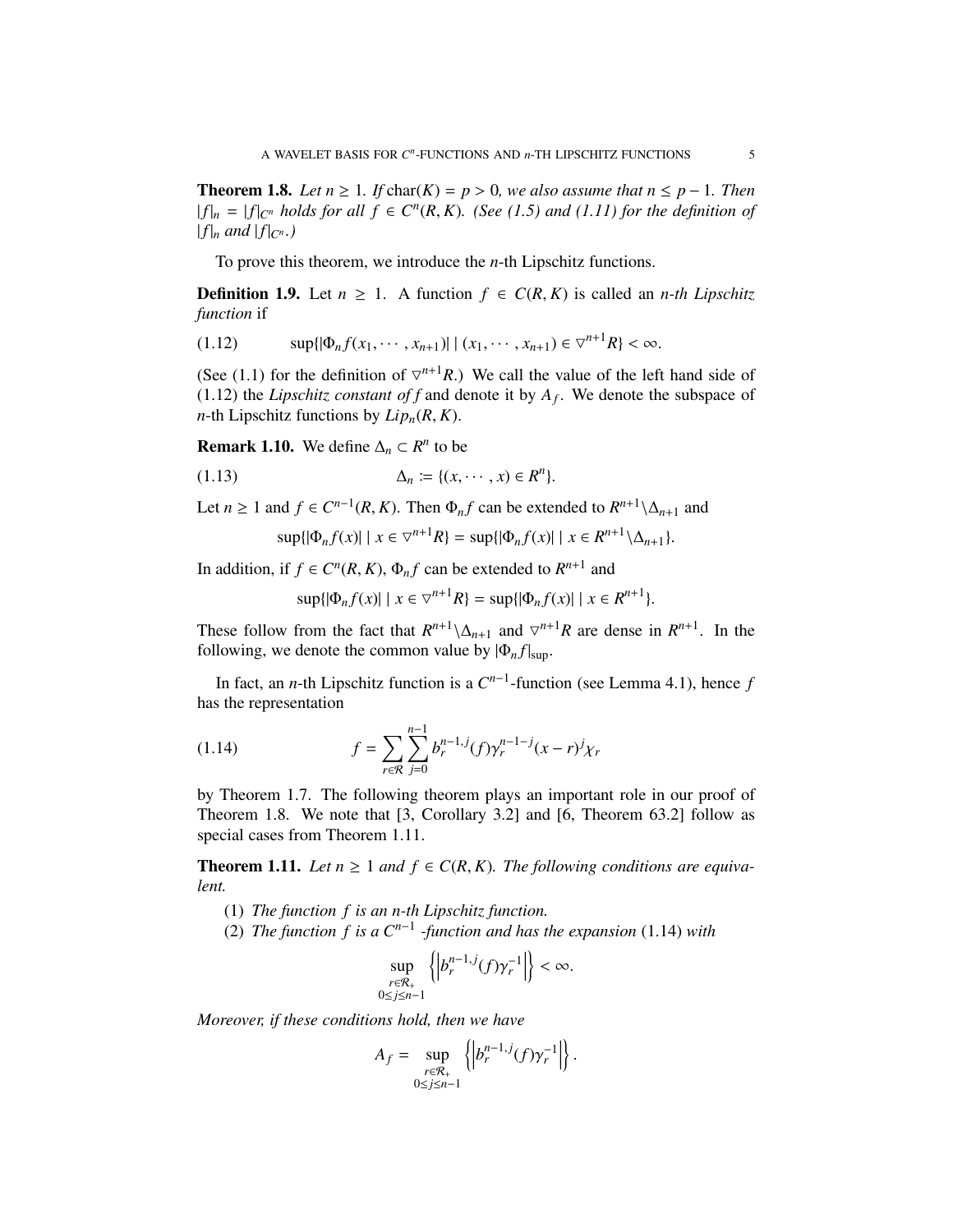This paper is organized as follows. In Section 2, we will give a proof of Theorem 1.7 for  $n = 0$  and introduce  $N^1$ -functions. In Section 3, we will prove Theorem 1.7 by induction on *n*. In Section 4, we will show Theorem 1.8 and Theorem 1.11. In Section 5, we will introduce monotone, pseudocontraction and isometry functions and give characterizations of those functions by the coefficients with respect to the wavelet basis.

NOTATION: For a field  $F$ , we denote the characteristic of  $F$  by char( $F$ ). Let  $K$  be a local field, equipped with the non-Archimedean norm | · | normalized so that  $|\pi| = q^{-1}$  for a fixed uniformizer  $\pi$  of *K*, and *R* be the ring of integers of *K* whose residue field  $\kappa$  is finite of cardinality *q* and char( $\kappa$ ) = *p* > 0. We fix a set of representatives  $\mathcal{T}$ , containing  $0 \in R$ , of  $\kappa$  in  $R$ .

Acknowledgment: The authors are grateful to our supervisor Professor Takao Yamazaki for his advice and helpful comments. The second-named author is supported by the WISE Program for AI Electronics, Tohoku University.

2.  $C^1$ -functions and  $N^1$ -functions

2.1. A preliminary lemma. Let  $x \in R$  and  $r \in \mathcal{R}$ . We write

 $r \triangleleft x$ 

if  $|x - r|$  ≤  $q^{-l(r)}$ . (See (1.6) for the definition of *l*(*r*).) For example, if *x* has the  $\pi$ -adic expansion  $x = \sum_{i=0}^{\infty} a_i \pi^i$ , we see that  $\sum_{i=0}^{m-1} a_i \pi^i \prec x$  for any  $m \ge 1$ . In particular, note that  $r_-\triangleleft r$  for  $r \in \mathcal{R}_+$ . (See (1.7) for the definition of  $r_-\cdot$ .) To prove the assertion (3) of Theorem 1.7 for  $n = 0$ , we first show the following key lemma, which is a generalization of [6, Lemma 63.3].

**Lemma 2.1.** Let  $f \in C(R, K)$ , let B and S be balls in R and K respectively. If  $Φ_1 f(r, r_−) ∈ S$  *for any*  $r ∈ R_+$  *with*  $r, r_− ∈ B$ *, then we have*  $Φ_1 f(x, y) ∈ S$  *for any distinct*  $x, y \in B$ .

**Remark 2.2.** Let  $c \in K$  and  $x_1, \dots, x_n \in S = \{x \in K \mid |x - c| < \varepsilon\}$ . Then, for  $\lambda_1, \dots, \lambda_n \in K$  satisfying  $|\lambda_i| \leq 1$  for each  $1 \leq i \leq n$  and  $\sum_{i=1}^n \lambda_i = 1$ , we have  $\sum_{i=1}^{n} \lambda_i x_i \in S$ . Indeed, we find that

$$
\left| \sum_{i=1}^{n} \lambda_i x_i - c \right| = \left| \sum_{i=1}^{n} \lambda_i x_i - \left( \sum_{i=1}^{n} \lambda_i \right) c \right|
$$

$$
= \left| \sum_{i=1}^{n} \lambda_i (x_i - c) \right|
$$

$$
\leq \max_{1 \leq i \leq n} \{ |\lambda_i| |x_i - c| \} < \varepsilon.
$$

*Proof of Lemma 2.1.* We may assume that  $x, y \in B \cap \mathcal{R}$ . Indeed, if we suppose that the assertion holds for all pairs of distinct elements in  $B \cap \mathcal{R}$ , by taking sequences  $r_x, r_y \in \mathcal{R}$  with  $r_x \to x$  and  $r_y \to y$ , we see that  $\Phi_1 f(x, y) = \lim_{(r_x, r_y) \to (x, y)} \Phi_1 f(r_x, r_y) \in$ *S*. Note that  $\Phi_1 f : R^2 \setminus \Delta_2 \to K$  is continuous ( $\Delta_2$  is defined in (1.13)) and *S* is closed in *K*.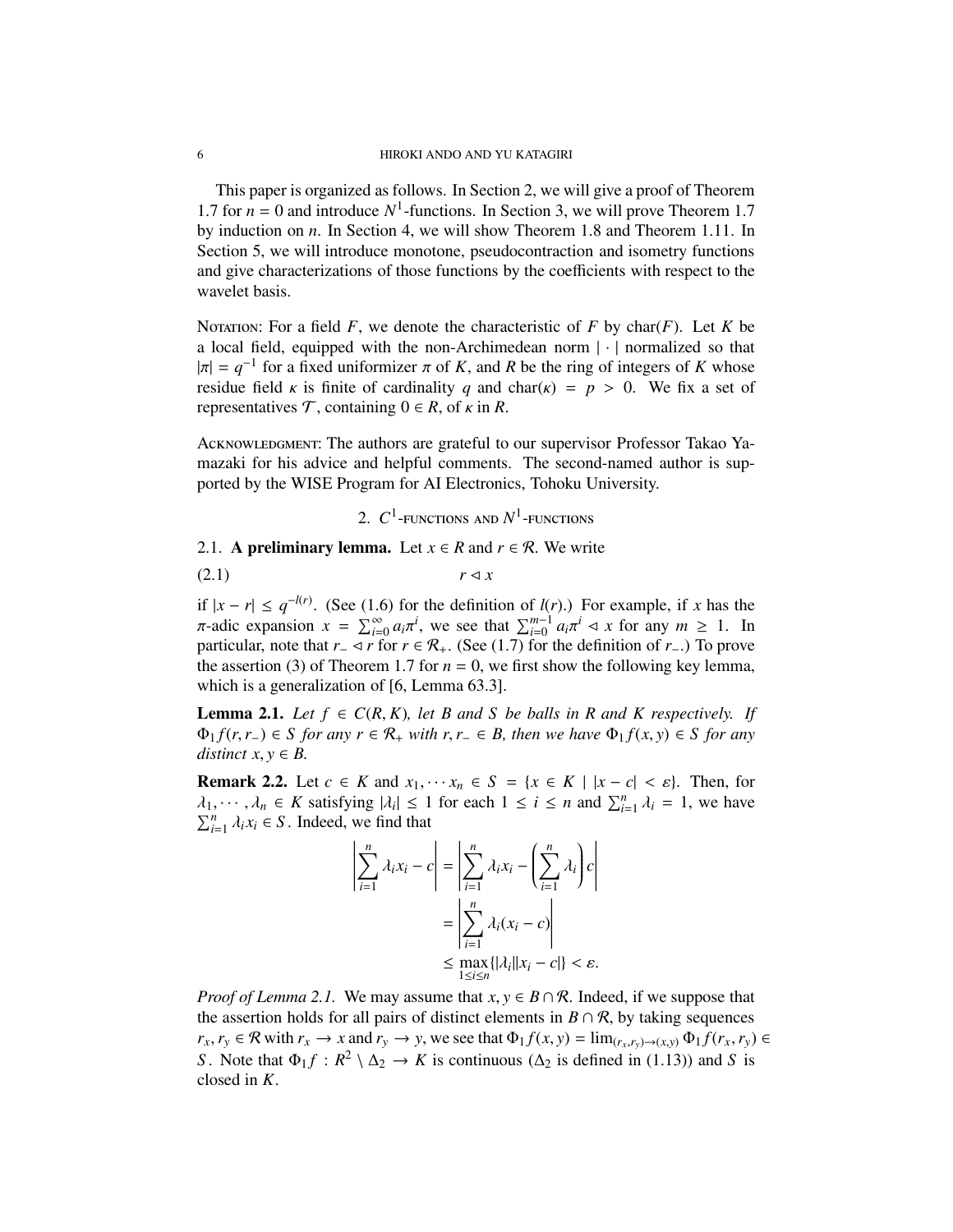Let  $B = \{x \in R \mid |x - a| < \delta\}$ ,  $S = \{x \in K \mid |x - c| < \varepsilon\}$  and  $\zeta$  be the common initial part in the  $\pi$ -adic expansions of *x* and *y*, i.e.

(2.2) 
$$
z = \begin{cases} \sum_{i=0}^{n-1} a_i \pi^i & \text{if } |x - y| = q^{-n} < 1, x = \sum_{i=0}^{\infty} a_i \pi^i \\ 0 & \text{if } |x - y| = 1. \end{cases}
$$

By the definition of *z*, we see that  $z \triangleleft x$ ,  $z \triangleleft y$  and  $|x-y| = \max\{|z-x|, |z-y|\}$ . Since

$$
|x - y| \le \max\{|x - a|, |a - y|\} < \delta,
$$

we obtain  $|x - z| < \delta$ ,  $|y - z| < \delta$  and

$$
|z - a| \le \max\{|z - x|, |x - a|\} < \delta,
$$

that is,  $z \in B$ . Since

(2.3) 
$$
\Phi_1 f(x, y) = \frac{x - z}{x - y} \Phi_1 f(x, z) + \frac{z - y}{x - y} \Phi_1 f(z, y),
$$

 $|(x - z)/(x - y)|$  ≤ 1,  $|(z - y)/(x - y)|$  ≤ 1 and *x* − *z x* − *y*  $+\frac{z-y}{z}$  $\frac{z-y}{x-y} = 1,$ 

according to Remark 2.2, it suffices to show that  $\Phi_1 f(x, z) \in S$  and  $\Phi_1 f(z, y) \in S$ . Thus, we may assume that  $y \leq x$  by replacing *z* with *y*. Then there exists a unique sequence  $t_1 = y \triangleleft t_2 \triangleleft \cdots \triangleleft t_n = x$  in R such that  $(t_j)$ − =  $t_{j-1}$  for each  $2 \le j \le n$ and  $t_j \in B$  for each  $1 \leq j \leq n$ . By putting

$$
\lambda_j = \frac{t_j - t_{j-1}}{x - y}
$$

for  $2 \leq j \leq n$ , we obtain

(2.4) 
$$
\Phi_1 f(x, y) = \sum_{j=2}^n \lambda_j \Phi_1 f(t_j, t_{j-1}),
$$

 $\sum_{j=2}^{n} \lambda_j = 1$  and  $|\lambda_j|$  ≤ 1 for each 2 ≤ *j* ≤ *n*. Since  $\Phi_1 f(t_j, t_{j-1})$  ∈ *S* for any  $2 \le j \le n$  by the assumption, Remark 2.2 implies the assertion.

# 2.2. Characterizations of  $C^1$ -functions and  $N^1$ -functions.

**Theorem 2.3.** Let  $f \in C(R, K)$  be with the expansion  $f = \sum_{r \in \mathcal{R}} b_r(f) \chi_r$ . Then,  $f \in C^1(R, K)$  *if and only if the limit*  $\lim_{a \neq r \in R_+} b_r(f) \gamma_r^{-1}$  exists for each  $a \in R$ .

*Proof.* Suppose that *f* is a *C*<sup>1</sup>-function. Since  $\Phi_1 f$  is continuous on  $R^2$ , the limit

$$
\lim_{(x,y)\to(a,a)} \Phi_1 f(x,y) = D_1 f(a) \in K
$$

exists for any  $a \in R$ . In other words, for a given  $\varepsilon > 0$ , there exists  $\delta > 0$  such that  $|\Phi_1 f(x, y) - D_1 f(a)| < \varepsilon$  for any *x*, *y* ∈ *R* with  $|x - a| < \delta$  and  $|y - a| < \delta$ .

If  $a = \sum_{i=0}^{\infty} a_i \pi^i \notin \mathcal{R}$ , we have  $a_l \neq 0$  and  $q^{-l} < \delta$  for some  $l \in \mathbb{Z}_{>0}$ . For any *r* ∈  $\mathcal{R}_+$  with  $|r - a| < q^{-l-1}$ , there is  $m \ge l$  such that  $r = \sum_{i=0}^m a_i \pi^i$  and  $a_m \ne 0$ . Since  $|r - r_-\| = |a_m q^m| = q^{-m} \le q^{-l}$  (see (1.7) for the definition of *r*<sub>−</sub>), we obtain

$$
|r_{-} - a| \le \max\{|r_{-} - r|, |r - a|\} \le q^{-l} < \delta.
$$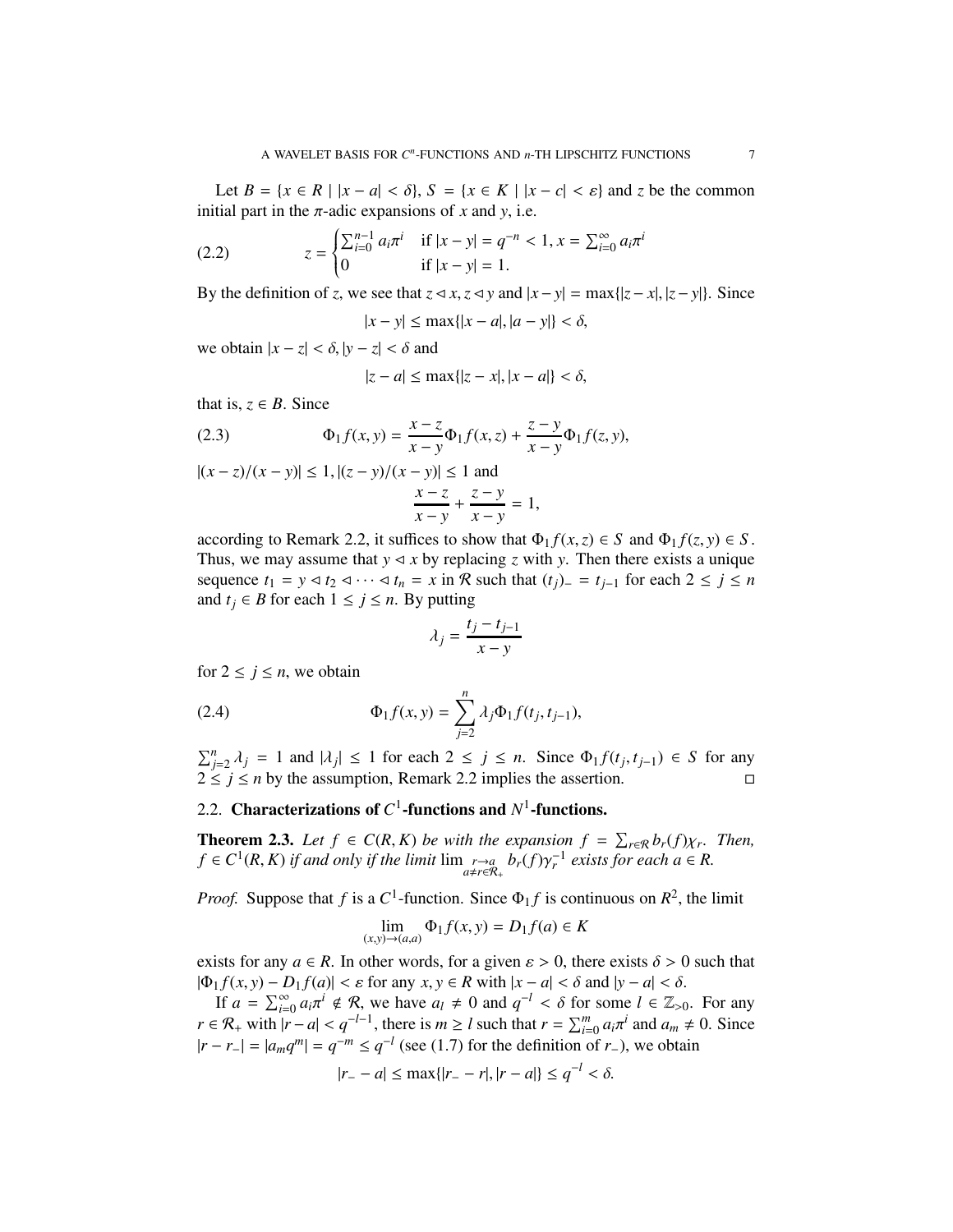Thus, if  $0 < |r - a| < q^{-l}$ , it follows that  $|r - a| < \delta$ .

If  $a = \sum_{i=0}^{l(a)-1} a_i \pi^i \in \mathcal{R}$ , set  $l := \min\{i \ge l(a) \mid q^{-i} < \delta\}$ , where  $l(a)$  was defined in (1.6). For any  $r \in \mathcal{R}_+$  with  $0 < |r - a| \leq q^{-l}$ , since there is  $m \geq l$  such that  $r - a = \sum_{i=1}^{m} a_i \pi^i$  and  $a_m \neq 0$ , we obtain

$$
|r_{-} - a| = |r - a_m q^m - a| \le \max\{q^{-m}, q^{-l}\} \le q^{-l} < \delta.
$$

Thus, if  $0 < |r - a| < q^{-l+1}$ , it follows that  $|r - a| < \delta$ .

We conclude that, in both cases, there exists  $\delta_0 > 0$  such that

$$
(2.5) \qquad |\Phi_1 f(r, r_-) - D_1 f(a)| < \varepsilon
$$

for any  $r \in \mathcal{R}_+$  with  $0 < |r - a| < \delta_0$ . Hence, since we have

(2.6) 
$$
b_r(f)\gamma_r^{-1} = \frac{f(r) - f(r_-)}{r - r_-} = \Phi_1 f(r, r_-)
$$

for any  $r \in \mathcal{R}_+$ , the limit  $\lim_{\substack{r \to a \\ a \neq r \in \mathcal{R}_+}} b_r(f) \gamma_r^{-1} = D_1 f(a)$  exists.

Conversely, we suppose that the limit  $\lim_{a \to r \in \mathcal{R}_+} b_r(f) \gamma_r^{-1} =: g(a)$  exists for each  $a \in R$ . This means that for a given  $\varepsilon > 0$ , there exists  $\delta > 0$  such that  $|\Phi_1 f(r, r_-)$  $g(a)| < \varepsilon$  for any  $r \in \mathcal{R}_+$  with  $0 < |r - a| < \delta$ . If  $a \notin \mathcal{R}$ , Lemma 2.1 implies that

$$
|\Phi_1 f(x, y) - g(a)| < \varepsilon
$$

for any  $(x, y) \in \nabla^2 R$  with  $|x - a| < \delta$  and  $|y - a| < \delta$ . If  $a \in \mathcal{R}$ , put  $\delta_0 :=$  $\min{\delta, q^{-l(a)+1}}$ . If  $r \in \mathcal{R}_+$  satisfies  $|r - a| < \delta_0$  and  $|r - a| < \delta_0$ , we find that *r* ≠ *a* and  $|r − a| < \delta_0 \leq \delta$ . Hence, Lemma 2.1 implies that

$$
(2.8) \t\t |\Phi_1 f(x, y) - g(a)| < \varepsilon
$$

for any  $(x, y) \in \nabla^2 R$  with  $|x - a| < \delta_0$  and  $|y - a| < \delta_0$ . (See (1.1) for the definition of  $\nabla^2 R$ .) In either case, we have

$$
\lim_{\substack{(x,y)\to(a,a)\\(x,y)\in\mathcal{V}^2R}}\Phi_1f(x,y)=g(a).
$$

It follows that  $f \in C^1(R, K)$  from [6, Theorem 29.9].

If  $f \in C^1(R, K)$  satisfies  $f' = 0$ ,  $f$  is called an  $N^1$ -function. We denote the set of all  $N^1$ -functions by  $N^1(R, K)$ . Lemma 2.1 also implies the following theorem.

**Theorem 2.4.** *Let*  $f = \sum_{r \in \mathcal{R}} b_r(f) \chi_r \in C(R, K)$ *. Then,*  $f \in N^1(R, K)$  *if and only if*  $\lim_{r \in \mathcal{R}_+} b_r(f) \gamma_r^{-1} = 0$ . Here, for a sequence  $\{x_r\}_{r \in \mathcal{R}_+}$  in K, we say

$$
\lim_{r \in \mathcal{R}_+} x_r = x
$$

*if for any*  $\varepsilon > 0$  *there exists a finite subset*  $S_{\varepsilon} \subset \mathcal{R}_+$  *such that*  $|x_r - x| < \varepsilon$  *for any*  $r \in \mathcal{R}_+ \setminus S_{\varepsilon}$ *.* 

*Proof.* Suppose that  $f \in N^1(R, K)$ . Thus, there exists a continuous function  $\Phi_1 f$ :  $R^2 \to K$  satisfying  $\Phi_1 f(x, x) = 0$  for any  $x \in R$ . Then we see that for any  $\varepsilon > 0$ there exists  $\delta > 0$  such that  $|\Phi_1 f(x, y)| < \varepsilon$  for all  $x, y \in R$  with  $|x - y| < \delta$ . Indeed, since  $\Phi_1 f(a, a) = 0$  for  $a \in R$ , there is  $\delta_a > 0$  such that  $|\Phi_1 f(x, y)| < \varepsilon$  for any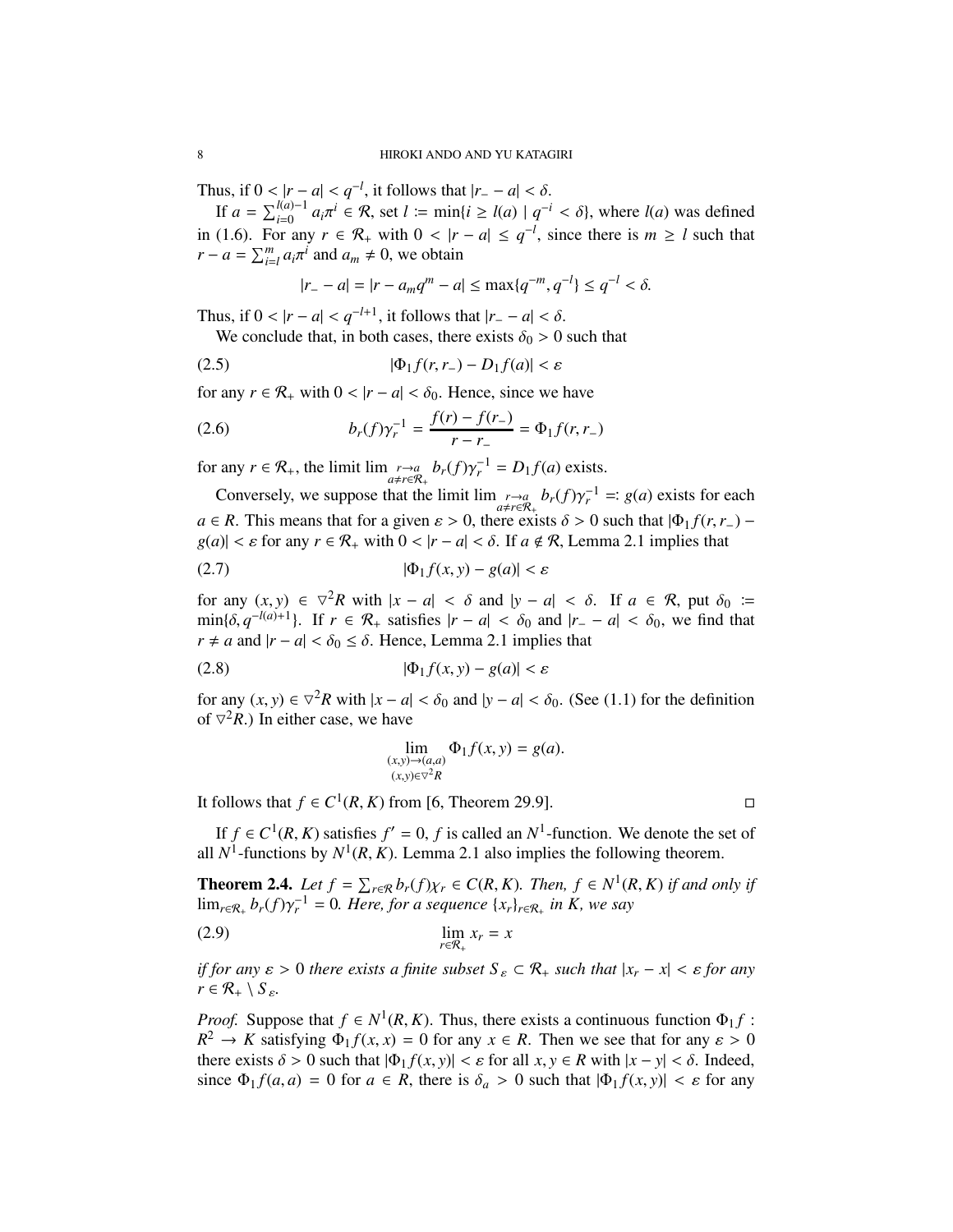*x*, *y* ∈ *R* with  $|x - a| < \delta_a$  and  $|y - a| < \delta_a$ . Since  $\{U_a(\delta_a)\}_{a \in R}$  is an open covering of  $\Delta_2$  (see (1.13) for the definition of  $\Delta_2$ .), where

(2.10) 
$$
U_a(\delta_a) = \{(x, y) \in R^2 \mid |x - a| < \delta_a, |y - a| < \delta_a\},
$$

and  $\Delta_2$  is compact, there exist  $a_1, \ldots, a_r \in R$  such that  $\Delta_2 \subset \cup_{1 \leq j \leq r} U_{a_j}(\delta_{a_j})$ . Then we find that  $|\Phi_1 f(x, y)| < \varepsilon$  if  $|x - y| < \delta := \min_{1 \le j \le r} {\delta_{a_j}}$ . Put

$$
S_{\varepsilon} := \{ r \in \mathcal{R}_+ \mid l(r) \le 1 - \log_q \delta \}.
$$

Since

$$
|r - r_{-}| = q^{-l(r)+1} < \delta
$$

for any  $r \in \mathcal{R}_+ \setminus S_\varepsilon$ , we obtain  $\lim_{r \in \mathcal{R}_+} b_r(f) \gamma_r^{-1} = \lim_{r \in \mathcal{R}_+} \Phi_1(f(r, r_-) = 0$  by (2.6).

Suppose that for any  $\varepsilon > 0$  there exists a finite subset  $S_{\varepsilon} \subset \mathcal{R}_+$  such that  $|\Phi_1 f(r, r_-)| = |b_r(f) \gamma_r^{-1}| < \varepsilon$  for any  $r \in \mathcal{R}_+ \setminus S_\varepsilon$ . (Here, we used (2.6).) We will show that  $\lim_{(x,y)\to(a,a)} \Phi_1 f(x, y) = 0$  for all  $a \in R$ . If  $a \notin S_{\varepsilon}$ , set  $\delta := \min\{|r - a||$  $r \in S_{\varepsilon}$ . If  $r \in \mathcal{R}_+$  satisfies  $|r - a| < \delta$ , then  $r \notin S_{\varepsilon}$  and  $|\Phi_1 f(r, r_-)| < \varepsilon$ . By putting  $B = \{x \in R \mid |x - a| < \delta\}$  and  $S = \{x \in K \mid |x| < \varepsilon\}$ , Lemma 2.1 implies that  $|\Phi_1 f(x, y)| < \varepsilon$  for all distinct  $x, y \in S$ . If  $a \in S_\varepsilon$ , set  $\delta := \min\{|r - a||$  $r \in S_{\varepsilon} \setminus \{a\}$  or  $r = a_{-}\}\$ . If  $r \in \mathcal{R}_{+}$  satisfies  $|r - a| < \delta$ , then  $r \notin S_{\varepsilon}$  or  $r = a$ . Applying Lemma 2.1 to the same balls *B* and *S* as the other case, we obtain the conclusion.

2.3.  $C^1(R, K)$  is a *K*-Banach space. To prove Theorem 1.7 (4) for  $n = 0$ , we use the following lemma, which is called Moore-Osgood's theorem. The proof of Lemma 2.5 is given by an elementary topology and hence omitted.

**Lemma 2.5.** Let  $(X, d_X), (Y, d_Y)$  be metric spaces and suppose that  $(Y, d_Y)$  is com*plete.* Let  $S \subset X$  and  $c \in X$  be a limit point of S. Assume that a sequence  ${f_n : S \rightarrow Y}_{n \geq 1}$  *is uniformly convergent on S and the limit*  $\lim_{x \to c} f_n(x)$  *exists for each n*  $\geq$  1*. Then the limits*  $\lim_{x\to c} \lim_{n\to\infty} f_n(x)$  *and*  $\lim_{n\to\infty} \lim_{x\to c} f_n(x)$  *exist and satisfy*

$$
\lim_{x \to c} \lim_{n \to \infty} f_n(x) = \lim_{n \to \infty} \lim_{x \to c} f_n(x).
$$

**Corollary 2.6.** *The vector spaces*  $C^1(R, K)$  *and*  $N^1(R, K)$  *are K*-Banach spaces *with respect to the norm*  $|\cdot|_1$ .

*Proof.* We omit the proof for  $N^1(R, K)$  because it can be checked by the similar argument to the following proof for  $C^1(R, K)$ . Let  $f = \sum_{r \in \mathcal{R}} b_r(f) \chi_r \in C^1(R, K)$ . Since  $\Phi_1 f : R^2 \to K$  is continuous, there exists  $M > 0$  such that  $|\Phi_1 f|_{\text{sup}} \leq M$ . It follows that

$$
|f|_1 = \sup_{r \in \mathcal{R}} \{|b_r(f)\gamma_r^{-1}|\} \le \max\{|f(0)|, M\} < \infty
$$

by (2.6). It is clear that  $|\cdot|_1$  is a norm of  $C^1(R, K)$ .

We show that  $(C^1(R, K), |\cdot|_1)$  is complete. Let  $\{f_m\}_{m \geq 1}$  be a Cauchy sequence in  $(C^1(R, K), |\cdot|_1)$ . That is, for any  $\varepsilon > 0$  there exists  $N \in \mathbb{Z}_{>0}$  such that  $|f_l - f_m| < \varepsilon$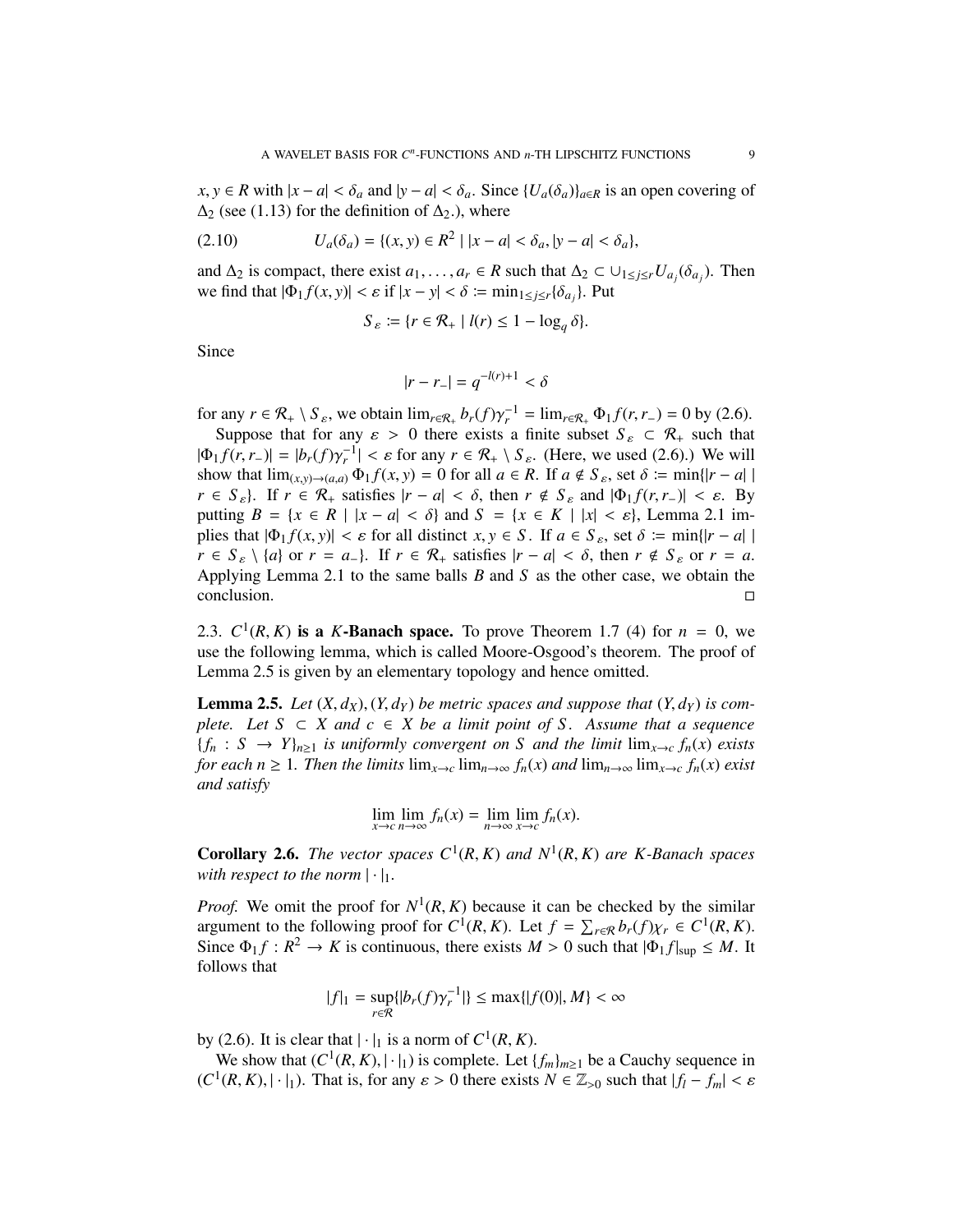for  $l, m \geq N$ . Then, since

$$
|b_r(f_l) - b_r(f_m)| \le |b_r(f_l) - b_r(f_m)||\gamma_r|^{-1} \le |f_l - f_m|_1 < \varepsilon
$$

for any  $r \in \mathcal{R}_+$ , the sequence  $\{b_r(f_m)\}_{m \geq 1}$  is Cauchy in *K*. Put  $b_r(f) \coloneq \lim_{m \to \infty} b_r(f_m)$ and  $f \coloneqq \sum_{r \in \mathcal{R}} b_r(f) \chi_r$ . It is enough to show that  $f \in C^1(R, K)$  and  $\lim_{m \to \infty} |f - f|$  $f_m|_1 = 0$ . Let  $a \in R$  and  $S = \mathcal{R}_+ \setminus \{a\}$ . Define  $g_m : S \to K$  to be  $g_m(r) =$  $b_r(f_m)\gamma_r^{-1}$ . We see that the sequence  $\{g_m\}_{m\geq 1}$  is uniformly convergent on *S*. Since  $f_m \in C^1(R, K)$  for any  $m \ge 1$ , the limit lim  $\lim_{a \ne r \in R_+} g_m(r)$  exits for each  $a \in R$  by Theorem 2.3. Hence, Lemma 2.5 implies that the limit

$$
\lim_{\substack{r \to a \\ a \neq r \in \mathcal{R}_+}} b_r(f)\gamma_r^{-1} = \lim_{m \to \infty} \lim_{\substack{r \to a \\ a \neq r \in \mathcal{R}_+}} g_m(r)
$$

exists and it follows that  $f \in C^1(R, K)$ . Finally, since

$$
|f - f_m|_1 = \sup_{r \in \mathcal{R}} \{ |g_m(r) - b_r(f)\gamma_r^{-1}| \} < \varepsilon
$$

for sufficiently large  $m \in \mathbb{Z}_{>0}$ , we conclude the proof.

## 3. Proof of Theorem 1.7

In the following, if char(*K*) = *p* > 0, we also assume that *n* ≤ *p* − 1. To prove Theorem 1.7 by induction on *n*, we suppose that the assertions hold for  $0, \dots, n-1$ in this section. Hence, we have

(IH1): The *K*-vector spaces  $(C(R, K), |\cdot|_{\text{sup}})$  and  $(C^{j}(R, K), |\cdot|_{j})$  (where  $|\cdot|_{j}$ ) is given by (1.11)) are *K*-Banach spaces for  $1 \le j \le n$ .

(IH2): For  $0 \le j \le n - 1$ , the set  $\{\gamma_r^{j-l}(x - r)^l \chi_r(x) \mid r \in \mathcal{R}, 0 \le l \le j\}$  is an orthonormal basis for  $C^j(R, K)$ .

(IH3): For any  $0 \le j \le n - 1$  and  $f \in C^{j}(R, K)$ , f has the representation  $f(x) = \sum_{r \in \mathcal{R}} \sum_{l=0}^{j} b_r^{j,l} (f) \gamma_r^{j-l} (x - r)^l \chi_r(x)$ , where

$$
b_r^{j,l}(f) = \begin{cases} D_l f(0) & \text{if } r = 0\\ \gamma_r \psi_{j-l} D_l f(r, r_-) & \text{if } r \neq 0. \end{cases}
$$

**(IH4):** For any  $0 \le j \le n - 1$  and  $f(x) = \sum_{r \in \mathcal{R}} \sum_{l=0}^{j} b_r^{j,l}(f) \gamma_r^{j-l}(x - r)^l \chi_r(x) \in$  $C^j(R, K)$ , then  $f \in C^{j+1}(R, K)$  if and only if the limits  $\lim_{\substack{r \to a \\ a \neq r \in \mathcal{R}_+}} b_r^{j,l}(f) \gamma_r^{-1}$ exist for all  $a \in R$  and  $0 \le l \le j$  and satisfy

$$
\lim_{\substack{r \to a \\ a \neq r \in \mathcal{R}_+}} b_r^{j,l}(f) \gamma_r^{-1} = \binom{j+1}{l} \lim_{\substack{r \to a \\ a \neq r \in \mathcal{R}_+}} b_r^{j,0}(f) \gamma_r^{-1}.
$$

3.1.  $C^n$ -antiderivation. To construct an orthonormal basis of  $C^n(R, K)$ , we introduce a  $C^n$ -antiderivation and prove some properties. For  $x = \sum_{i=0}^{\infty} c_i \pi^i \in R$ , we write

$$
x_m = \begin{cases} 0 & \text{if } m = 0\\ \sum_{i=0}^{m-1} c_i \pi^i & \text{if } m \ge 1. \end{cases}
$$

$$
\Box
$$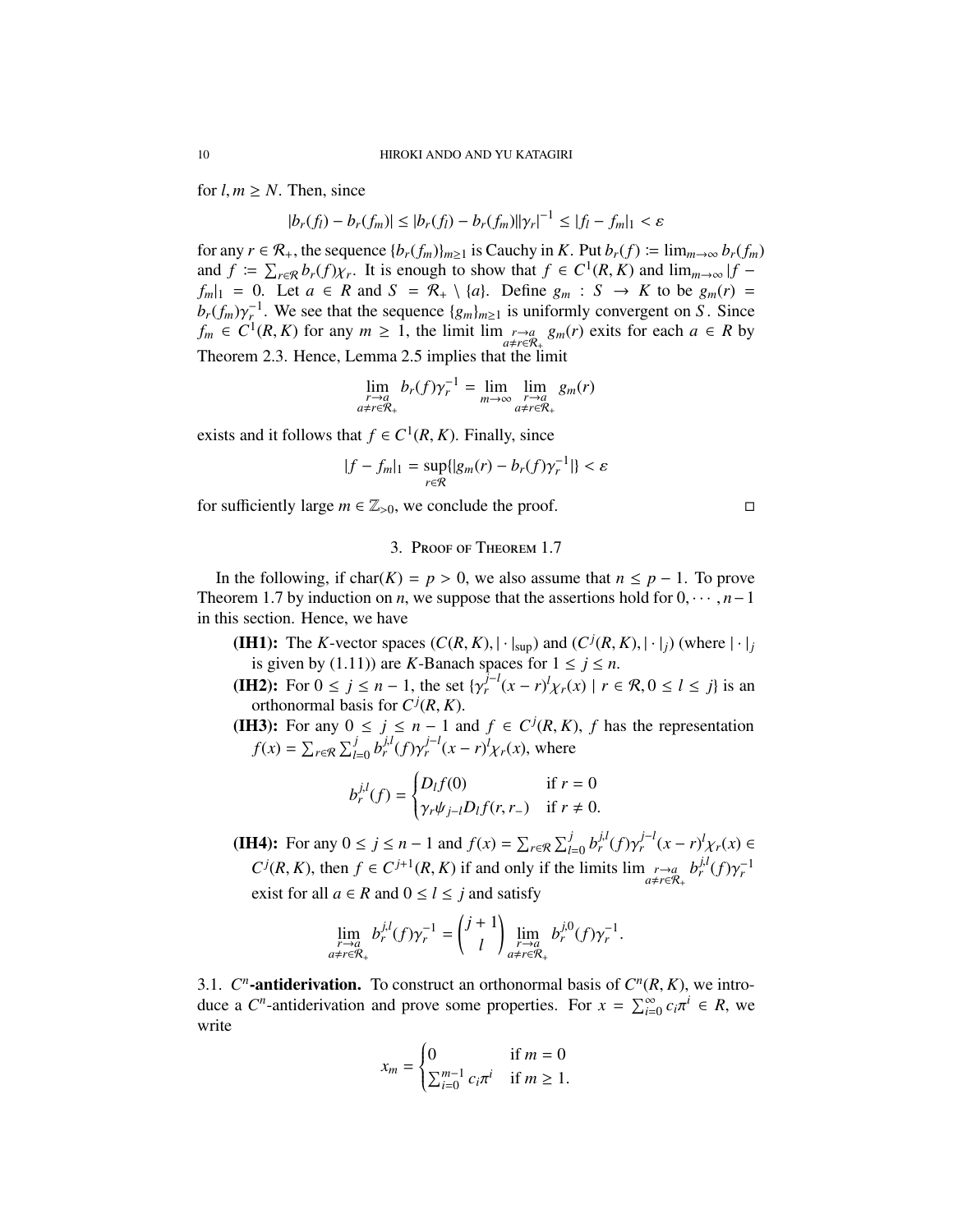**Definition 3.1.** Let *n* ≥ 1. For  $f$  ∈  $C^{n-1}(R, K)$ , we define the  $C^n$ -antiderivation  $P_n f: R \to K$  to be

(3.1) 
$$
P_n f(x) = \sum_{j=0}^{n-1} \sum_{m=0}^{\infty} \frac{f^{(j)}(x_m)}{(j+1)!} (x_{m+1} - x_m)^{j+1}.
$$

It is known that

$$
P_n: C^{n-1}(R, K) \to C^n(R, K) \; ; \; f \mapsto P_n f
$$

is *K*-linear and satisfies  $(P_n f)' = f$  ([6, Theorem 81.3]).

**Lemma 3.2.** *Let*  $n \ge 1$  *and*  $f \in C^{n-1}(R, K)$ *. We have* 

$$
P_n f(r) - P_n f(r_-) = \sum_{j=1}^n \frac{(r - r_-)^j}{j!} f^{(j-1)}(r_-)
$$

*for any r* ∈  $\mathcal{R}_+$ *. (See (1.7) for the definition of r<sub>−</sub> and Remark 1.2(3).) Proof.* Let  $r = \sum_{i=0}^{l(r)-1} c_i \pi^i \in \mathcal{R}_+$ . Considering  $r_m = r$  if  $m \ge l(r)$  and

$$
(r_{-})_{m} = \begin{cases} r_{m} & \text{if } m \leq l(r) - 1 \\ r_{-} & \text{if } m \geq l(r), \end{cases}
$$

we obtain

$$
P_n f(r) - P_n f(r_-)
$$
  
= 
$$
\sum_{j=0}^{n-1} \sum_{m=0}^{l(r)-1} \frac{f^{(j)}(r_m)}{(j+1)!} (r_{m+1} - r_m)^{j+1} - \sum_{j=0}^{n-1} \sum_{m=0}^{l(r)-2} \frac{f^{(j)}((r_-)_m)}{(j+1)!} ((r_-)_{m+1} - (r_-)_m)^{j+1}
$$
  
= 
$$
\sum_{j=0}^{n-1} \frac{f^{(j)}(r_{l(r)-1})}{(j+1)!} (r_{l(r)} - r_{l(r)-1})^{j+1} = \sum_{j=0}^{n-1} \frac{f^{(j)}(r_-)}{(j+1)!} (r-r_-)^{j+1}.
$$

**Lemma 3.3.** *Let*  $1 \le k \le n$ *. For any*  $f \in C^k(R, K)$ *, we have* 

$$
|D_k f|_{\sup} \leq \sup_{r \in \mathcal{R}_+} \{ |\psi_{k-1} f(r, r_-)| \} \leq |f|_k.
$$

*(See (1.9) for the definition of*  $\psi_{k-1}$ *f.)* 

*Proof.* Since  $f \in C^k(R, K)$ , we have

$$
\lim_{(x,y)\to(a,a)} \psi_{k-1} f(x,y) = \lim_{(x,y)\to(a,a)} \Phi_k f(x,y,\cdots,y) = D_k f(a)
$$

for each  $a \in R$ . If  $a \in R$  satisfies  $D_k f(a) = 0$ , we have  $0 = |D_k f(a)| \leq |\psi_{k-1} f(r, r_-)|$ for each  $r \in \mathcal{R}_+$ . For  $a \in R$  with  $D_k f(a) \neq 0$ , there exists  $\delta > 0$  such that  $|\psi_{k-1} f(r, r_-) - D_k f(a)|$  <  $|D_k f(a)|$  if  $|r - a| < \delta$  and  $|r_ - a| < \delta$ . Then we have

$$
|\psi_{k-1}f(r,r_{-})| = \max\{|\psi_{k-1}f(r,r_{-}) - D_kf(a)|, |D_kf(a)|\} = |D_kf(a)|.
$$

 $\Box$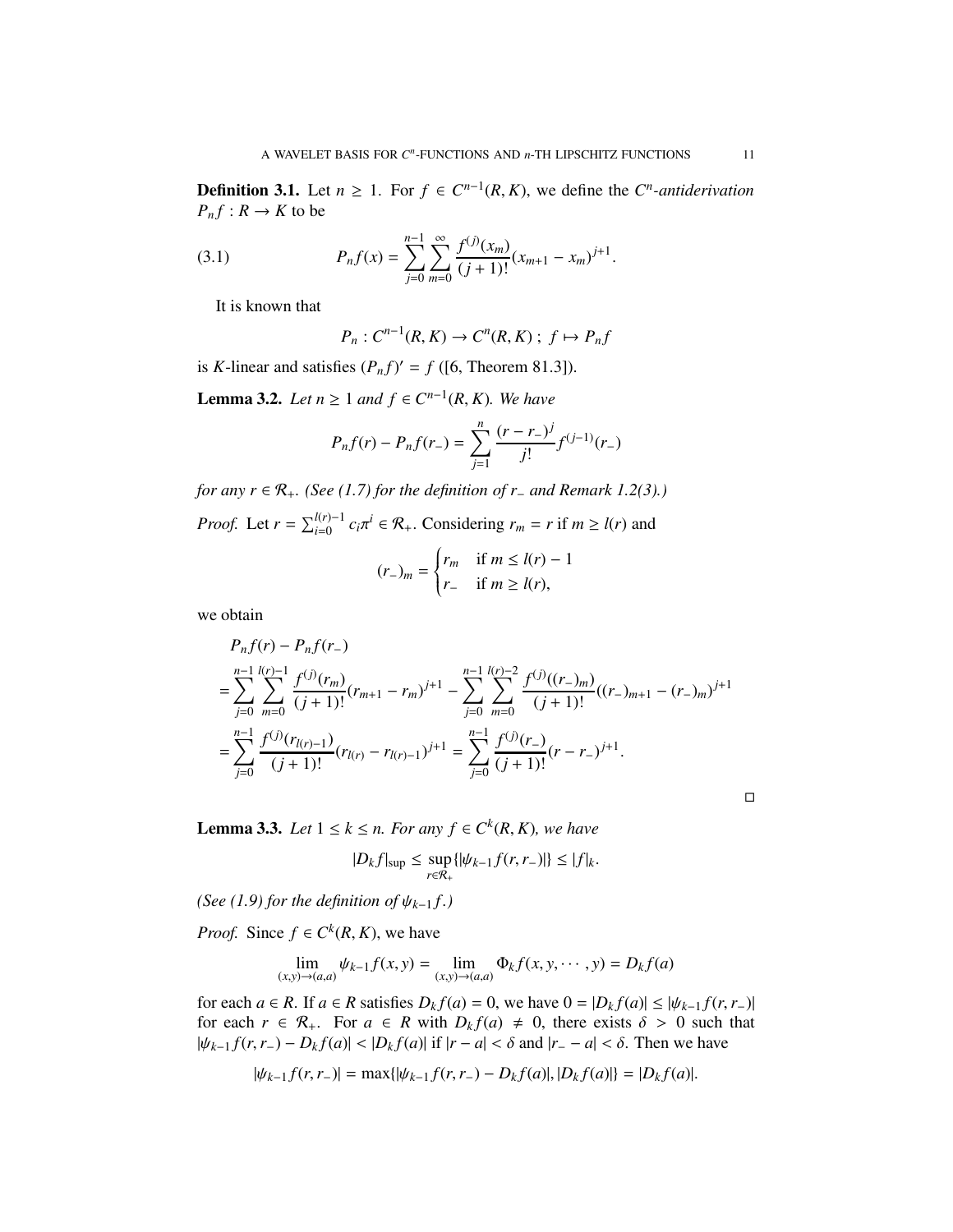Thus, we see that

$$
|D_{k}f|_{\sup} \leq \sup_{r \in \mathcal{R}_{+}} \{ |\psi_{k-1}f(r,r_{-})| \} = \sup_{r \in \mathcal{R}_{+}} \{ |b_{r}^{k-1,0}(f)\gamma_{r}^{-1}| \} \leq |f|_{k}.
$$

 $\Box$ 

**Proposition 3.4.** (1) *For any*  $f \in C^{n-1}(R, K)$ *, we have*  $|P_n f|_n \le |(n!)^{-1} f|_{n-1}$ *. (See (3.1) for the definition of Pn.)*

(2) *The K-linear map*

$$
P_n: C^{n-1}(R, K) \to C^n(R, K) \; ; \; f \mapsto P_n f
$$

*is continuous.*

(3) *For any*  $0 \le k \le n - 1$  *and*  $r \in \mathcal{R}$ *, we have* 

$$
P_n(x - r)^k \chi_r(x) = \frac{1}{k+1} (x - r)^{k+1} \chi_r(x).
$$

*Proof.* 1. Let  $r \in \mathcal{R}_+$ . We see that

$$
b_r^{n-1,j}(P_nf)\gamma_r^{-1} = \psi_{n-1-j}D_jP_nf(r,r_-)
$$
  
=  $\psi_{n-1-j}\begin{pmatrix}j\\1\end{pmatrix}^{-1}D_{j-1}D_1P_nf(r,r_-)$   
=  $j^{-1}\psi_{n-1-j}D_{j-1}f(r,r_-) = j^{-1}b_r^{n-2,j-1}(f)\gamma_r^{-1}$ 

for  $1 \le j \le n-1$ , where we used (1.4) and the induction hypothesis (IH3), and that

$$
b_r^{n-1,0}(P_nf)\gamma_r^{-1} = \psi_{n-1}P_nf(r,r_-)
$$
  
= 
$$
\frac{P_nf(r) - P_nf(r_-) - \sum_{l=1}^{n-1} \gamma_r^l D_l P_nf(r_-)}{\gamma_r^n}
$$
  
= 
$$
\frac{1}{n!}f^{(n-1)}(r_-) = \frac{1}{n}D_{n-1}f(r_-)
$$

by Lemma 3.2 and (1.3). We also find that  $b_0^{n-1,j}$  $D_j P_n f(0) = j^{-1} D_{j-1} f(0) =$  $j^{-1}b_0^{n-2,j-1}$  $\int_0^{n-2,j-1}(f)$  for 1 ≤ *j* ≤ *n* − 1, and that  $b_0^{n-1,0}$  $P_0^{n-1,0}(P_n f) = P_n f(0) = 0$ . Hence, it follows that

$$
|P_n f|_n = \sup_{r \in \mathcal{R}} \{ |b_r^{n-1,0}(P_n f) \gamma_r^{-1}|, \cdots, |b_r^{n-1,n-1}(P_n f) \gamma_r^{-1}| \}
$$
  
\n
$$
= \sup_{r \in \mathcal{R}} \left\{ \left| \frac{1}{n} D_{n-1} f(r_-) \right|, |b_r^{n-2,0}(f) \gamma_r^{-1}|, \cdots, |(n-1)^{-1} b_r^{n-2,n-2}(f) \gamma_r^{-1}| \right\}
$$
  
\n
$$
\leq \max \left\{ \left| \frac{1}{n} D_{n-1} f \right|_{\sup} , \left| \frac{1}{(n-1)!} f \right|_{n-1} \right\} \leq \left| \frac{1}{n!} f \right|_{n-1} .
$$

Here, we used the induction hypothesis (IH1) Lemma 3.3 in the last inequality. 2. This follows from the assertion (1).

3. Let  $0 \le k \le n - 1$  and  $r \in \mathcal{R}$ . If  $r \notin x$ , we see that  $P_n(x - r)^k \chi_r(x) = \frac{1}{k+1}(x - r)^{k+1} \chi_r(x) = 0$ . ( $\lhd$  is defined in (2.1).) Suppose that  $r \lhd x$ . Since

$$
((x - r)^{k} \chi_{r}(x))^{(j)} = \begin{cases} \frac{k!}{(k - j)!} (x - r)^{k - j} \chi_{r}(x) & \text{if } 0 \le j \le k\\ 0 & \text{if } j \ge k + 1 \end{cases}
$$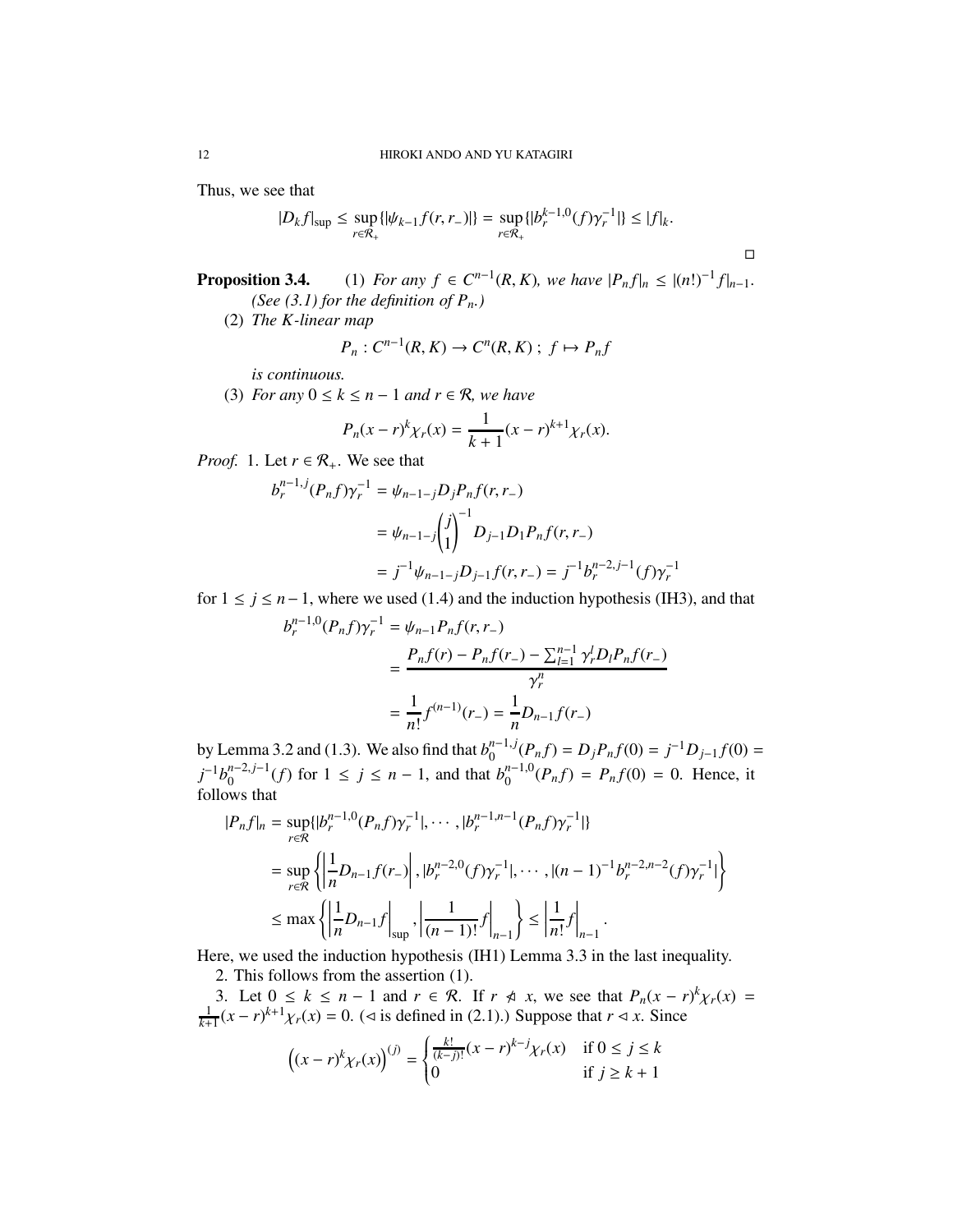and  $\chi_r(x_m) = 0$  for  $0 \le m \le l(r) - 1$ , we obtain

$$
P_n(x - r)^k \chi_r(x) = \sum_{j=0}^k \sum_{m=0}^\infty \frac{1}{(j+1)!} \frac{k!}{(k-j)!} (x_m - r)^{k-j} \chi_r(x_m) (x_{m+1} - x_m)^{j+1}
$$
  

$$
= \frac{1}{k+1} \chi_r(x) \sum_{j=0}^k \sum_{m=l(r)}^{\infty} {k+1 \choose j+1} (x_m - r)^{k-j} (x_{m+1} - x_m)^{j+1}
$$
  

$$
= \frac{1}{k+1} \chi_r(x) \sum_{m=l(r)}^{\infty} \left\{ (x_{m+1} - r)^{k+1} - (x_m - r)^{k+1} \right\}
$$
  

$$
= \frac{1}{k+1} (x - r)^{k+1} \chi_r(x).
$$

**Proposition 3.5.** *Let*  $T_n := n! P_n \circ \cdots \circ P_1 : C(R, K) \to C^n(R, K)$ *. Then we have*  $|T_nf|_n = |f|_{\text{sup}}$  *for any*  $f \in C(R, K)$ *.* 

*Proof.* First, we show  $|T_n \chi_r|_n = 1$  for any  $r \in \mathcal{R}$ . Let  $r_0 \in \mathcal{R}$ . Since

$$
P_k(x - r_0)^{k-1} \chi_{r_0}(x) = P_n(x - r_0)^{k-1} \chi_{r_0}(x) = \frac{1}{k} (x - r_0)^k \chi_{r_0}(x)
$$

for  $1 \leq k \leq n$ , we find that  $T_n \chi_{r_0}(x) = (x - r_0)^n \chi_{r_0}(x)$ . To obtain  $|T_n \chi_{r_0}|_n$ , we compute  $b_r^{n-1,j}(T_n\chi_{r_0})$  for  $r \in \mathcal{R}$  and  $0 \le j \le n-1$ . Since

$$
D_j T_n \chi_{r_0} = (j!)^{-1} ((x - r_0)^n \chi_{r_0}(x))^{(j)}
$$
  
= 
$$
\frac{1}{j!} \frac{n!}{(n-j)!} (x - r_0)^{n-j} \chi_{r_0}(x) = {n \choose j} (x - r_0)^{n-j} \chi_{r_0}(x),
$$

we see that  $b_0^{n-1,j}$  $\int_0^{n-1} f(T_n \chi_{r_0}) = D_j T_n \chi_{r_0}(0) = 0$  for  $r = 0$ . If  $r ≠ 0$  and  $r_0 \le r_$ , we obtain

$$
b_r^{n-1,j}(T_n\chi_{r_0}) = \gamma_r \psi_{n-1-j} D_j T_n \chi_{r_0}(r, r_-)
$$
  
= 
$$
\frac{D_j T_n \chi_{r_0}(r) - D_j T_n \chi_{r_0}(r_-) - \sum_{l=1}^{n-1-j} \gamma_r^l D_l D_j T_n \chi_{r_0}(r_-)}{\gamma_r^{n-1-j}}
$$
  
= 
$$
\binom{n}{j} \frac{(r-r_0)^{n-j} - (r_- - r_0)^{n-j} - \sum_{l=1}^{n-1-j} \binom{n-j}{l} (r-r_-)^l (r_- - r_0)^{n-j-l}}{\gamma_r^{n-1-j}}
$$
  
= 
$$
\binom{n}{j} \frac{(r-r_0)^{n-j} - \{(r-r_0)^{n-j} - (r-r_-)^{n-j}\}}{\gamma_r^{n-1-j}} = \binom{n}{j} \gamma_r.
$$

By the same computation, it follows that  $b_r^{n-1,j}(T_n\chi_{r_0}) = 0$  if  $r_0 \nless r$ -. Thus, we find that

$$
|T_{n\chi_{r_0}}|_n = \sup_{r \in \mathcal{R}_+} \left\{ |b_r^{n-1,0}(T_{n\chi_{r_0}})\gamma_r^{-1}|, \cdots, |b_r^{n-1,n-1}(T_{n\chi_{r_0}})\gamma_r^{-1}| \right\}
$$
  
= 
$$
\max_{0 \le j \le n-1} \left\{ \left| \binom{n}{j} \right| \right\} = 1.
$$

 $\Box$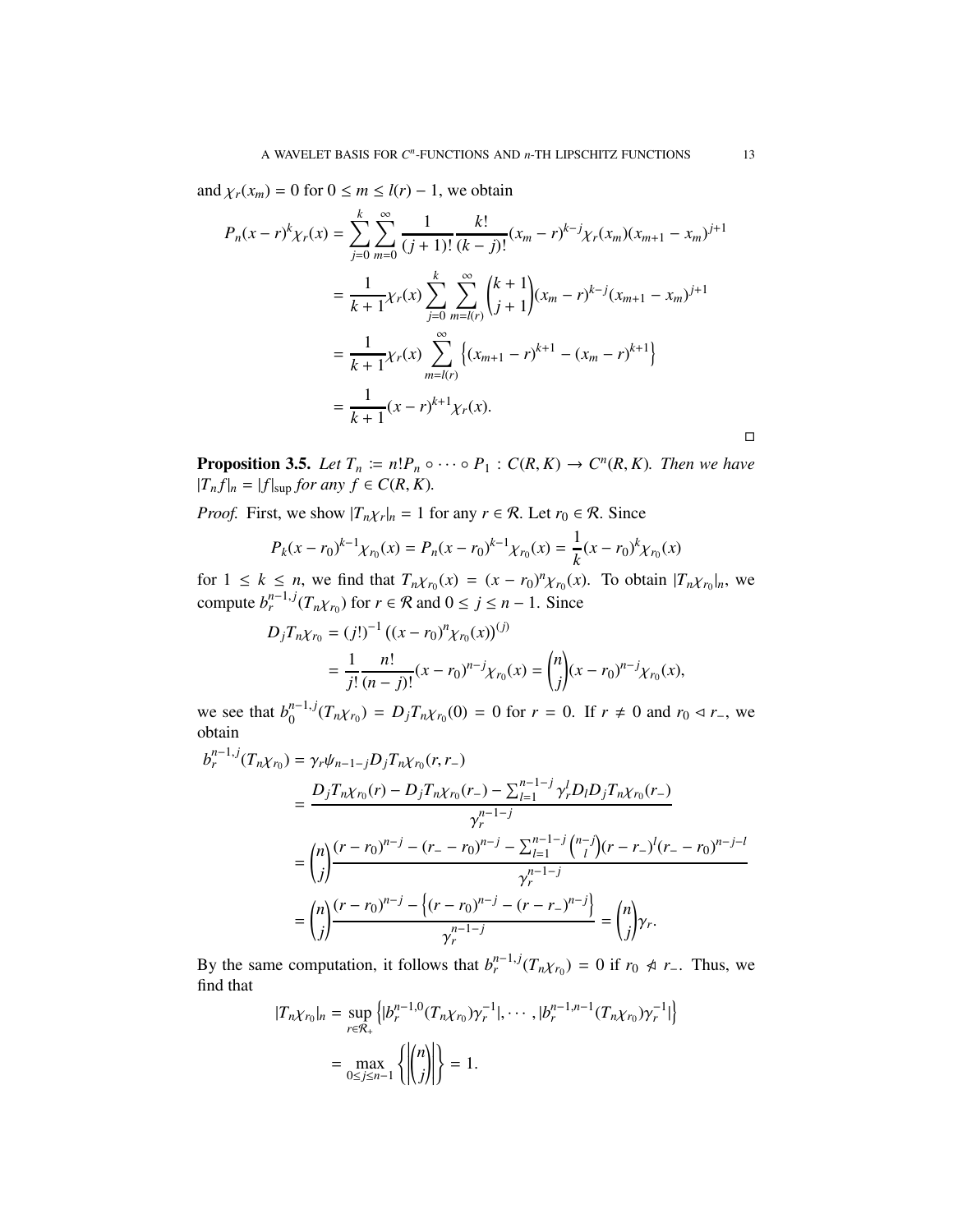We prove that  $|T_nf|_n = |f|_{\text{sup}}$  for  $f \in C(R, K)$ . Let  $f = \sum_{r \in \mathcal{R}} b_r(f)\chi_r \in C(R, K)$ . Since  $T_n f = \sum_{r \in \mathcal{R}} b_r(f)(x - r)^n \chi_r(x)$ , it follows that

$$
|T_n f|_n = \left| \sum_{r \in \mathcal{R}} b_r(f)(x - r)^n \chi_r(x) \right|_n
$$
  
\n
$$
\leq \sup_{r \in \mathcal{R}} \left\{ \left| b_r(f)(x - r)^n \chi_r(x) \right|_n \right\}
$$
  
\n
$$
= \sup_{r \in \mathcal{R}} \left\{ |b_r(f)| \right\} = |f|_{\sup} = |D_n T_n f|_{\sup} \leq |T_n f|_n.
$$

Here, we used Lemma 3.3 in the last inequality. We are done.

### 3.2. Proof of Theorem 1.7 (1) and (2).

**Lemma 3.6.** *Let*  $n \geq 1$  *and*  $f = \sum_{r \in \mathcal{R}} b_r(f) \chi_r \in C(R, K)$ . If  $f \in C^n(R, K)$  and  $f' = 0$ , then we have  $\lim_{r \in \mathcal{R}_+} b_r(f) \gamma_r^{-n} = 0$ . (See (2.9) for the definition of this *limit.)*

*Proof.* By [6, Theorem 29.12], the assumption is equivalent to the condition that

$$
\lim_{(x,y)\to(a,a)} \frac{f(x) - f(y)}{(x - y)^n} = 0
$$

for each *a* ∈ *R*. The compactness of  $\Delta_2$  (see (1.13)) implies that for any  $\varepsilon > 0$  there exists  $\delta > 0$  such that  $|(f(x) - f(y))/(x - y)^n| < \varepsilon$  for all  $x, y \in R$  with  $|x - y| < \delta$ . (Compare (2.10).) By setting  $S_{\varepsilon} := \{ r \in \mathcal{R}_+ \mid l(r) \leq 1 - \log_q \delta \}$ , we see that  $|(f(r) - f(r_-))/(r - r_-)^n| < \varepsilon$  for any  $r \in \mathcal{R}_+ \setminus S_\varepsilon$ . This means that

$$
\lim_{r \in \mathcal{R}_+} \frac{f(r) - f(r_-)}{(r - r_-)^n} = \lim_{r \in \mathcal{R}_+} \frac{b_r(f)}{\gamma_r^n} = 0.
$$

*Proof of Theorem 1.7 (1).* Since  $\{ \chi_r \mid r \in \mathcal{R} \}$  is an orthonormal basis for  $C(R, K)$ and  $T_n$  is norm-preserving,  $\{T_n\chi_r = (x - r)^n \chi_r(x) \mid r \in \mathcal{R}\}\)$  is an orthonormal set in  $C^n(R, K)$ . Let  $c_{j,r} \in K$  for each  $r \in \mathcal{R}$  and  $0 \leq j \leq n-1$  and put  $f =$  $\sum_{r \in \mathcal{R}} \sum_{j=0}^{n-1} c_{j,r} \gamma_r^{n-j} (x-r)^j \chi_r \in C^n(R,K) \subset C^{n-1}(R,K)$ . Then we see that  $|\gamma_r^{n-j}(x-r)|$  $\int r^j x_r \, dx = 1$  for each  $r \in \mathcal{R}$  and  $0 \le j \le n - 1$  and that

$$
|f|_n = \sup_{r \in \mathcal{R}} \{|c_{0,r}\gamma_r \gamma_r^{-1}|, \cdots, |c_{n-1,r}\gamma_r \gamma_r^{-1}|\}
$$
  
= 
$$
\sup_{r \in \mathcal{R}} \{|c_{0,r}|, \cdots, |c_{n-1,r}|\}.
$$

Hence,  $\{\gamma_r^n \chi_r, \gamma_r^{n-1} (x - r) \chi_r, \cdots, \gamma_r (x - r)^{n-1} \chi_r \mid r \in \mathcal{R}\}\)$  is orthonormal in  $C^n(R, K)$ . We prove  $\{\gamma_r^n \chi_r, \gamma_r^{n-1} (x - r) \chi_r, \cdots, \gamma_r (x - r)^{n-1} \chi_r, (x - r)^n \chi_r \mid r \in \mathcal{R}\}\)$  is orthonor*n*

mal in 
$$
C^n(R, K)
$$
. It suffices to show that

$$
|f|_n = \sup_{r \in \mathcal{R}} \{|c_{0,r}|, \cdots, |c_{n-1,r}|, |c_{n,r}|\}
$$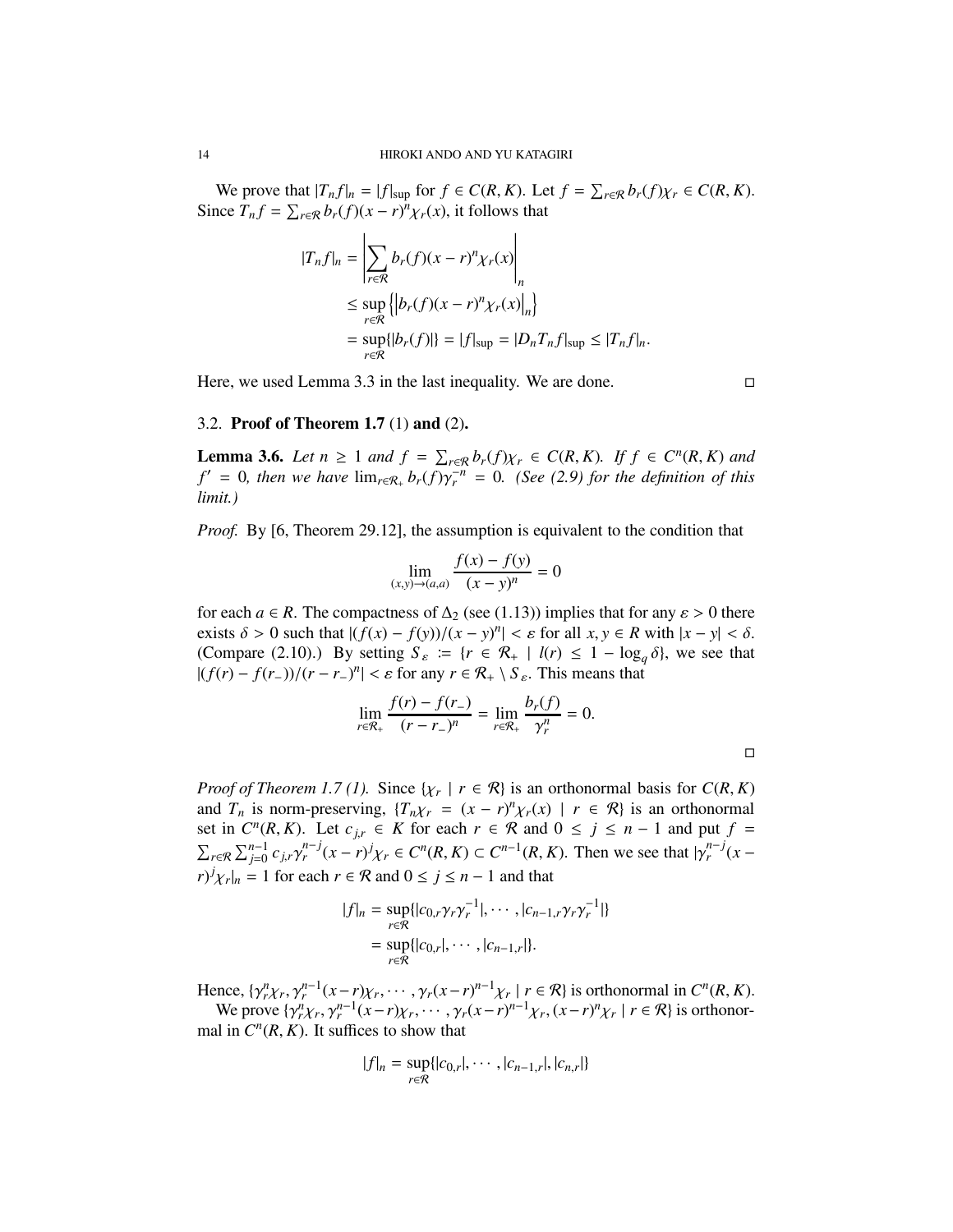for  $f = \sum_{r \in \mathcal{R}} \sum_{j=0}^{n} c_{j,r} \gamma_r^{n-j} (x - r)^j \chi_r \in C^n(R, K)$ . Set  $N_n^n(R, K) = \{ f \in C^n(R, K) \mid$  $f^{(n)} = 0$ . Since, for any  $f \in N_n^n(R, K)$ ,  $g \in C(R, K)$  and  $\lambda \in K$ ,

$$
|T_n g - \lambda f|_n \ge |D_n (T_n g - \lambda f)|_{\text{sup}}
$$
  
= 
$$
\left| \frac{1}{n!} (T_n g - \lambda f)^{(n)} \right|_{\text{sup}} = |g|_{\text{sup}} = |T_n g|_n,
$$

we have  $N_n^n(R, K) \perp \text{Im } T_n$  in  $C^n(R, K)$ . Since  $\sum_{r \in \mathcal{R}} \sum_{j=0}^{n-1} c_{j,r} \gamma_r^{n-j} (x - r)^j \chi_r \in$  $N_n^n(R, K)$  and  $\sum_{r \in \mathcal{R}} c_{n,r}(x - r)^n \chi_r \in \text{Im } T_n$ , we obtain

$$
|f|_{n} \geq \max \left\{ \left| \sum_{r \in \mathcal{R}} \sum_{j=0}^{n-1} c_{j,r} \gamma_{r}^{n-j} (x - r)^{j} \chi_{r} \right|_{n}, \left| \sum_{r \in \mathcal{R}} c_{n,r} (x - r)^{n} \chi_{r} \right|_{n} \right\}
$$
  
=  $\max \left\{ \sup_{r \in \mathcal{R}} \{ |c_{0,r}|, \cdots, |c_{n-1,r}|, \sup_{r \in \mathcal{R}} \{ |c_{n,r}| \} \right\}$   
=  $\sup_{r \in \mathcal{R}} \{ |c_{0,r}|, \cdots, |c_{n-1,r}|, |c_{n,r}| \}.$ 

On the other hand, since

$$
|f|_{n} \leq \max_{0 \leq j \leq n} \left\{ \left| \sum_{r \in \mathcal{R}} c_{j,r} \gamma_{r}^{n-j} (x - r)^{j} \chi_{r} \right|_{n} \right\}
$$
  
= 
$$
\max_{0 \leq j \leq n} \left\{ \sup_{r \in \mathcal{R}} \{ |c_{j,r}| \} \right\}
$$
  
= 
$$
\sup_{r \in \mathcal{R}} \{ |c_{0,r}|, \cdots, |c_{n-1,r}|, |c_{n,r}| \},
$$

it follows that  $\{\gamma_r^n \chi_r, \gamma_r^{n-1}(x-r)\chi_r, \cdots, \gamma_r(x-r)^{n-1}\chi_r, (x-r)^n\chi_r \mid r \in \mathcal{R}\}\)$  is an orthonormal set in  $C^n(R, K)$ .

Finally, we check that  $\{\gamma_r^n \chi_r, \gamma_r^{n-1} (x - r) \chi_r, \cdots, \gamma_r (x - r)^{n-1} \chi_r, (x - r)^n \chi_r \mid r \in \mathcal{R}\}$ is a basis for  $C^n(R, K)$ . For a given  $f \in C^n(R, K)$ , since  $f' \in C^{n-1}(R, K)$ ,  $f'$  has the representation

$$
f' = \sum_{r \in \mathcal{R}} \sum_{j=0}^{n-1} b_r^{n-1,j} (f') \gamma_r^{n-1-j} (x - r)^j \chi_r
$$

in  $C^{n-1}(R, K)$ . Note that

$$
b_r^{n-1,j}(f') = \begin{cases} D_j f'(0) & \text{if } r = 0\\ \gamma_r \psi_{n-1-j} D_j f'(r, r_-) & \text{if } r \neq 0 \end{cases}
$$

for  $0 \le j \le n - 1$ , by the induction hypothesis (IH3). It follows from this representation and Proposition 3.4 that

$$
P_n f' = \sum_{r \in \mathcal{R}} \sum_{j=0}^{n-1} \frac{1}{j+1} b_r^{n-1,j} (f') \gamma_r^{n-1-j} (x-r)^{j+1} \chi_r \in C^n(R, K).
$$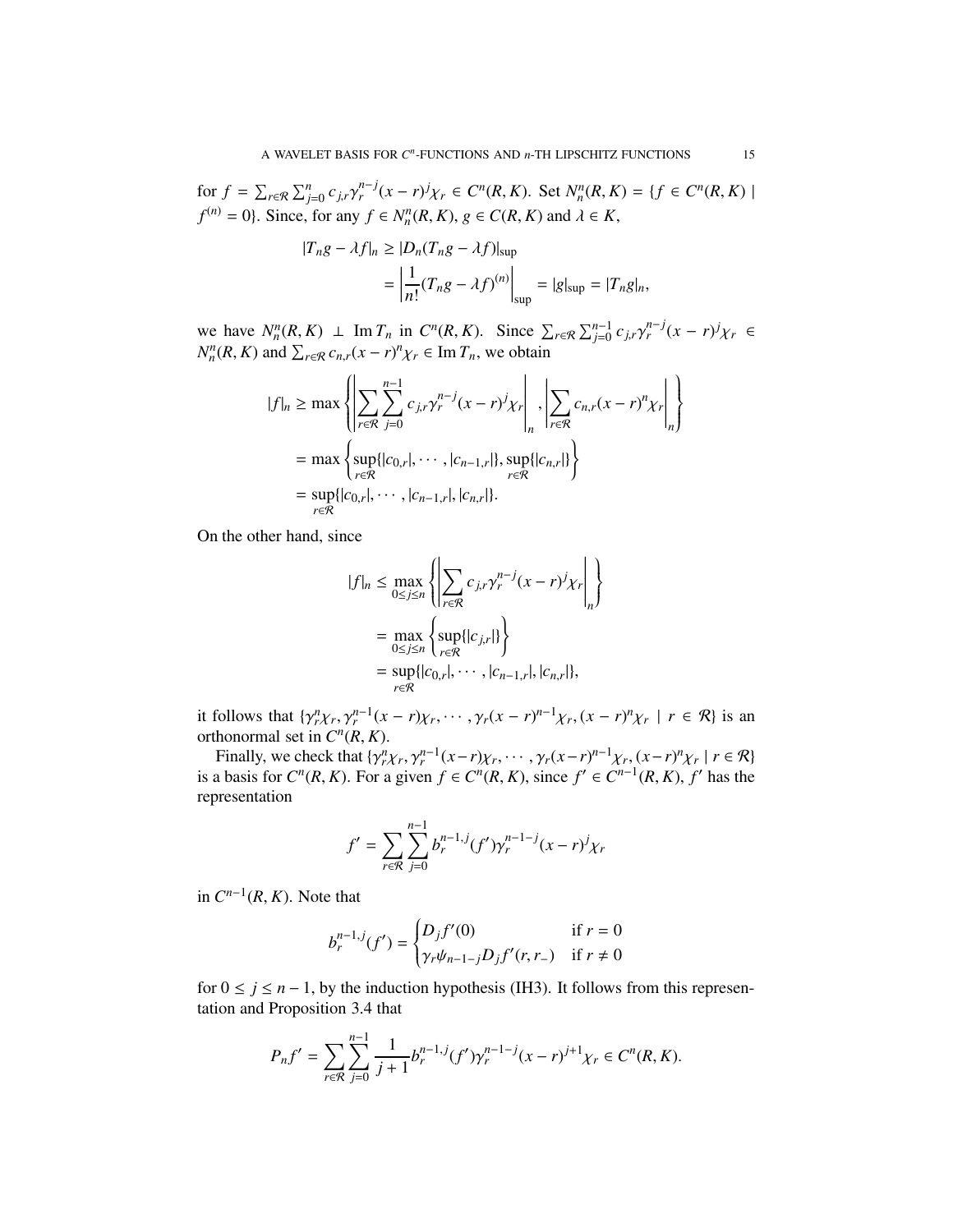Then, by putting  $g := f - P_n f'$ , we see that  $g \in C^n(R, K)$  and  $g' = 0$ . Thus, we find that  $\lim_{r \in \mathcal{R}_+} b_r(g) \gamma_r^{-n} = 0$  by Lemma 3.6 and the infinite sum

$$
g = \sum_{r \in \mathcal{R}} \frac{b_r(g)}{\gamma_r^n} \gamma_r^n \chi_r
$$

converges in  $C^n(R, K)$  (with respect to the norm  $|\cdot|_n$ ). Hence, we obtain

$$
f = g + P_n f'
$$
  
=  $\sum_{r \in \mathcal{R}} \left\{ \frac{b_r(g)}{\gamma_r^n} \gamma_r^n \chi_r + \sum_{j=1}^n \frac{1}{j} b_r^{n-1, j-1} (f') \gamma_r^{n-j} (x - r)^j \chi_r \right\}.$ 

*Proof of Theorem 1.7 (2).* Let  $f \in C^n(R, K)$ . We keep the notations in the proof of (1) and compute  $b_r^{n,j}(f)$  for each  $0 \le j \le n$  by using the above proof of Theorem 1.7 (1).

First, we compute  $b_r^{n,0}(f)$ . If  $r = 0$ , we have

$$
b_0^{n,0}(f) = b_0(g) = f(0) - P_nf'(0) = f(0) = D_0f(0).
$$

For  $r \neq 0$ , since

$$
b_r(g) = f(r) - f(r_-) - P_nf'(r) + P_nf'(r_-)
$$
  
=  $f(r) - f(r_-) - \sum_{j=1}^n \frac{(r - r_-)^j}{j!} f^{(j)}(r_-)$   
=  $f(r) - f(r_-) - \sum_{j=1}^n \gamma_r^j D_j f(r_-),$ 

we obtain

$$
b_r^{n,0}(f) = \frac{f(r) - f(r_-) - \sum_{j=1}^n \gamma_r^j D_j f(r_-)}{\gamma_r^n} = \gamma_r \psi_n f(r,r_-).
$$

Finally, it follows that

$$
b_r^{n,j}(f) = j^{-1}b_r^{n-1,j-1}(f')
$$
  
= 
$$
\begin{cases} j^{-1}(D_{j-1}D_1f)(0) = D_jf(0) & \text{if } r = 0\\ j^{-1}\gamma_r\psi_{n-j}D_{j-1}D_1f(r,r_{-}) = \gamma_r\psi_{n-j}D_jf(r,r_{-}) & \text{if } r \neq 0 \end{cases}
$$

for each  $1 \le j \le n$ .

3.3. Generalizations of Lemma 2.1. We prepare several theorems to prove Theorem 1.7 (3) and (4). The following theorem is a generalization of Lemma 2.1.

**Theorem 3.7.** *Let*  $n \geq 0$ ,  $f \in C^n(R, K)$ ,  $a \in R$ ,  $c \in K$ , and  $\delta, \varepsilon > 0$ . Suppose that

$$
\left|\psi_{n-j}D_jf(r,r_-)-\binom{n+1}{j}c\right|<\varepsilon
$$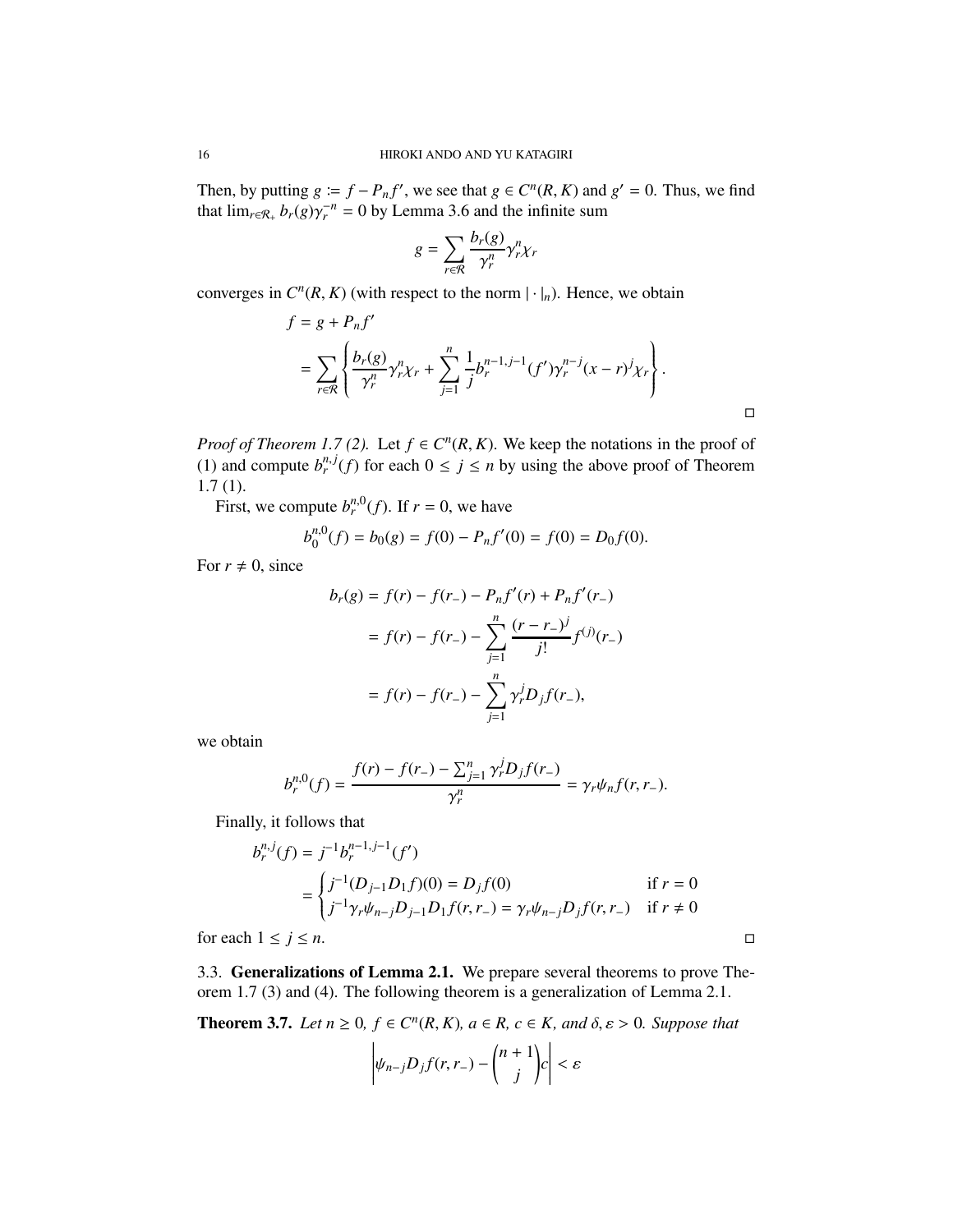*for any*  $0 \le j \le n$  *and*  $r \in \mathcal{R}_+$  *with*  $|r - a| < \delta$  *and*  $|r - a| < \delta$ *. Then we have* 

$$
|\psi_n f(x, y) - c| < \varepsilon
$$

*for any distinct*  $x, y \in R$  *with*  $|x - a| < \delta$  *and*  $|y - a| < \delta$ *.* 

Note that Theorem 3.7 for  $n = 0$  coincides with Lemma 2.1. To prove Theorem 3.7, we prepare two lemmas.

**Lemma 3.8.** *Let*  $n \geq 0$  *and*  $f \in C^n(R, K)$ *. For pairwise distinct elements*  $x, y, z \in R$ *, we have*

$$
\psi_n f(x, y) = \left(\frac{x - z}{x - y}\right)^{n+1} \psi_n f(x, z) - \sum_{l=0}^n \left(\frac{y - z}{x - y}\right)^{n+1-l} \psi_{n-l} D_l f(y, z).
$$

*Proof.* We check the assertion by induction on *n*. We already proved for  $n = 0$  in (2.3). Let  $n \ge 0$  and suppose the assertion holds for *n*. Then we see that

$$
\left(\frac{x-z}{x-y}\right)^{n+2} \psi_{n+1}f(x,z) - \sum_{l=0}^{n+1} \left(\frac{y-z}{x-y}\right)^{n+2-l} \psi_{n+1-l}D_{l}f(y,z)
$$
\n
$$
= \left(\frac{x-z}{x-y}\right)^{n+2} \frac{\psi_{n}f(x,z) - D_{n+1}f(z)}{x-z} - \left(\frac{y-z}{x-y}\right) \frac{D_{n+1}f(y) - D_{n+1}f(z)}{y-z}
$$
\n
$$
- \sum_{l=0}^{n} \left(\frac{y-z}{x-y}\right)^{n+2-l} \frac{\psi_{n-l}D_{l}f(y,z) - D_{n+1-l}D_{l}f(z)}{y-z}
$$
\n
$$
= \frac{1}{x-y} \left\{\left(\frac{x-z}{x-y}\right)^{n+1} \psi_{n}f(x,z) - \sum_{l=0}^{n} \left(\frac{y-z}{x-y}\right)^{n+1-l} \psi_{n-l}D_{l}f(y,z)\right\} - \frac{D_{n+1}f(y)}{x-y}
$$
\n
$$
- \frac{D_{n+1}f(z)}{(x-y)^{n+2}} \left\{(x-z)^{n+1} - \sum_{l=0}^{n} {n+1 \choose l} (x-y)^{l} (y-z)^{n+1-l} - (x-y)^{n+1}\right\}
$$
\n
$$
= \frac{\psi_{n}f(x,y) - D_{n+1}f(y)}{x-y} - \frac{D_{n+1}f(z)}{(x-y)^{n+2}} \left\{(x-z)^{n+1} - (x-z)^{n+1}\right\}
$$
\n
$$
= \psi_{n+1}f(x,y).
$$

Here, we used (1.10) in the first and fourth equalities, the induction hypothesis in the second and the third equalities, and (1.4) in the second equality. Hence, the assertion also holds for  $n + 1$ .

**Lemma 3.9.** *Let*  $n \geq 0$ ,  $m \geq 2$  *and*  $f \in C^{n}(R, K)$ *. For pairwise distinct elements*  $t_1, \dots, t_m \in R$ ,  $2 \le j \le m$  and  $1 \le l \le n$ , put

$$
\lambda_j^{(n)} = \left(\frac{t_j - t_{j-1}}{t_m - t_1}\right)^{n+1}, \ \mu_{l,j}^{(n)} = \frac{(t_j - t_{j-1})^l (t_{j-1} - t_1)^{n+1-l}}{(t_m - t_1)^{n+1}}.
$$

*Then we have*

(3.2) 
$$
\psi_n f(t_m, t_1) = \sum_{j=2}^m \lambda_j^{(n)} \psi_n f(t_j, t_{j-1}) + \sum_{l=1}^n \sum_{j=3}^m \mu_{l,j}^{(n)} \psi_{n-l} D_l f(t_{j-1}, t_1)
$$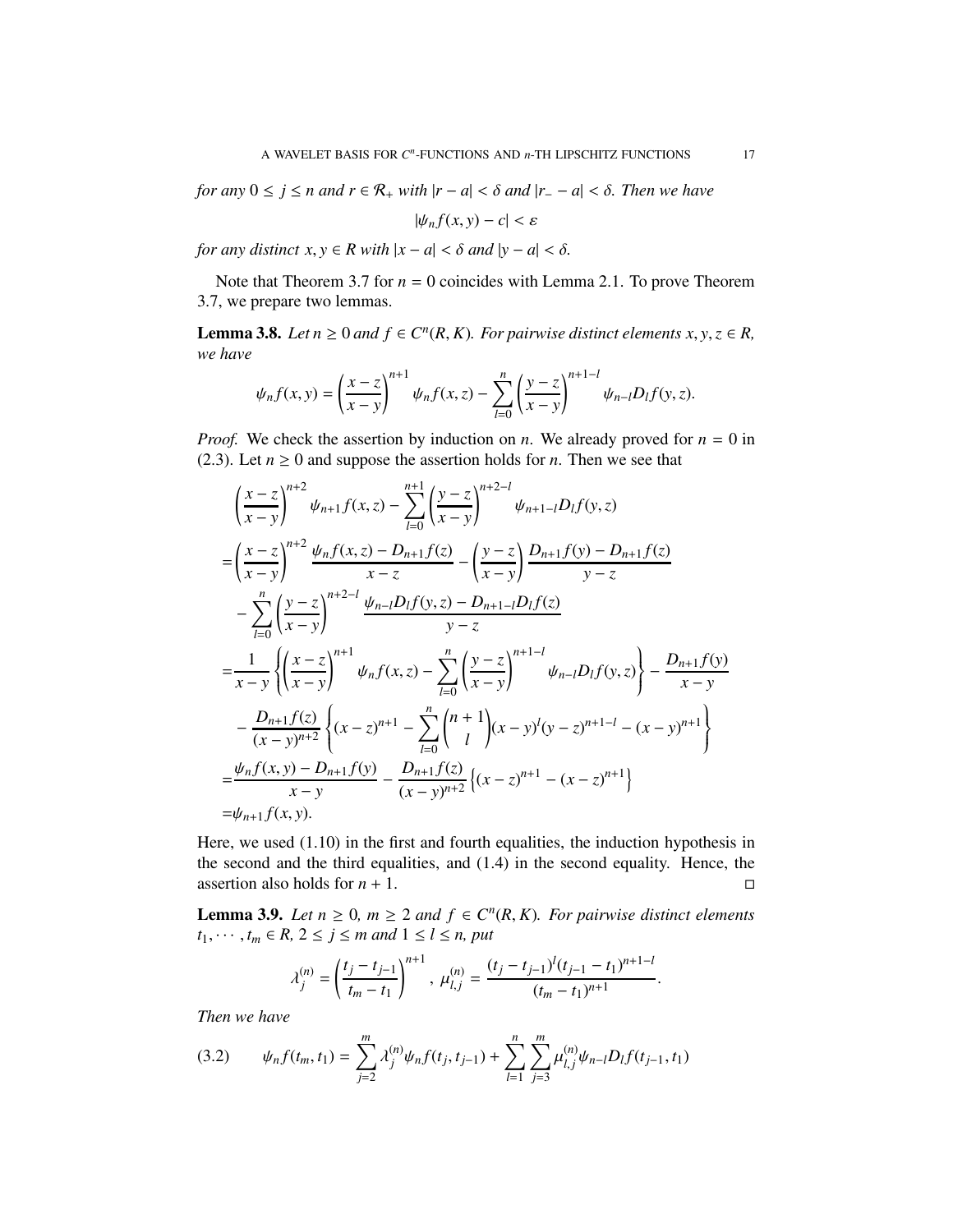*and*

(3.3) 
$$
\sum_{j=2}^{m} \lambda_j^{(n)} + \sum_{l=1}^{n} \sum_{j=3}^{m} {n+1 \choose l} \mu_{l,j}^{(n)} = 1.
$$

*Here, the empty sum is understood to be 0.*

*Proof.* We assume that  $m \geq 3$  since it is clear for  $m = 2$ . For (3.3), we see that

$$
\sum_{j=2}^{m} \left( \frac{t_j - t_{j-1}}{t_m - t_1} \right)^{n+1} + \sum_{l=1}^{n} \sum_{j=3}^{m} \binom{n+1}{l} \frac{(t_j - t_{j-1})^l (t_{j-1} - t_1)^{n+1-l}}{(t_m - t_1)^{n+1}}
$$
\n
$$
= \frac{1}{(t_m - t_1)^{n+1}} \sum_{j=3}^{m} \sum_{l=1}^{n+1} \binom{n+1}{l} (t_j - t_{j-1})^l (t_{j-1} - t_1)^{n+1-l} + \left( \frac{t_2 - t_1}{t_m - t_1} \right)^{n+1}
$$
\n
$$
= \frac{1}{(t_m - t_1)^{n+1}} \sum_{j=3}^{m} \left\{ (t_j - t_1)^{n+1} - (t_{j-1} - t_1)^{n+1} \right\} + \left( \frac{t_2 - t_1}{t_m - t_1} \right)^{n+1}
$$
\n
$$
= \frac{1}{(t_m - t_1)^{n+1}} \left\{ (t_m - t_1)^{n+1} - (t_2 - t_1)^{n+1} \right\} + \left( \frac{t_2 - t_1}{t_m - t_1} \right)^{n+1} = 1.
$$

We prove (3.2) by induction on *n*. We already shown for  $n = 0$  in (2.4). Let  $n \ge 0$ and suppose that (3.2) holds for *n*. Then we have

$$
\sum_{j=2}^{m} \lambda_{j}^{(n+1)} \psi_{n+1} f(t_{j}, t_{j-1}) + \sum_{l=1}^{n+1} \sum_{j=3}^{m} \mu_{l,j}^{(n+1)} \psi_{n+1-l} D_{l} f(t_{j-1}, t_{1})
$$
\n
$$
= \sum_{j=2}^{m} \left( \frac{t_{j} - t_{j-1}}{t_{m} - t_{1}} \right)^{n+2} \frac{\psi_{n} f(t_{j}, t_{j-1}) - D_{n+1} f(t_{j-1})}{t_{j} - t_{j-1}}
$$
\n
$$
+ \sum_{l=1}^{n} \sum_{j=3}^{m} \frac{(t_{j} - t_{j-1})^{l} (t_{j-1} - t_{1})^{n+2-l}}{(t_{m} - t_{1})^{n+2}} \cdot \frac{\psi_{n-l} D_{l} f(t_{j-1}, t_{1}) - D_{n+1-l} D_{l} f(t_{1})}{t_{j-1} - t_{1}}
$$
\n
$$
+ \sum_{j=3}^{m} \frac{(t_{j} - t_{j-1})^{n+1} (t_{j-1} - t_{1})}{(t_{m} - t_{1})^{n+2}} \cdot \frac{D_{n+1} f(t_{j-1}) - D_{n+1} f(t_{1})}{t_{j-1} - t_{1}}
$$
\n
$$
= \frac{1}{t_{m} - t_{1}} \left\{ \sum_{j=2}^{m} \lambda_{j}^{(n)} \psi_{n} f(t_{j}, t_{j-1}) + \sum_{l=1}^{n} \sum_{j=3}^{m} \mu_{l,j}^{(n)} \psi_{n-l} D_{l} f(t_{j-1}, t_{1}) \right\}
$$
\n
$$
- \sum_{l=1}^{n} \sum_{j=3}^{m} {n+1 \choose l} \frac{(t_{j} - t_{j-1})^{l} (t_{j-1} - t_{1})^{n+1-l}}{(t_{m} - t_{1})^{n+2}} D_{n+1} f(t_{1})
$$
\n
$$
= \frac{\psi_{n} f(x, y)}{t_{m} - t_{1}} - \frac{1}{(t_{m} - t_{1})^{n+2}} \sum_{j=3}^{m} D_{n+1} f(t_{1}) \sum_{l=1}^{n+1} {n+1 \choose l} (t_{j} - t
$$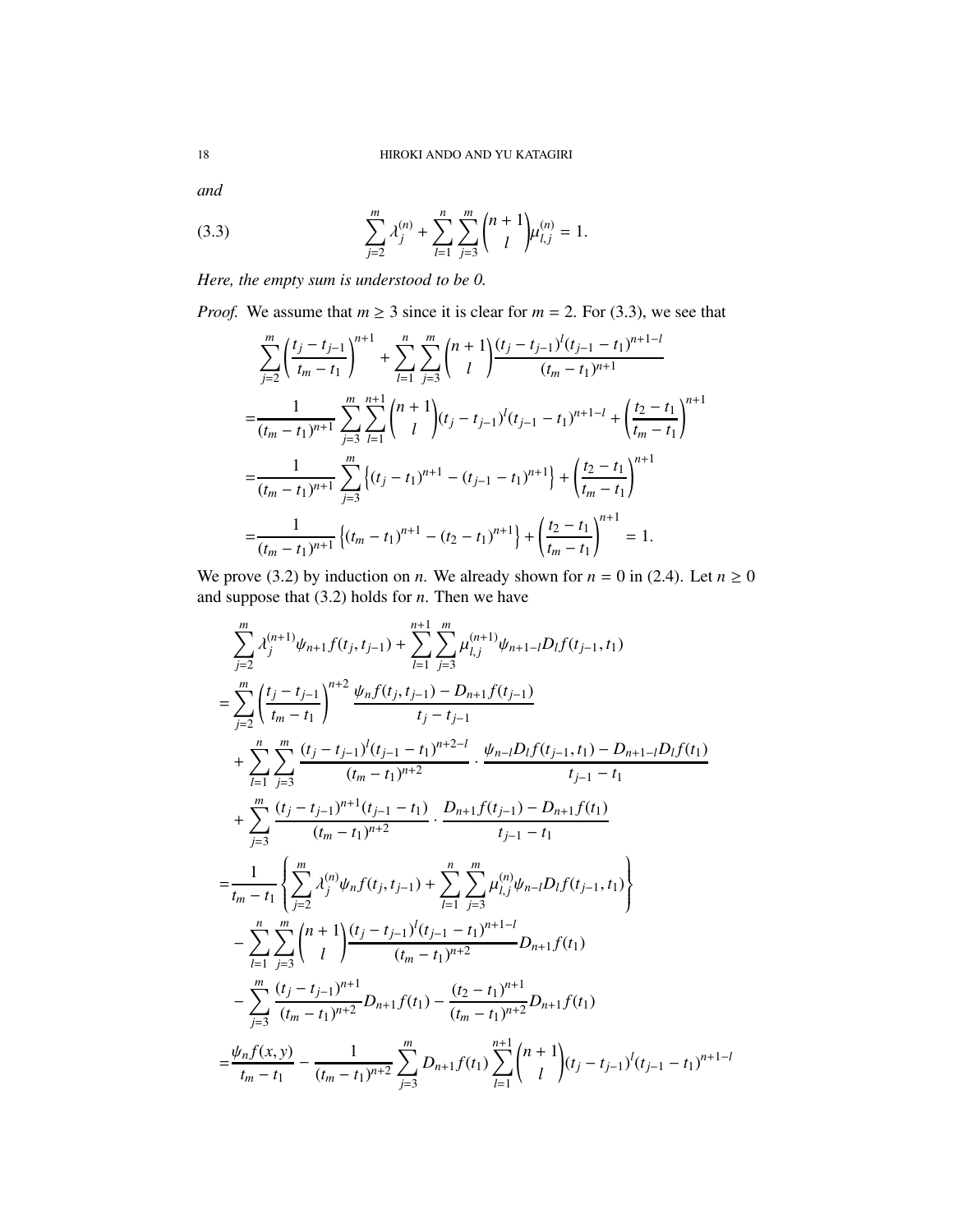$$
-\frac{(t_2 - t_1)^{n+1}}{(t_m - t_1)^{n+2}} D_{n+1} f(t_1)
$$
  
\n
$$
=\frac{\psi_n f(x, y)}{t_m - t_1} - \frac{1}{(t_m - t_1)^{n+2}} \sum_{j=3}^m \left\{ (t_j - t_1)^{n+1} - (t_{j-1} - t_1)^{n+1} \right\} D_{n+1} f(t_1)
$$
  
\n
$$
-\frac{(t_2 - t_1)^{n+1}}{(t_m - t_1)^{n+2}} D_{n+1} f(t_1)
$$
  
\n
$$
=\frac{\psi_n f(x, y)}{t_m - t_1} - \frac{1}{(t_m - t_1)^{n+2}} \left\{ (t_m - t_1)^{n+1} - (t_2 - t_1)^{n+1} \right\} D_{n+1} f(t_1)
$$
  
\n
$$
-\frac{(t_2 - t_1)^{n+1}}{(t_m - t_1)^{n+2}} D_{n+1} f(t_1)
$$
  
\n
$$
=\frac{\psi_n f(t_m, t_1) - D_{n+1} f(t_1)}{t_m - t_1} = \psi_{n+1} f(t_m, t_1).
$$

 $\Box$ 

We prove Theorem 3.7 in a similar way to the proof of Lemma 2.1.

*Proof of Theorem 3.7.* We prove the assertion by induction on *n*. For  $n = 0$ , we already proved Lemma 2.1. Let  $n > 0$  and suppose that the assertions hold for  $0, 1, \cdots, n-1.$ 

For the same reason as the proof of Lemma 2.1, we may assume that  $x, y \in \mathcal{R}_+$ ,  $|x - a| < \delta$  and  $|y - a| < \delta$ . Set *z* to be (2.2) (i.e. *z* is the common initial part in the  $\pi$ -adic expansions of *x* and *y*). By the definition of *z*, we see that  $z \le x, z \le y$ ,  $|z - a|$  < δ and  $|x - y|$  = max{ $|z - x|$ ,  $|z - y|$ }. Since

$$
\psi_n f(x, y) = \left(\frac{x - z}{x - y}\right)^{n+1} \psi_n f(x, z) - \sum_{l=0}^n \left(\frac{y - z}{x - y}\right)^{n+1-l} \psi_{n-l} D_l f(y, z)
$$

by Lemma 3.8 and

$$
\left(\frac{x-z}{x-y}\right)^{n+1} - \sum_{l=0}^{n} {n+1 \choose l} \left(\frac{y-z}{x-y}\right)^{n+1-l} = 1,
$$

it follows that

$$
\begin{split} & |\psi_n f(x, y) - c| \\ & = \left| \left( \frac{x - z}{x - y} \right)^{n+1} \psi_n f(x, z) - \sum_{l=0}^n \left( \frac{y - z}{x - y} \right)^{n+1-l} \psi_{n-l} D_l f(y, z) \right| \\ & - \left\{ \left( \frac{x - z}{x - y} \right)^{n+1} - \sum_{l=0}^n \binom{n+1}{l} \left( \frac{y - z}{x - y} \right)^{n+1-l} \right\} c \right| \\ & \leq \max_{0 \leq l \leq n} \left\{ \left| \frac{x - z}{x - y} \right|^{n+1} |\psi_n f(x, z) - c|, \left| \frac{y - z}{x - y} \right|^{n+1-l} \left| \psi_{n-l} D_l f(y, z) - \binom{n+1}{l} c \right| \right\}. \end{split}
$$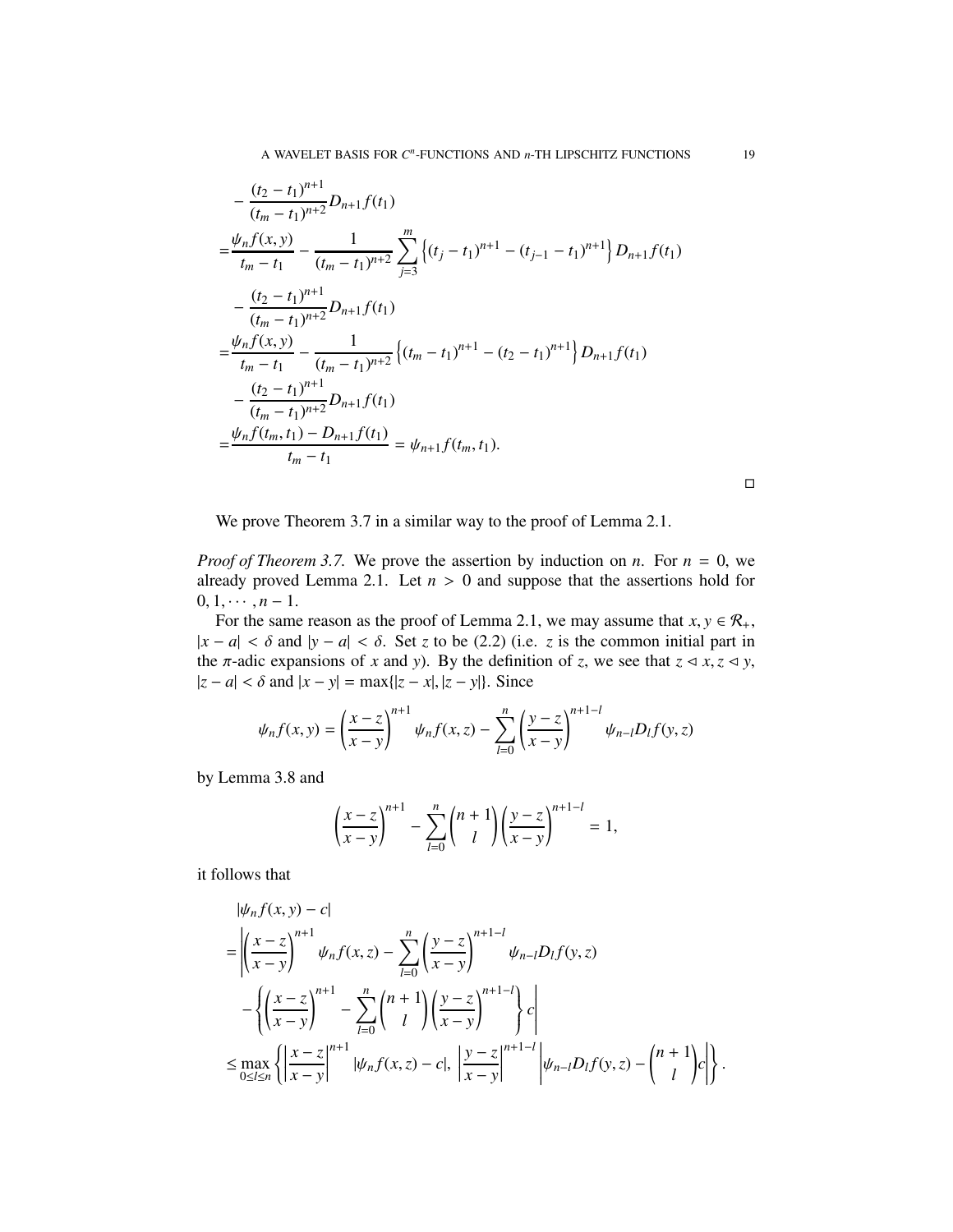Let  $1 \leq l \leq n$ . For any  $0 \leq i \leq n - l$  and any  $r \in \mathcal{R}_+$  with  $|r - a| < \delta$  and  $|r - a| < \delta$ , we have

$$
\left| \psi_{n-l-i} D_i D_l f(r, r_-) - \binom{n+1-l}{i} \binom{n+1}{l} c \right|
$$
  
= 
$$
\left| \binom{i+l}{l} \psi_{n-i-l} D_{i+l} f(r, r_-) - \binom{n+1-l}{i} \binom{n+1}{l} c \right|
$$
  
= 
$$
\left| \binom{i+l}{l} \left\{ \psi_{n-i-l} D_{i+l} f(r, r_-) - \binom{n+1}{i+l} c \right\} \right| < \varepsilon
$$

by the assumption. Hence, it follows from the induction hypothesis that

(3.4) 
$$
\left|\psi_{n-l}D_{l}f(y,z)-\binom{n+1}{l}c\right|<\varepsilon
$$

for any distinct *y*, *z*  $\in$  *R* with  $|y - a| < \delta$  and  $|z - a| < \delta$  and it suffices to show that  $|\psi_n f(x, z) - c| < \varepsilon$  and  $|\psi_n f(y, z) - c| < \varepsilon$ . Thus, we may assume that  $y \le x$  by replacing *z* with *y*. Then there exists the unique sequence  $t_1 = y \triangleleft t_2 \triangleleft \cdots \triangleleft t_n = x$ in R such that (*tj*)<sup>−</sup> = *tj*−<sup>1</sup> for each 2 ≤ *j* ≤ *n* and |*t<sup>j</sup>* − *a*| < δ for each 1 ≤ *j* ≤ *n*. Put

$$
\lambda_j^{(n)}=\left(\frac{t_j-t_{j-1}}{x-y}\right)^{n+1},\ \mu_{l,j}^{(n)}=\frac{(t_j-t_{j-1})^l(t_{j-1}-y)^{n+1-l}}{(x-y)^{n+1}}
$$

for each  $2 \le j \le m$  and  $1 \le l \le n$ . Then we see that  $|\lambda_i^{(n)}|$  $|\mu_{l,j}^{(n)}| \leq 1, |\mu_{l,j}^{(n)}|$  $|l_{i,j}^{(n)}| \leq 1,$ 

$$
\psi_n f(x, y) = \sum_{j=2}^m \lambda_j^{(n)} \psi_n f(t_j, t_{j-1}) + \sum_{l=1}^n \sum_{j=3}^m \mu_{l,j}^{(n)} \psi_{n-l} D_l f(t_{j-1}, y)
$$

and

$$
\sum_{j=2}^{m} \lambda_j^{(n)} + \sum_{l=1}^{n} \sum_{j=3}^{m} {n+1 \choose l} \mu_{l,j}^{(n)} = 1
$$

by Lemma 3.9. Hence, we obtain

$$
|\psi_{n}f(x,y) - c|
$$
\n
$$
= \left| \sum_{j=2}^{m} \lambda_{j}^{(n)} \psi_{n}f(t_{j}, t_{j-1}) + \sum_{l=1}^{n} \sum_{j=3}^{m} \mu_{l,j}^{(n)} \psi_{n-l} D_{l}f(t_{j-1}, y) - \left\{ \sum_{j=2}^{m} \lambda_{j}^{(n)} + \sum_{l=1}^{n} \sum_{j=3}^{m} {n+1 \choose l} \mu_{l,j}^{(n)} \right\} c \right|
$$
\n
$$
\leq \max \left\{ \max_{2 \leq j \leq m} \left\{ |\lambda_{j}^{(n)}| |\psi_{n}f(t_{j}, t_{j-1}) - c| \right\}, \max_{1 \leq l \leq n} \left\{ |\mu_{l,j}^{(n)}| \psi_{n-l} D_{l}f(t_{j-1}, y) - {n+1 \choose l} c| \right\} \right\}
$$
\n
$$
< \varepsilon
$$

by using  $(3.4)$  and the induction hypothesis.  $\Box$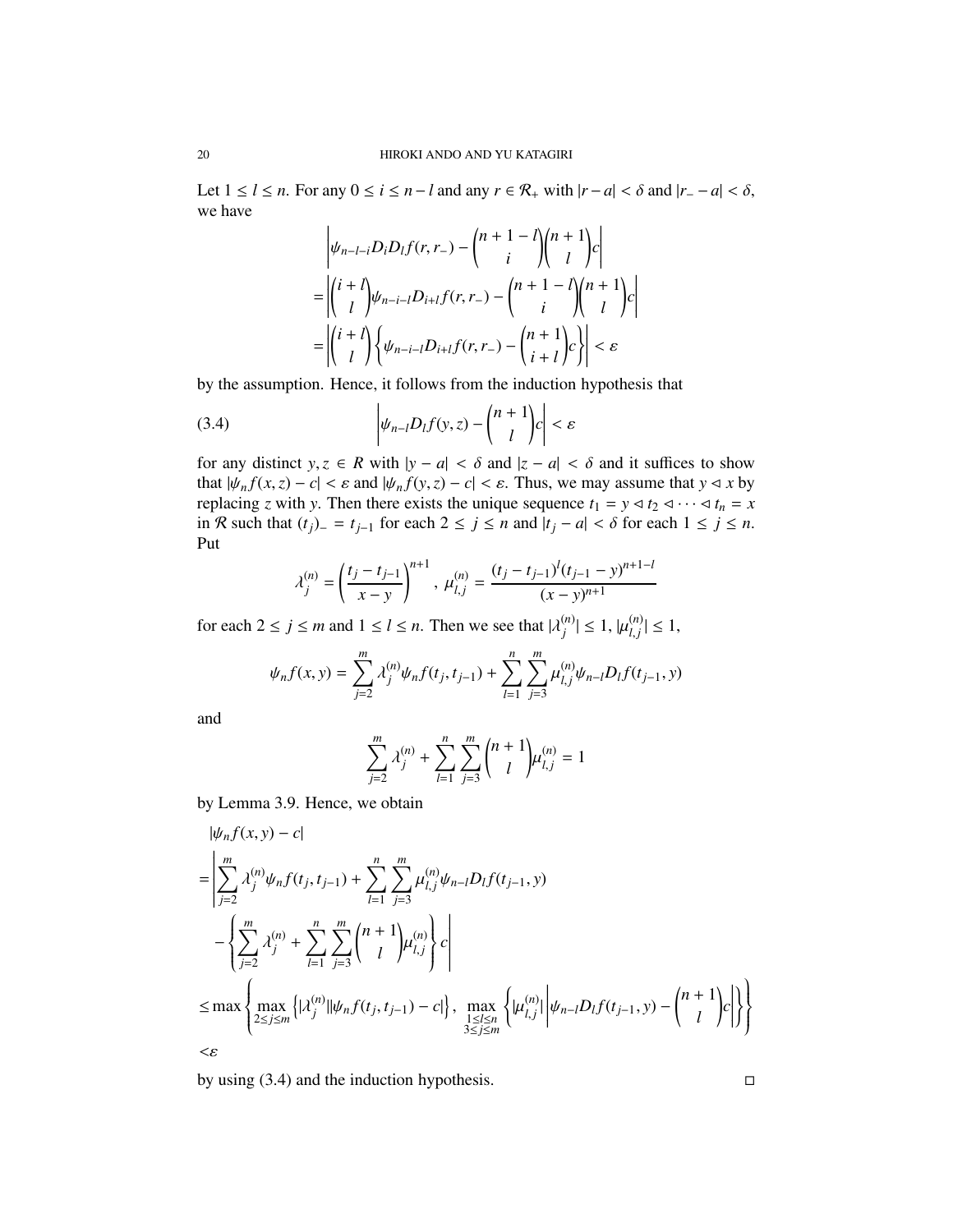**Definition 3.10.** Let  $f \in C^n(R, K)$  and  $1 \le j \le n + 1$ . We define the continuous function  $\psi_{n,j} f : \nabla^2 R \to K$  to be

$$
\psi_{n,j}f(x,y) := \Phi_{n+1}f(\underbrace{x,\cdots,x}_{j},\underbrace{y,\cdots,y}_{n+2-j}).
$$

Note that  $\psi_{n,1} f(x, y) = \psi_n f(x, y)$ . It is known that the following lemmas hold.

**Lemma 3.11** ([6, Lemma 78.3]). *Let*  $n \ge 1$  *and*  $f \in C^n(R, K)$ *. For any*  $1 \le j \le n$ *, we have*

$$
\psi_{n-j}D_jf(x,y) = \sum_{i=1}^{j+1} {n+1-i \choose n-j} \psi_{n,i}f(x,y).
$$

**Lemma 3.12** ([6, Lemma 81.2]). *Let*  $n \ge 0$ ,  $f \in C^n(R, K)$ ,  $a \in R$ ,  $c \in K$ , and δ, ε > 0*. Suppose that*

$$
\left|\psi_{n,j}f(x,y)-c\right|<\varepsilon
$$

*for any*  $1 \le j \le n+1$  *and any distinct*  $x, y \in R$  *with*  $|x-a| < \delta$  *and*  $|y-a| < \delta$ . *Then we have*

$$
|\Phi_{n+1}f(x_1,\cdots,x_{n+2})-c|<\varepsilon
$$

*for any*  $(x_1, \dots, x_{n+2}) \in R^{n+2} \setminus \Delta_{n+2}$  *where*  $|x_i - a| < \delta$  *for each*  $1 \le i \le n+2$ . (See *(1.13) for the definition of*  $\Delta_{n+2}$ *.)* 

We show the following theorem.

 $\mathbf{r}$ 

 $\mathbf{r}$ 

**Theorem 3.13.** *Let*  $n \geq 0$ ,  $f \in C^n(R, K)$ ,  $a \in R$ ,  $c \in K$ , and  $\delta, \varepsilon > 0$ . Suppose that

$$
\left|\psi_{n-j}D_jf(r,r_-)-\binom{n+1}{j}c\right|<\varepsilon
$$

*for any*  $0 \le j \le n$  *and*  $r \in \mathcal{R}_+$  *with*  $|r - a| < \delta$  *and*  $|r - a| < \delta$ *. Then we have* 

 $|\psi_{n,j}f(x,y)-c|<\varepsilon$ 

*for any*  $1 \le j \le n + 1$  *and any distinct*  $x, y \in R$  *with*  $|x - a| < \delta$  *and*  $|y - a| < \delta$ *.* 

*Proof.* We prove the assertion by induction on *j*. We already proved the assertion for  $j = 1$  in Theorem 3.7. Let  $1 < j \le n + 1$  and suppose that the assertions hold for  $1, \dots, j-1$ . Then we have

$$
\begin{aligned}\n&\left|\psi_{n,j}f(x,y)-c\right| \\
&= \left|\psi_{n+1-j}D_{j-1}f(x,y)-\sum_{i=1}^{j-1}\binom{n+1-i}{n+1-j}\psi_{n,i}f(x,y)-\left\{\binom{n+1}{j-1}-\sum_{i=1}^{j-1}\binom{n+1-i}{n+1-j}\right\}c\right| \\
&\leq \max_{1\leq i\leq j-1}\left\{\left|\psi_{n+1-j}D_{j-1}f(x,y)-\binom{n+1}{j-1}c\right|,\left|\binom{n+1-i}{n+1-j}\right|\left|\psi_{n,j}f(x,y)-c\right|\right\}\n\end{aligned}
$$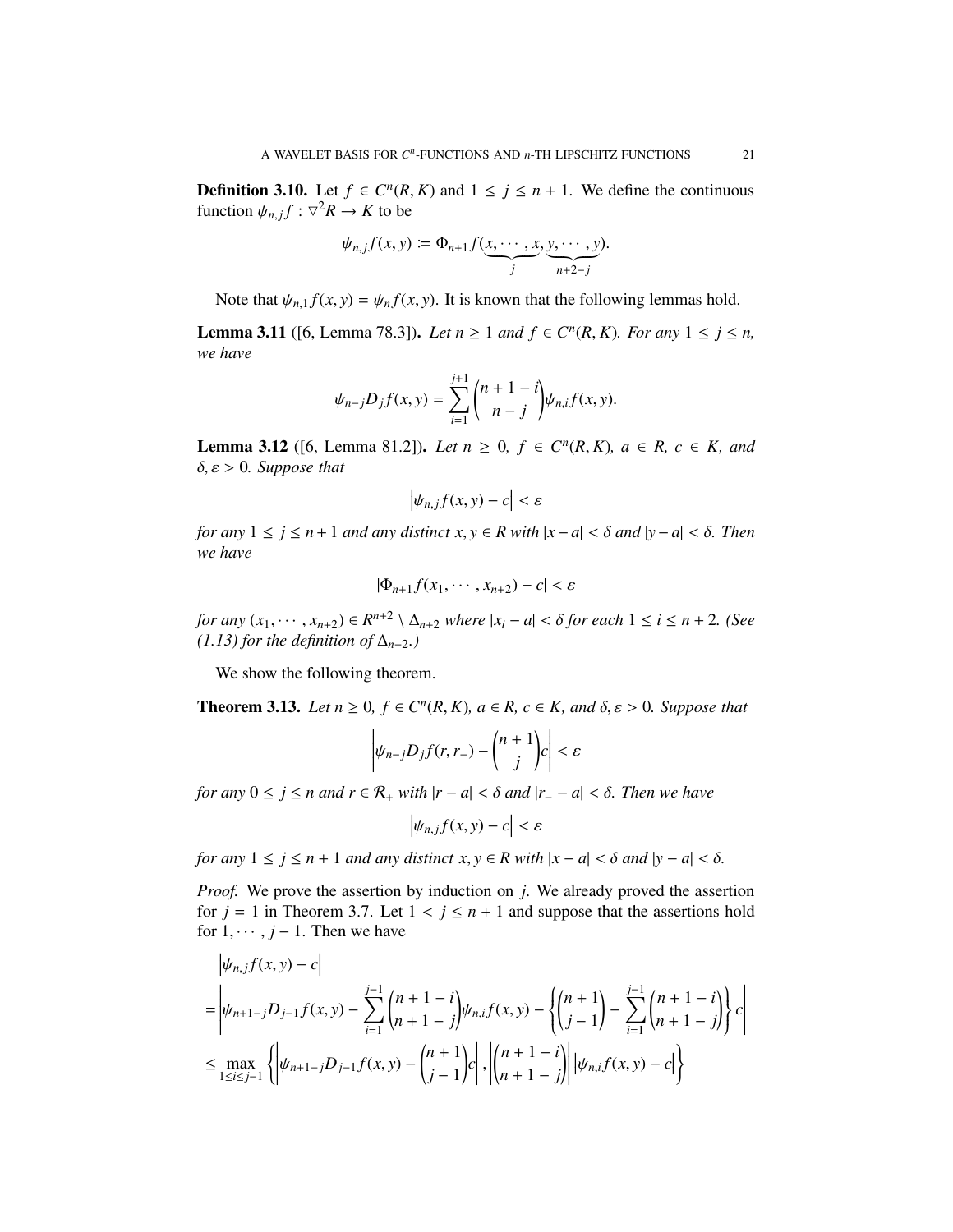for any distinct *x*,  $y \in R$  with  $|x - a| < \delta$  and  $|y - a| < \delta$ . Here, we used Lemma 3.11 and

$$
\binom{n+1}{j-1} - \sum_{i=1}^{j-1} \binom{n+1-i}{n+1-j} = 1
$$

in the first equality. We obtain  $|\psi_{n,j}f(x, y) - c| < \varepsilon$  by using (3.4) and the induction hypothesis.

It is clear that the following corollary follows form Lemma 3.12 and Theorem 3.13.

**Corollary 3.14.** *Let*  $n \geq 0$ ,  $f \in C^n(R, K)$ ,  $a \in R$ ,  $c \in K$ , and  $\delta, \varepsilon > 0$ . Suppose that

$$
\left|\psi_{n-j}D_jf(r,r_-)-\binom{n+1}{j}c\right|<\varepsilon
$$

*for any* 0 ≤ *j* ≤ *n and r* ∈ R<sup>+</sup> *with* |*r* − *a*| < δ *and* |*r*<sup>−</sup> − *a*| < δ*. Then we have*

$$
|\Phi_{n+1}f(x_1,\cdots,x_{n+2})-c|<\varepsilon
$$

*for any*  $(x_1, \dots, x_{n+2}) \in R^{n+2} \setminus \Delta_{n+2}$  *where*  $|x_i - a| < \delta$  *for each*  $1 \le i \le n+2$ *.* 

3.4. Proof of Theorem 1.7 (3) and (4). We show Theorem 1.7 (3) and (4).

*Proof of Theorem 1.7 (3).* Suppose that  $f \in C^{n+1}(R, K)$ . Since  $D_j f \in C^{n+1-j}(R, K)$ for each  $0 \le j \le n$ , we have

$$
D_j f(x) = D_j f(y) + \sum_{l=1}^{n-j} (x - y)^l D_l D_j f(y) + (x - y)^{n+1-j} \Phi_{n+1-j} D_j f(x, y, \dots, y)
$$

for any  $x, y \in R$  by [6, Theorem 29.3]. Hence, by (1.9) and (1.4), we obtain

$$
\lim_{(x,y)\to(a,a)} \psi_{n-j} D_j f(x,y) = \lim_{(x,y)\to(a,a)} \Phi_{n+1-j} D_j f(x,y,\dots,y)
$$

$$
= D_{n+1-j} D_j f(a) = \binom{n+1}{j} D_{n+1} f(a)
$$

for any  $a \in R$ . We see that for any  $\varepsilon > 0$  there exists  $\delta_0 > 0$  such that

$$
\left|\psi_{n-j}D_jf(r,r_-)-\binom{n+1}{j}D_{n+1}f(a)\right|<\varepsilon
$$

for any  $r \in \mathcal{R}_+$  with  $0 < |r - a| < \delta_0$ . (Compare (2.5).) Thus, the limits

$$
\lim_{\substack{r \to a \\ a \neq r \in \mathcal{R}_+}} b_r^{n,j}(f) \gamma_r^{-1} = \lim_{\substack{r \to a \\ a \neq r \in \mathcal{R}_+}} \psi_{n-j} D_j f(x, y) = {n+1 \choose j} D_{n+1} f(a)
$$

exist. Since

$$
\lim_{\substack{r \to a \\ a \neq r \in \mathcal{R}_+}} b_r^{n,0}(f) \gamma_r^{-1} = D_{n+1} f(a),
$$

we find that

$$
\lim_{\substack{r \to a \\ a \neq r \in \mathcal{R}_+}} b_r^{n,j}(f) \gamma_r^{-1} = \binom{n+1}{j} \lim_{\substack{r \to a \\ a \neq r \in \mathcal{R}_+}} b_r^{n,0}(f) \gamma_r^{-1}
$$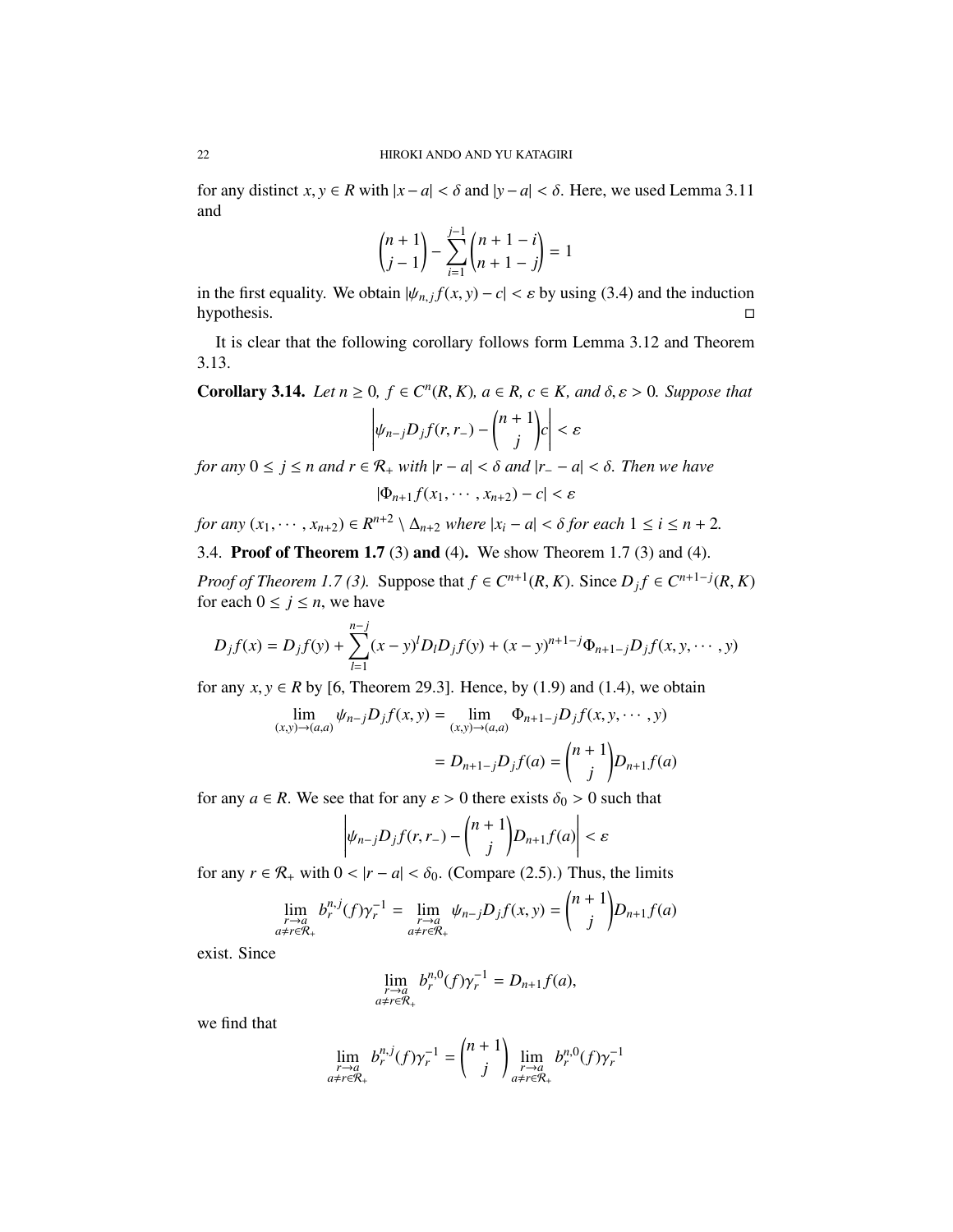for each  $0 \leq j \leq n$ .

Conversely, we suppose that the limits  $\lim_{\substack{r\to a\\ a\neq r\in\mathcal{R}_+}} b_r^{n,j}(f)\gamma_r^{-1}$  exist for any  $a \in R$ and  $0 \leq j \leq n$  and

$$
\lim_{\substack{r \to a \\ a \neq r \in \mathcal{R}_+}} b_r^{n,j}(f) \gamma_r^{-1} = \binom{n+1}{j} \lim_{\substack{r \to a \\ a \neq r \in \mathcal{R}_+}} b_r^{n,0}(f) \gamma_r^{-1}
$$

holds for each  $0 \le j \le n$ . Put  $g(a) := \lim_{\substack{r \to a \\ a \ne r \in \mathcal{R}_+}} b_r^{n,0}(f) \gamma_r^{-1}$ . Then, we find that for any  $\varepsilon > 0$  there exists  $\delta_0 > 0$  such that

$$
\left|\psi_{n-j}D_jf(r,r_-)-\binom{n+1}{j}g(a)\right|<\varepsilon
$$

for any  $0 \le j \le n$  and any  $r \in \mathcal{R}_+$  with  $|x - a| < \delta_0$  and  $|y - a| < \delta_0$ . (Compare (2.7) and (2.8).) Hence, Corollary 3.14 implies that

$$
|\Phi_{n+1}f(x_1,\cdots,x_{n+2})-g(a)|<\varepsilon
$$

for any  $(x_1, \dots, x_{n+2}) \in R^{n+2} \setminus \Delta_{n+2}$  with  $|x_i - a| < \delta_0$  for each  $1 \le i \le n+2$ . (We defined  $\Delta_{n+2}$  in (1.13).) In other words, it follows that

$$
\lim_{\substack{(x_1,\dots,x_{n+1},x_{n+2})\to(a,\dots,a)\\(x_1,\dots,x_{n+1},x_{n+2})\in\heartsuit^{n+2}R}} \Phi_{n+2}f(x_1,\dots,x_{n+1},x_{n+2}) = g(a)
$$

and  $f \in C^{n+1}$  $(R, K)$ .

*Proof of Theorem 1.7 (4).* We give a proof by a similar argument to the proof of Corollary 2.6. Let  $\{f_m\}_{m\geq 1}$  be a Cauchy sequence in  $(C^{n+1}(R, K), |\cdot|_{n+1})$  and put  $b_r^{n,j}(f) := \lim_{m \to \infty} b_r^{n,j}(f_m)$  and  $f := \sum_{r \in \mathcal{R}} \sum_{j=0}^n b_r^{n,j}(f) \gamma_r^{n-j}(x-r)^j \chi_r$  for  $0 \le j \le n$ . We show that  $f \in C^{n+1}(R, K)$  and  $\lim_{m \to \infty} |f - f_m|_{n+1} = 0$ . Let  $a \in R$  and  $S =$  $\mathcal{R}_+ \setminus \{a\}$ . Define  $g_m^{n,j}: S \to K$  to be  $g_m^{n,j}(r) = b_r^{n,j}(f_m) \gamma_r^{-1}$  for  $m \ge 1$  and  $0 \le j \le n$ . By the same reason in the proof of Corollary 2.6, we see that the limit

$$
\lim_{\substack{r \to a \\ a \neq r \in \mathcal{R}_+}} b_r^{n,j}(f) \gamma_r^{-1} = \lim_{m \to \infty} \lim_{\substack{r \to a \\ a \neq r \in \mathcal{R}_+}} g_m^{n,j}(r)
$$

exists for each  $0 \le j \le n$  and satisfies

$$
\binom{n+1}{j}\lim_{\substack{r\to a\\ a\neq r\in\mathcal{R}_+}}b_r^{n,0}(f)\gamma_r^{-1}=\lim_{m\to\infty}\binom{n+1}{j}\lim_{\substack{r\to a\\ a\neq r\in\mathcal{R}_+}}g_m^{n,0}(r)\\=\lim_{\substack{r\to a\\ a\neq r\in\mathcal{R}_+}}\lim_{\substack{r\to a\\ \text{as }r\in\mathcal{R}_+}}b_r^{n,0}(f)\gamma_r^{-1}.
$$

Since

$$
|f - f_m|_{n+1} = \sup_{r \in \mathcal{R}} \{ |g_m^{n,0}(r) - b_r^{n,0}(f)\gamma_r^{-1}|, \cdots, |g_m^{n,n}(r) - b_r^{n,n}(f)\gamma_r^{-1}| \} < \varepsilon
$$

for sufficiently large  $m \in \mathbb{Z}_{>0}$ , we conclude the proof.

**Corollary 3.15.** *Let*  $n \geq 1$  *and*  $f = \sum_{r \in \mathcal{R}} b_r(f) \chi_r \in C(R, K)$ *. The following conditions are equivalent.*

(1) *f* ∈  $C<sup>n</sup>(R, K)$  *and*  $f' = 0$ *.*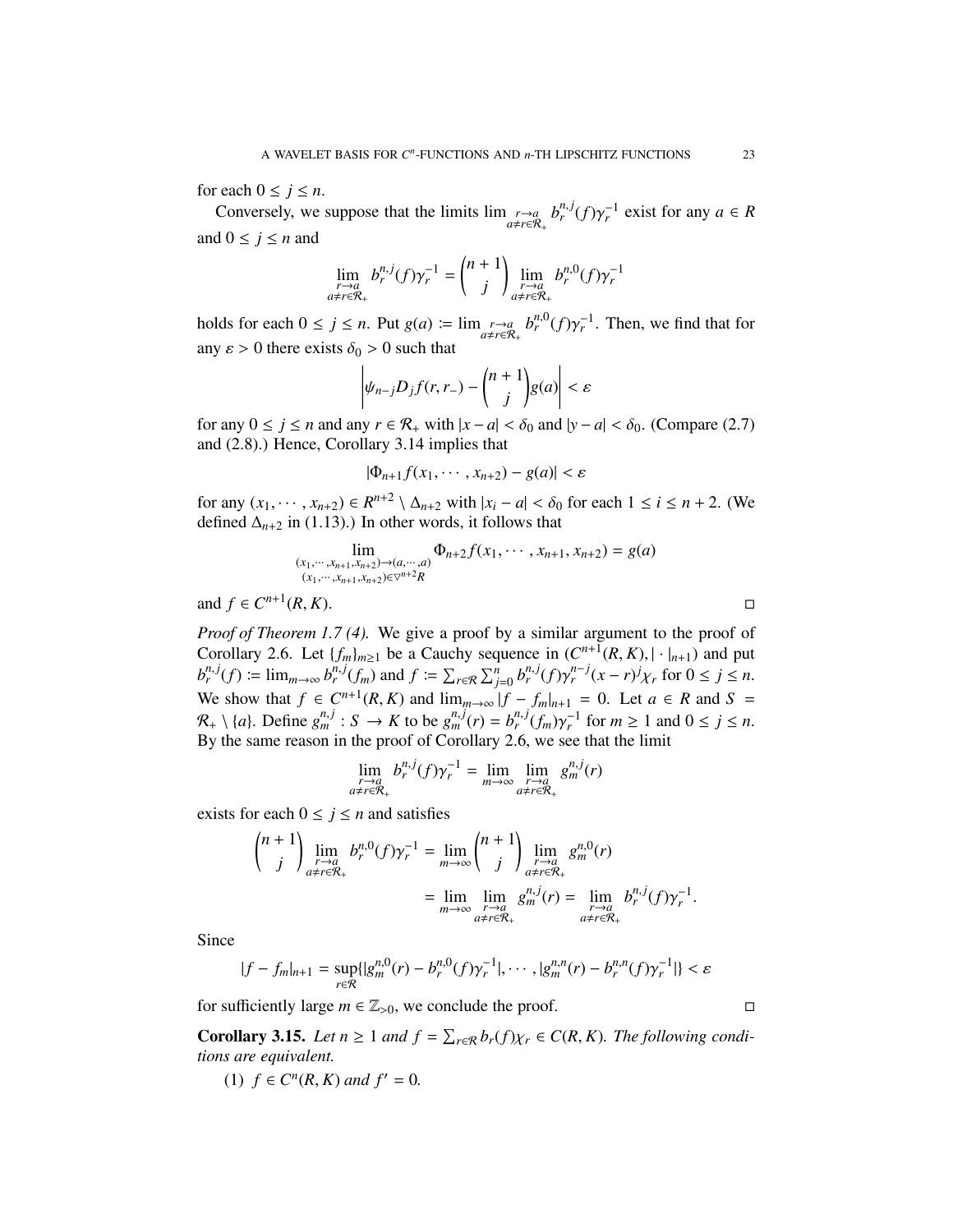(2)  $\lim_{r \in \mathcal{R}_+} b_r(f) \gamma_r^{-n} = 0.$ 

*Proof.* The condition (1) implies the condition (2) by Lemma 3.6. To prove the converse, we suppose that  $\lim_{r \in \mathcal{R}_+} b_r(f) \gamma_r^{-n} = 0$ . This means that for any  $\varepsilon > 0$ there exists a finite subset  $S_{\varepsilon} \subset \mathcal{R}_+$  such that  $|b_r(f)\gamma_r^{-n}| < \varepsilon$  for any  $r \in \mathcal{R}_+ \setminus S_{\varepsilon}$ . Since

$$
|b_r(f)\gamma_r^{-1}| = |b_r(f)\gamma_r^{-n} \cdot \gamma_r^{n-1}| < q^{-(n-1)(l(r)-1)}\varepsilon \leq \varepsilon
$$

for any  $r \in \mathcal{R}_+ \setminus S_{\varepsilon}$ , it follows from Theorem 2.4 that  $f \in C^1(R, K)$  and  $f' = 0$ . Let 1 ≤  $k$  ≤ *n* − 1 and suppose that  $f \in C^k(R, K)$  and  $f' = 0$ . Since

$$
|b_r(f)\gamma_r^{-k-1}| = |b_r(f)\gamma_r^{-n} \cdot \gamma_r^{n-k-1}| < q^{-(n-k-1)(l(r)-1)}\varepsilon \le \varepsilon
$$

for any  $r \in \mathcal{R}_+ \setminus S_\varepsilon$ , the infinite sum

$$
f = \sum_{r \in \mathcal{R}} b_r(f) \chi_r = \sum_{r \in \mathcal{R}} \frac{b_r(f)}{\gamma_r^{k+1}} \gamma_r^{k+1} \chi_r
$$

converges in the *K*-Banach space  $(C^{k+1}(R, K), |\cdot|_{k+1})$ . Thus, we see that  $f \in$  $C^{k+1}$  $(R, K)$ .

# 4. Norms on  $C^n(R, K)$  and  $n$ -th Lipschitz functions

The main purpose of this section is to prove Theorem 1.8 and Theorem 1.11. See Definition 1.9 for the *n*-th Lipschitz functions.

#### 4.1. *n*-th Lipschitz functions.

#### **Lemma 4.1.** *Let*  $n \geq 1$ *.*

- (1) *A C<sup>n</sup> -function is an n-th Lipschitz function.*
- (2) *An n-th Lipschitz function is a Cn*−<sup>1</sup> *-function.*

*Proof.* 1. If *f* is a  $C<sup>n</sup>$ -function, then  $\Phi_n f$  can be extended to a continuous function on  $R^{n+1}$ . Then  $|\Phi_n f|$  is bounded by the compactness of  $R^{n+1}$ . Thus, f is an *n*-th Lipschitz function.

2. If *f* is an *n*-th Lipschitz function and  $x_1, x_2, \dots, x_{2n}$  are pairwise distinct, then

$$
\begin{split}\n&|\Phi_{n-1}f(x_1,\dots,x_n) - \Phi_{n-1}f(x_{n+1},\dots,x_{2n})| \\
&= \left| \sum_{j=1}^n \left( \Phi_{n-1}f(x_{n+1},\dots,x_{n+j-1},x_j,\dots,x_n) - \Phi_{n-1}(x_{n+1},\dots,x_{n+j},x_{j+1},\dots,x_n) \right) \right| \\
&\leq \max_{1 \leq j \leq n} \left\{ \left| \Phi_{n-1}f(x_{n+1},\dots,x_{n+j-1},x_j,\dots,x_n) - \Phi_{n-1}(x_{n+1},\dots,x_{n+j},x_{j+1},\dots,x_n) \right| \right\} \\
&= \max_{1 \leq j \leq n} \left\{ \left| \Phi_n f(x_{n+1},\dots,x_{n+j},x_j,\dots,x_n) \right| \cdot \left| x_j - x_{n+j} \right| \right\} \\
&\leq A_f \max_{1 \leq j \leq n} \left\{ \left| x_j - x_{n+j} \right| \right\}.\n\end{split}
$$

Here we used (1.2) in the second equality and the definition of  $A_f$  (see Definition 1.9) in the second inequality. Therefore  $\Phi_{n-1}f$  is uniformly continuous on  $\nabla^n R$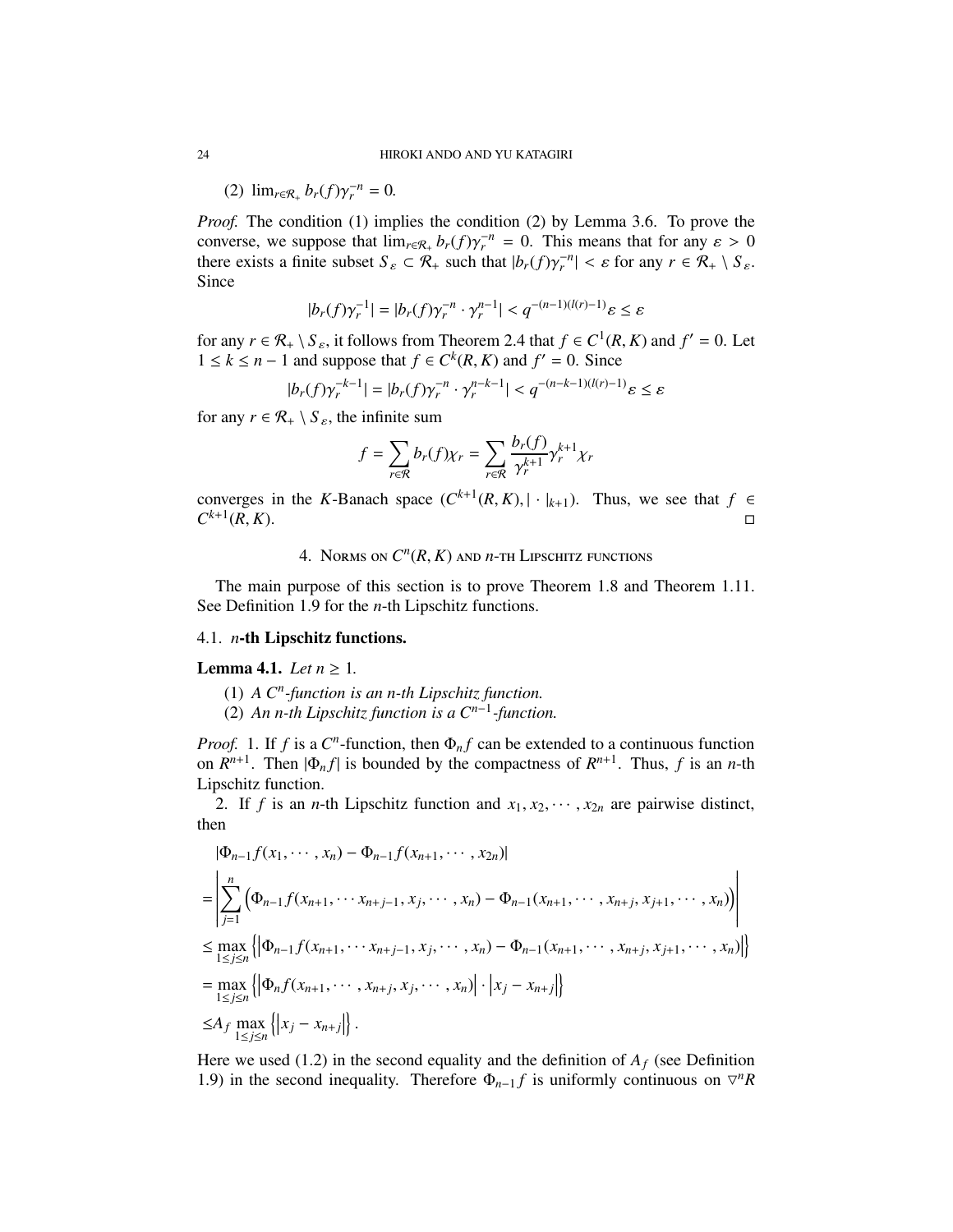(see (1.1) for the definition of  $\nabla^n R$ ) and *f* can be extended to a continuous function on  $R^n$ . Hence, *f* is a  $C^{n-1}$ -function. □

By Lemma 4.1, we can expand *f* like (1.14) as a  $C^{n-1}$ -function. In the following, we give a proof of Theorem 1.11 and show that *Lipn*(*R*, *K*) is a *K*-Banach space.

*Proof of Theorem 1.11.* Assume that *f* is an *n*-th Lipschitz function. Note that  $b_r^{n-1,j}(f) \gamma_r^{-1} = \psi_{n-1-j} D_j f(r, r-)$  for all  $r \in \mathcal{R}_+$ ,  $0 \le j \le n-1$  by Theorem 1.7. Therefore, we have

$$
\left|b_r^{n-1,0}(f)\gamma_r^{-1}\right| = |\psi_{n-1}D_0f(r,r_-)| = |\Phi_nf(r,r_-,\cdots,r_-)| \le A_f
$$

and, for  $1 \leq j \leq n-1$ ,

$$
\left| b_r^{n-1,j}(f) \gamma_r^{-1} \right| = \left| \psi_{n-1-j} D_j f(r,r_-) \right| \le \max_{1 \le i \le j+1} \left\{ \left| \psi_{n-1,i} f(r,r_-) \right| \right\} \le A_f
$$

by Lemma 3.11. It follows that

$$
\sup_{\substack{r \in \mathcal{R}_+ \\ 0 \le j \le n-1}} \left\{ \left| b_r^{n-1,j}(f) \gamma_r^{-1} \right| \right\} < \infty.
$$

To show the converse, we apply Corollary 3.14 with  $\varepsilon = \sup_{0 \le j \le n-1}$  $\{|b_r^{n-1,j}(f)\gamma_r^{-1}|\},$  $\delta > 1$  and  $a = c = 0$ .

Remark 4.2. Let *f* be an *n*-th Lipschitz function. For expansion (1.14)

$$
|f|_{Lip_n} = \sup_{\substack{r \in \mathcal{R} \\ 0 \le j \le n-1}} \left\{ \left| b_r^{n-1,j}(f) \gamma_r^{-1} \right| \right\}
$$

is a norm of  $Lip_n(R, K)$ . We also denote it by  $|f|_n$ . (See (1.11).)

The following proof is adopted from [3, Corollary 3.2].

**Proposition 4.3.** *Let*  $n \geq 1$ *. Lip<sub>n</sub>*( $R$ *,*  $K$ *) is a K-Banach space with respect to the norm*  $|\cdot|_n$ .

*Proof.* Theorem 1.11 shows that the correspondence

$$
Lip_n(R, K) \to (l^{\infty}(R))^n
$$
;  $\sum_{r \in R} \sum_{j=0}^{n-1} b_r^{n-1,j}(f) \gamma_r^{n-1-j}(x-r)^j \chi_r \mapsto [(b_r^{n-1,j}(f) \gamma_r^{-1})_r]_{0 \le j \le n-1}$ 

is a norm-preserving isomorphism of  $Lip_n(R, K)$  with the Banach space  $(l^{\infty}(R))$ <sup>n</sup> of direct product of all bounded functions on  $\mathcal{R}$ . Thus,  $Lip_n(R, K)$  is complete.  $\Box$ 

## 4.2. Proof of Theorem 1.8.

**Lemma 4.4.** *Let*  $n \ge 1$  *and*  $f \in C^n(R, K)$ *. We expand* 

$$
f = \sum_{r \in \mathcal{R}} \sum_{j=0}^{n-1} b_r^{n-1,j} (f) \gamma_r^{n-1-j} (x - r)^j \chi_r \in C^{n-1}(R, K)
$$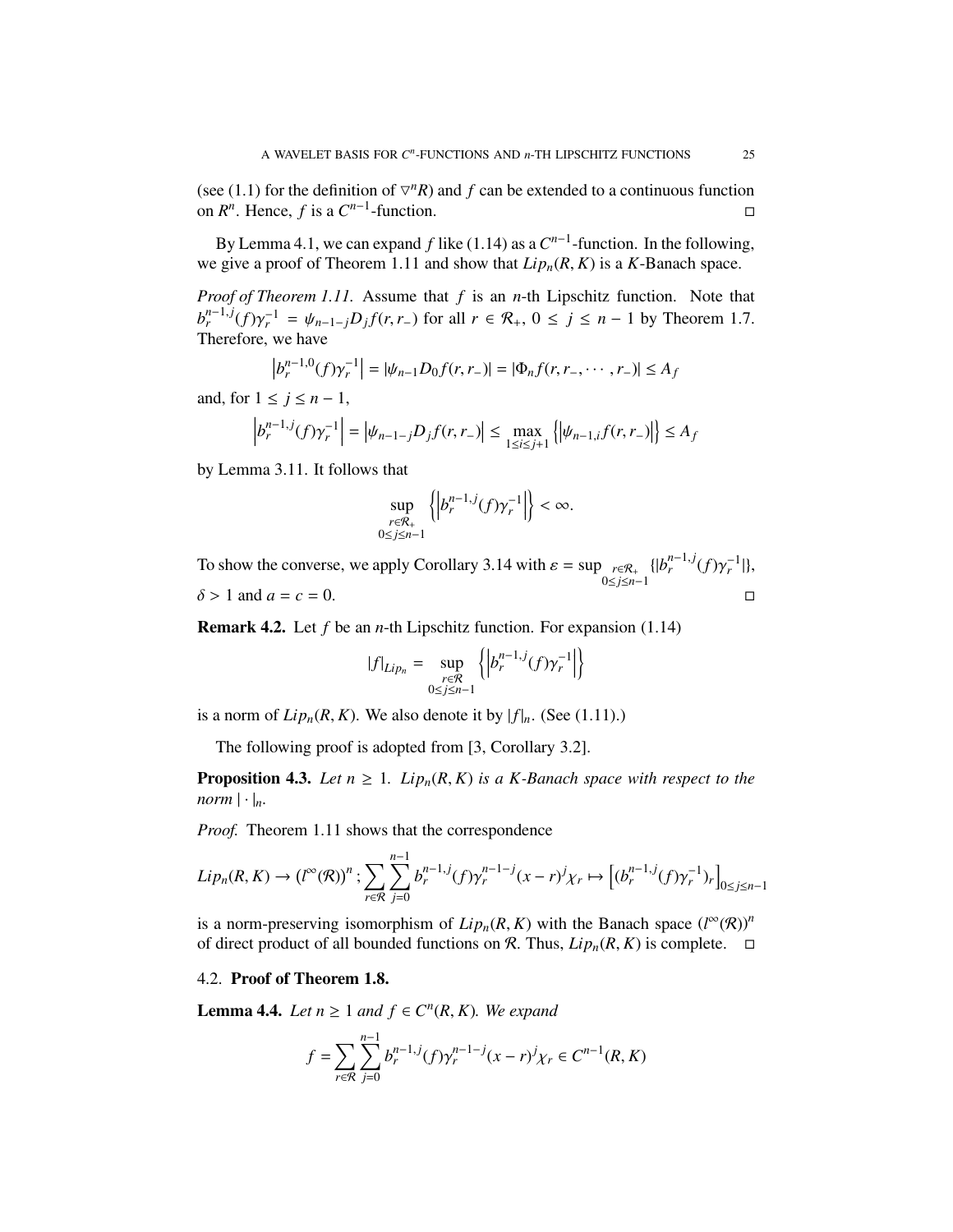*and*

$$
f = \sum_{r \in \mathcal{R}} \sum_{j=0}^{n} b_r^{n,j}(f) \gamma_r^{n-j}(x - r)^j \chi_r \in C^n(R, K)
$$

*as elements of*  $C^{n-1}(R,K)$  *and*  $C^n(R,K)$  *respectively.* Then for all  $r ∈ R_+$  *and*  $0 \leq j \leq n-1$ , we have

$$
b_r^{n-1,j}(f)\gamma_r^{-1} = b_r^{n,j}(f) + {n \choose j} \sum_{\substack{r' \in \mathcal{R} \\ r' \le r_-}} b_{r'}^{n,n}(f),
$$

*where*  $\triangleleft$  *is defined in (2.1).* 

*Proof.* Noting that  $D_1\chi_r = 0$  and  $D_n(x^n) = 1$ , we have

$$
D_n f(x) = \sum_{r \in \mathcal{R}} b_r^{n,n}(f) \chi_r(x).
$$

The definition (1.10) of  $\psi_n f$  shows

$$
\psi_{n-1}f(x, y) = (x - y)\psi_n f(x, y) + D_n f(y).
$$

Hence, we have

$$
b_r^{n-1,j}(f)\gamma_r^{-1} = \psi_{n-1-j}D_jf(r,r_-)
$$
  
=  $\gamma_r\psi_{n-j}D_jf(r,r_-) + D_{n-j}D_jf(r_-)$   
=  $b_r^{n,j}(f) + {n \choose j}D_nf(r_-)$   
=  $b_r^{n,j}(f) + {n \choose j} \sum_{\substack{r' \in \mathcal{R} \\ r' \neq r_-}} b_{r'}^{n,n}(f).$ 

**Corollary 4.5.** *Let*  $n \geq 1$  *and*  $f \in C^{n+1}(R, K)$ *. Then*  $|f|_n \leq |f|_{n+1}$  *holds.* 

 $\Box$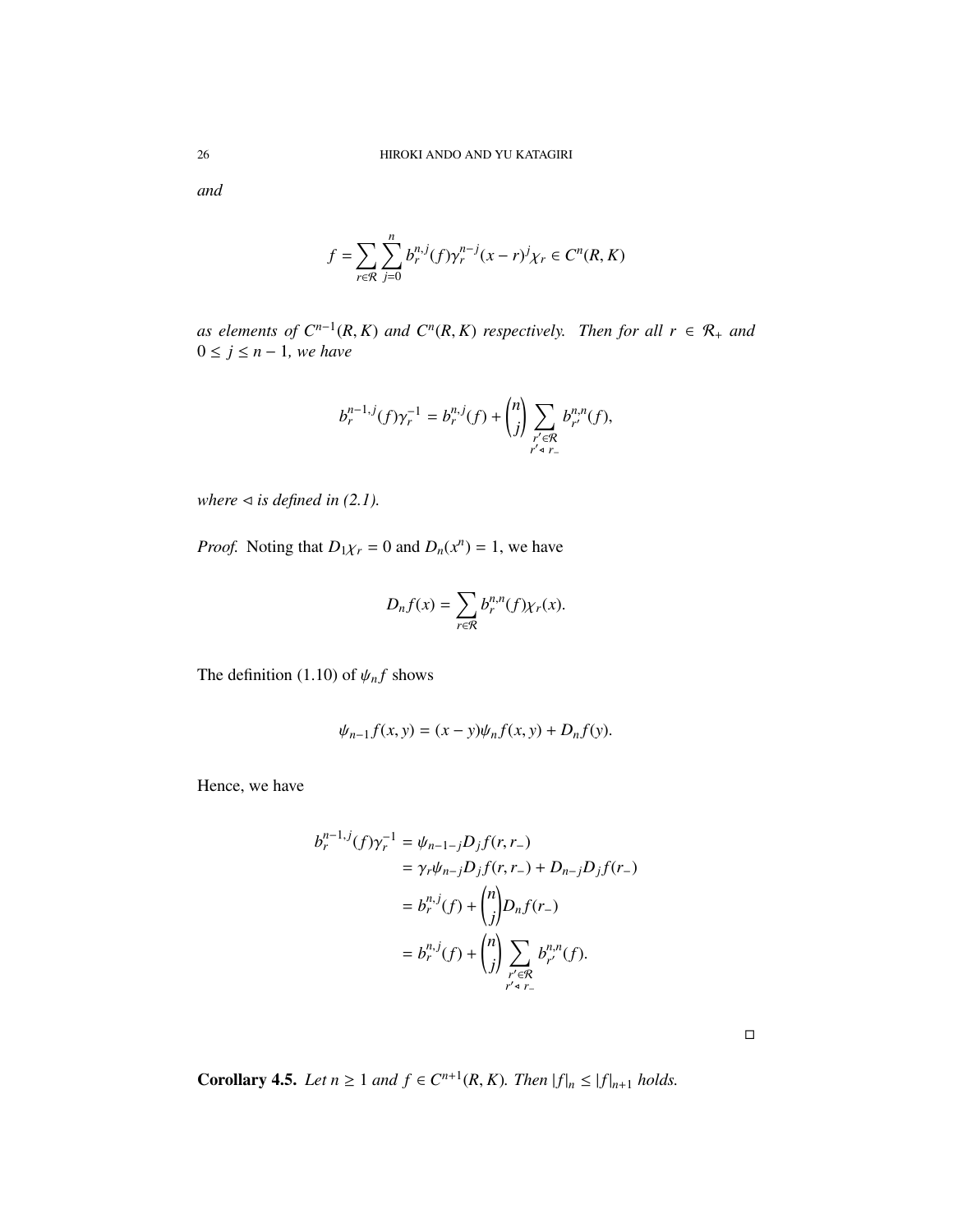*Proof.* We have that

$$
||f||_n = \sup_{\substack{r \in \mathcal{R} \\ 0 \le j \le n-1}} \left\{ |b_r^{n-1,j}(f)\gamma_r^{-1}| \right\}
$$
  
\n
$$
= \sup_{\substack{r \in \mathcal{R}_+ \\ 0 \le j \le n-1}} \left\{ |D_j f(0)|, |b_r^{n,j}(f) + {n \choose j} \sum_{\substack{r' \in \mathcal{R} \\ r' \le r_-}} b_{r'}^{n,n}(f) \right\}
$$
  
\n
$$
\le \sup_{\substack{r \in \mathcal{R}_+, r' \in \mathcal{R} \\ 0 \le j \le n-1}} \left\{ |D_j f(0)|, |b_r^{n,j}(f)|, |b_{r'}^{n,n}(f)| \right\}
$$
  
\n
$$
= \sup_{\substack{r \in \mathcal{R}_+ \\ 0 \le j \le n}} \left\{ |D_j f(0)|, |b_r^{n,j}(f)| \right\}
$$
  
\n
$$
\le \sup_{\substack{r \in \mathcal{R}_+ \\ 0 \le j \le n}} \left\{ |D_j f(0)|, |b_r^{n,j}(f)\gamma_r^{-1}| \right\}
$$
  
\n
$$
= |f|_{n+1}.
$$

Here, the first equality follows from the definition (1.11) of  $|f|_n$  and second and third equalities follow from Theorem 1.7.

*Proof of Theorem 1.8.* We will prove by induction on *n*. First, if we expand  $f =$  $\sum_{r \in \mathcal{R}} b_r(f) \chi_r \in C^1(R, K)$ , then

$$
|f|_{C^1} = \max\left\{|f|_{\sup}, |\Phi_1 f|_{\sup}\right\}
$$
  
= 
$$
\max\left\{\sup_{r \in \mathcal{R}}\{|b_r(f)|\}, \sup_{r \in \mathcal{R}_+}\{|b_r(f)\gamma_r^{-1}|\}\right\}
$$
  
= 
$$
\sup_{r \in \mathcal{R}}\{|b_r(f)\gamma_r^{-1}|\}
$$
  
= 
$$
|f|_1
$$

by Theorem 1.11. Next, assume  $|f|_{C^{n-1}} = |f|_{n-1}$  for all *f* ∈  $C^{n-1}(R, K)$ . If we expand  $f = \sum_{r \in \mathcal{R}} \sum_{j=0}^n b_r^{n,j} (f) \gamma_r^{n-j} (x - r)^j \chi_r \in C^n(R, K)$ , then

(4.1) 
$$
|f|_{C^{n}} = \max_{0 \le k \le n} \{ |\Phi_{k} f|_{\sup} \} \\ = \max \left\{ |f|_{n-1}, \sup_{\substack{r \in \mathcal{R}_{+} \\ 0 \le j \le n-1}} \left| b_{r}^{n-1,j}(f) \gamma_{r}^{-1} \right| \right\}.
$$

Now, Corollary 4.5 and the definition of  $|f|_n$  imply (4.1)  $\leq |f|_n$ . On the other hand, if *f* ∈  $C^k(R, K)$ , we have  $|D_{k-1}f|_{\text{sup}} \le |f|_{k-1}$  by Lemma 3.3, so

$$
|f|_{n} = \sup_{\substack{r \in \mathcal{R}_{+} \\ 0 \le j \le n-1}} \left\{ \left| D_{j} f(0) \right|, \left| b_{r}^{n-1,j}(f) \gamma_{r}^{-1} \right| \right\} \le (4.1).
$$

As a result, we obtain  $|f|_{C^n} = |f|_n$  for all  $n \ge 1$ .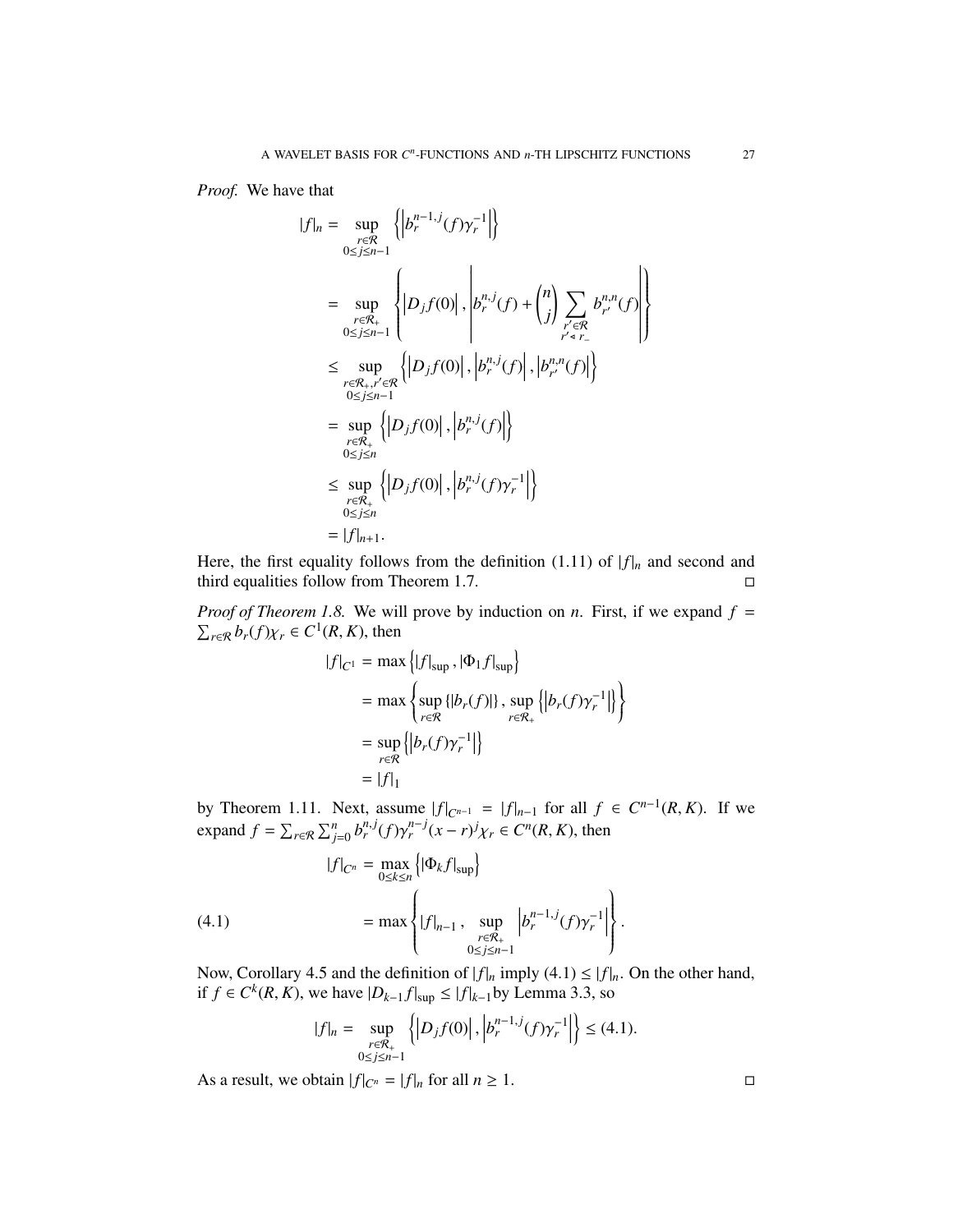#### 5. characterizations of various functions

In this section, we will show characterizations of three kinds of functions in terms of the wavelet coefficients.

**Definition 5.1** ([6, Section 24]). (1) An element *x* of *K* is called positive if  $|1 - x| < 1$ . The group of all positive elements of *K* is denoted by  $K^+$ . Let

$$
sgn: K^{\times} \to \Sigma := K^{\times}/K^{+}
$$

be the canonical homomorphism.

(2) Let  $\alpha \in \Sigma$ . A function  $f: R \to K$  is called monotone of type  $\alpha$  if for all  $x, y \in R$ ,  $x \neq y$ , we have  $f(x) \neq f(y)$  and

$$
sgn(f(x) - f(y)) = \alpha sgn(x - y).
$$

Such an *f* is called increasing if  $\alpha$  is the identity element of  $\Sigma$ .

**Proposition 5.2** ([6, Section 24]). Let  $f : R \to K$ . Then f is increasing if and only *if for all*  $x, y \in R$ ,  $x \neq y$ 

$$
\left|\frac{f(x)-f(y)}{x-y}-1\right|<1.
$$

*More generally, if there exists an element*  $s \in K^{\times}$  *such that for all*  $x, y \in R$ *,*  $x \neq y$ 

$$
\left| s^{-1} \frac{f(x) - f(y)}{x - y} - 1 \right| < 1,
$$

*then f is monotone of type*  $\alpha$  *where*  $\alpha$  = sgn *s*.

**Proposition 5.3.** Let  $f = \sum_{r \in \mathcal{R}} b_r(f) \chi_r \in C(R, K)$ . Then f is increasing if and only *if*  $|b_r(f)\gamma_r^{-1} - 1| < 1$  *for each r* ∈  $\mathcal{R}_+$ *. Generally, f is monotone of type*  $\alpha$  *if and only if*  $|s^{-1}b_r(f)\gamma_r^{-1} - 1| < 1$  *for each*  $r \in \mathcal{R}_+$  *where* sgn(*s*) =  $\alpha$ *.* 

*Proof.* If *f* is monotone of type  $\alpha$  and sgn(*s*) =  $\alpha$ ,  $s^{-1}f$  is increasing, hence we may assume that *f* is increasing. Then, Proposition 5.2 and the fact that  $f(r) - f(r_+) =$ *b*<sup>*r*</sup>(*f*) for all *r* ∈  $\mathcal{R}_+$  show that  $|\Phi_1 f(r, r_-) - 1| = |b_r(f) \gamma_r^{-1} - 1| < 1$  for all *r* ∈  $\mathcal{R}_+$ . Conversely, if  $\Phi_1 f(r, r_-)$  is positive for all  $r \in \mathcal{R}_+$ , then f is increasing by Lemma  $2.1.$ 

We recover [6, Exercise 63.E] as a special case of Proposition 5.3.

**Definition 5.4** ([6, Definition 76.6]). A function  $f: R \to K$  is called pseudocontraction if  $|\Phi_1 f(x, y)| < 1$  for all  $x, y \in R$ ,  $x \neq y$ .

**Corollary 5.5.** Let  $f = \sum_{r \in \mathcal{R}} b_r(f) \chi_r \in C(R, K)$ . A function f is a pseudocontrac*tion if and only if*  $|b_r(f)\gamma_r^{-1}| < 1$  *for all r*  $\in \mathcal{R}^+$ *.* 

*Proof.* A pseudocontraction  $f$  is Lipschitz and its Lipschitz constant  $A_f$  is less than 1. Thus, Theorem 1.11 implies  $\sup_{r \in \mathcal{R}_+} \{ |b_r(f) \gamma_r^{-1}| \}$  < 1. Conversely, if  $\sup_{r \in \mathcal{R}_+} \{|b_r(f)\gamma_r^{-1}|\} < 1$ , *f* is Lipschitz by Theorem 1.11. Hence *f* is a pseudo- $\Box$ contraction.  $\Box$ 

A function *f* is called an isometry if  $|\Phi_1 f(x, y)| = 1$  for all  $x, y \in R$ ,  $x \neq y$ . For example, an increasing function is an isometry by Proposition 5.2.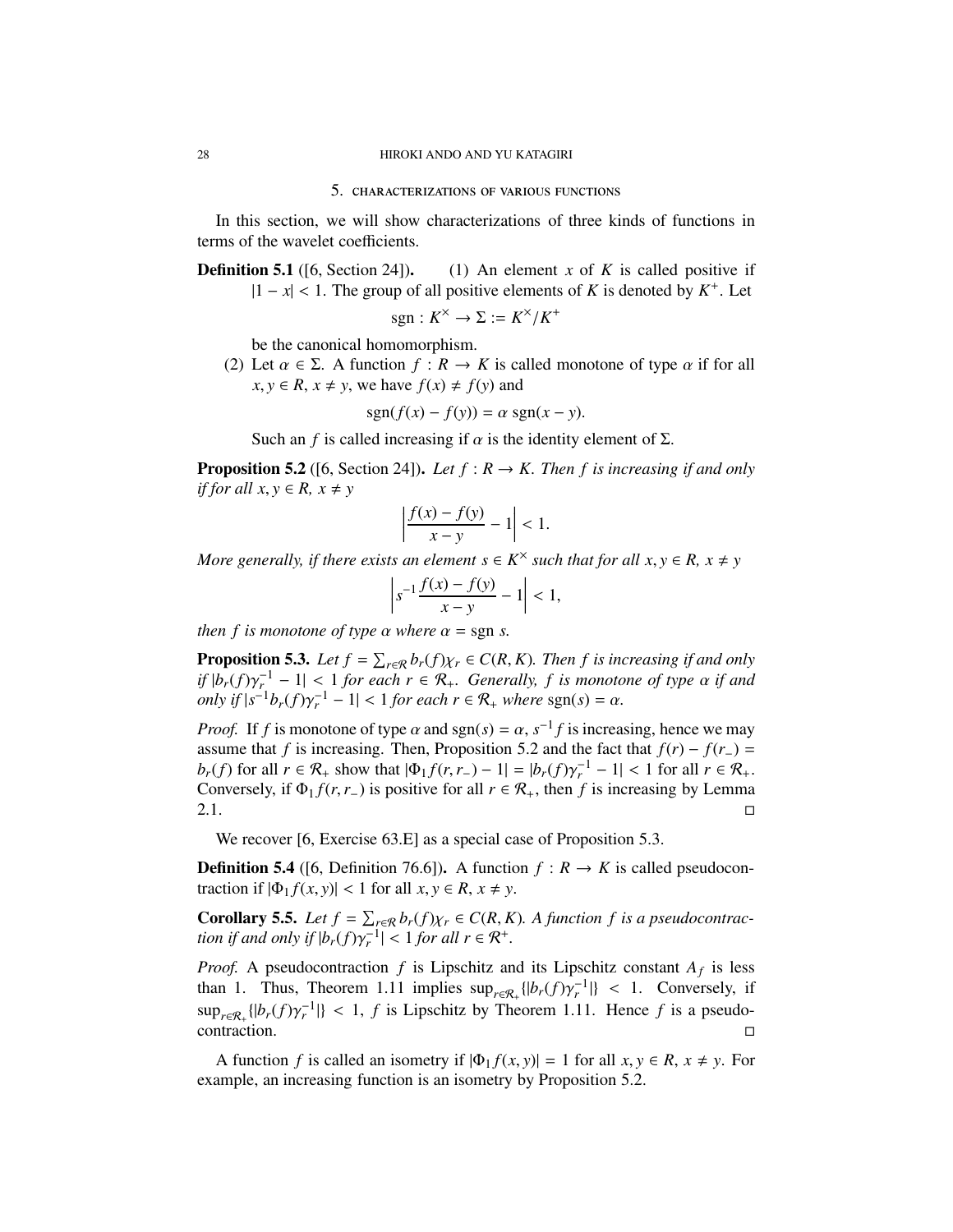**Proposition 5.6.** *Let*  $f = \sum_{r \in \mathcal{R}} b_r(f) \chi_r \in C(R, K)$ . A function f is an isometry if *and only if*  $|b_r(f)\gamma_r^{-1}| = 1$  *for all r*  $\in \mathbb{R}^+$  *and*  $|b_{r_1}(f) - b_{r_2}(f)| = |\pi^{l(r_1)-1}|$  *for all r*<sub>1</sub>, *r*<sub>2</sub> ∈  $\mathcal{R}^+$  *with r*<sub>1</sub> ≠ *r*<sub>2</sub>, (*r*<sub>1</sub>)<sub>−</sub> = (*r*<sub>2</sub>)<sub>−</sub>.

*Proof.* If *f* is an isometry, for all  $r \in \mathbb{R}^+$ 

$$
|b_r(f)| = |f(r) - f(r_-)| = |r - r_-| = |\gamma_r|.
$$

For all  $r_1, r_2 \in \mathbb{R}^+$  with  $r_1 \neq r_2$ ,  $(r_1)$ <sub>−</sub> =  $(r_2)$ <sub>−</sub>,

$$
\left|b_{r_1}(f)-b_{r_2}(f)\right| = |f(r_1)-f(r_2)| = |r_1-r_2| = \left|\pi^{l(r_1)-1}\right|.
$$

The next step is to show sufficiency. Let  $x, y \in R$ ,  $x \neq y$  and

$$
x = c_0 + c_1 \pi + \cdots
$$
  

$$
y = d_0 + d_1 \pi + \cdots
$$

Now take  $m \ge 0$  which is  $|x-y| = |\pi^m|$  (that is,  $c_0 = d_0, \dots, c_{m-1} = d_{m-1}, c_m \ne d_m$ ). Then

$$
f(x) - f(y) \equiv \begin{cases} b_{c_0 + \dots + c_m \pi^m}(f) - b_{d_0 + \dots + d_m \pi^m}(f) & (c_m, d_m \neq 0) \\ b_{c_0 + \dots + c_m \pi^m}(f) & (d_m = 0) \\ b_{d_0 + \dots + d_m \pi^m}(f) & (c_m = 0) \end{cases} \mod \pi^{m+1}
$$

In all cases,  $|f(x) - f(y)| = |\pi^m|$ , so *f* is an isometry. □

The following example illustrates why the second condition is required in Proposition 5.6.

**Example 5.7.** Let *p* be an odd prime,  $R = \mathbb{Z}_p$ ,  $\mathcal{R} = \mathbb{Z}$ , and

$$
f(x) = x + \chi_1 = \sum_{r \in \mathcal{R}} \gamma_r \chi_r + \chi_1 = 2\chi_1 + 2\chi_2 + 3\chi_3 + \cdots
$$

We see that *f* is not an isometry but  $|b_r(f)\gamma_r^{-1}| = 1$  for all  $r \in \mathbb{R}^+$ . On the other hand,

$$
g(x) = x + \chi_1 - \chi_2 = \sum_{r \in \mathcal{R}} \gamma_r \chi_r + \chi_1 - \chi_2 = 2\chi_1 + \chi_2 + 3\chi_3 + \cdots
$$

is an isometry but is not increasing.

#### **REFERENCES**

- [1] L. Berger and C. Breuil, *Sur quelques représentations potentiellement cristallines de*  $GL_2(Q_p)$ , Astérisque 330 (2010), 155–211.
- [2] P. Colmez, *Le programme de Langlands p-adique*, European Congress of Mathematics, Eur. Math. Soc., Zürich, 2013, pp. 259–284.
- [3] E. de Shalit, *Mahler bases and elementary p-adic analysis*, J. Théor. Nombres Bordeaux 28 (2016), no. 3, 597–620.
- [4] S. De Smedt, *The van der Put base for C<sup>n</sup> -functions*, Bull. Belg. Math. Soc. Simon Stevin 1 (1994), no. 1, 85–98.
- [5] E. Nagel, *p-adic Fourier theory of di*ff*erentiable functions*, Doc. Math. 23 (2018), 939–967.
- [6] W. H. Schikhof, *Ultrametric calculus*, Cambridge Studies in Advanced Mathematics, vol. 4, Cambridge University Press, Cambridge, 1984.

.